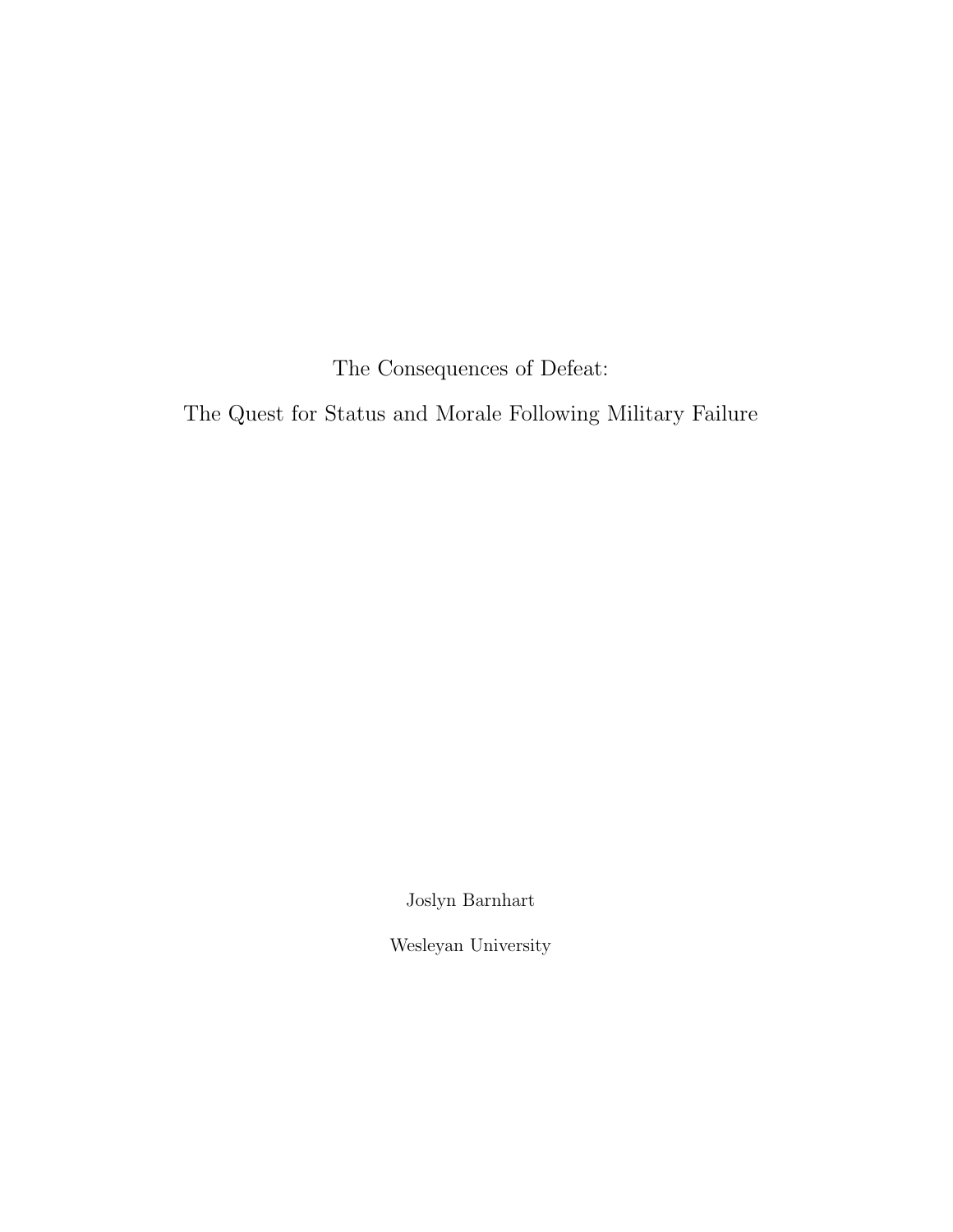### Abstract:

Studies of the effect of past actions have focused on yielding without a fight. What happens, however, when states fight and lose? This article assesses the effect of defeat on a state's behavior and finds that recently defeated states are more likely to initiate disputes than are undefeated or victorious states or states that fight to a draw. This aggression comes at the expense of states responsible for defeat as well as third-party states uninvolved in the original defeat. The analysis below examines the validity of five potential explanations for post-defeat aggression, including models rooted in failed political objectives, an emotional desire for revenge and reputation-building. These three prominent mechanisms fail, however, to explain a key finding – the systematic targeting of weaker, third party states – which, I argue, is best explained by a desire to bolster the state's status and confidence in the aftermath of defeat.

Word Count: 10959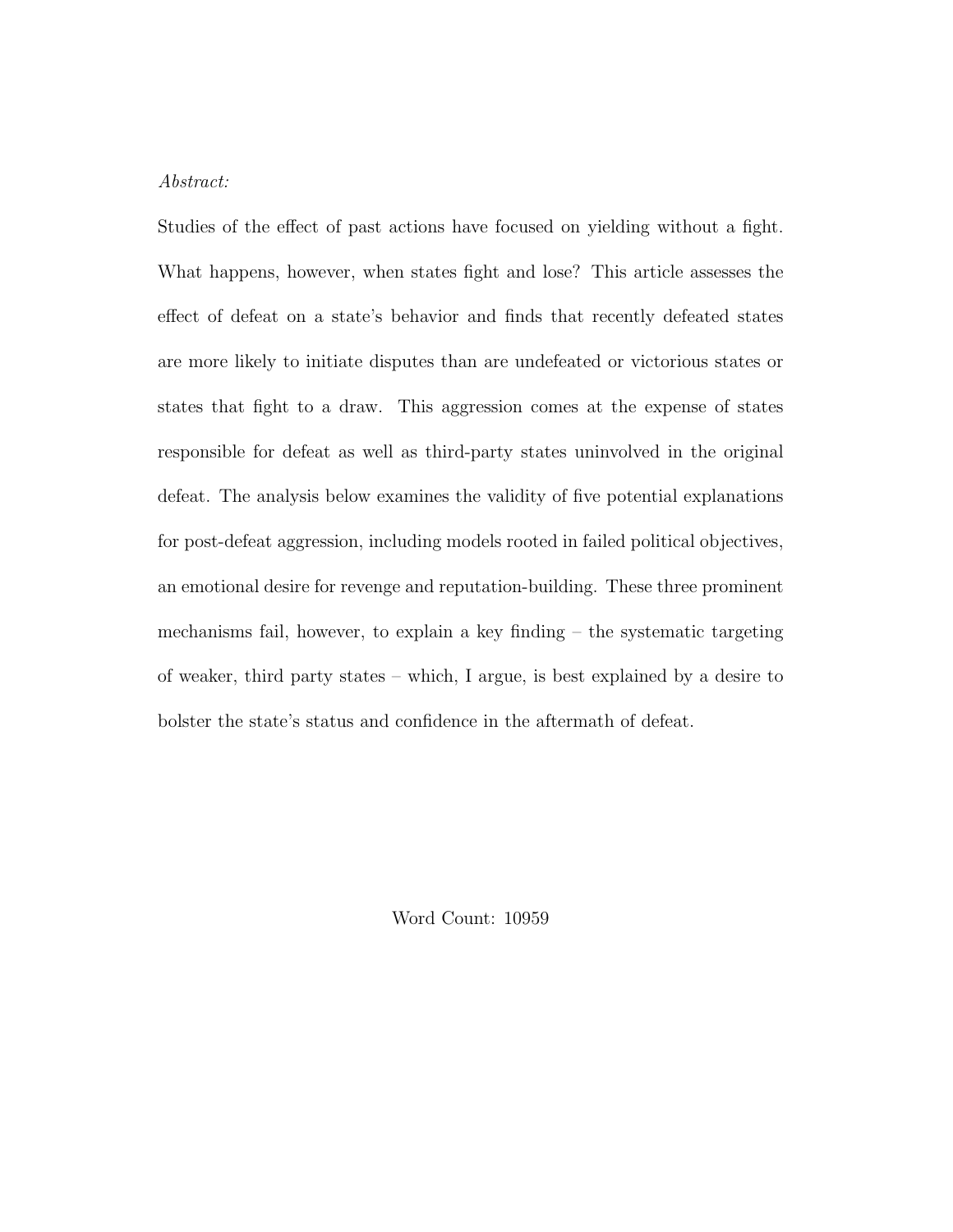How does defeat affect state behavior? While international relations scholars have devoted significant attention to the effects of backing down in a crisis, the systematic effects of defeat on the external relations of the defeated state have largely gone unstudied. This is despite broad recognition by historians that defeat often generates significant shifts in foreign policy.<sup>1</sup> This article analyzes the impact of recent war outcomes on a state's own propensity for aggression. It shows that states that have recently been defeated are more likely on average to initiate subsequent disputes and to engage in higher levels of aggression than states that have not recently fought in a war. These acts of aggression are not only conducted against states responsible for the recent defeat, but against third-party states as well. Conversely, recently victorious or stalemated states no more likely to initiate disputes than states that have not recently fought in a war. The analysis also demonstrates that certain defeats – those in which states lose to much weaker states – have differential effects on state behavior. States that have been defeated by weaker opponents are more likely to initiate conflict and to be more aggressive in the future than are states that lose to equallysized or larger opponents. These findings hold when controlling for the amount of decline in capabilities the countries suffer as a consequence of defeat. Moreover, they cannot be accounted for by generally higher frequencies of conflict at some times and places.

What explains the effect of past defeat on conflict behavior? The article introduces two highly plausible, but previously unaddressed, explanations for why defeat might bolster

<sup>&</sup>lt;sup>1</sup>Eg. Dower (2010); Schivelbusch and Chase (2004); Howard (2005).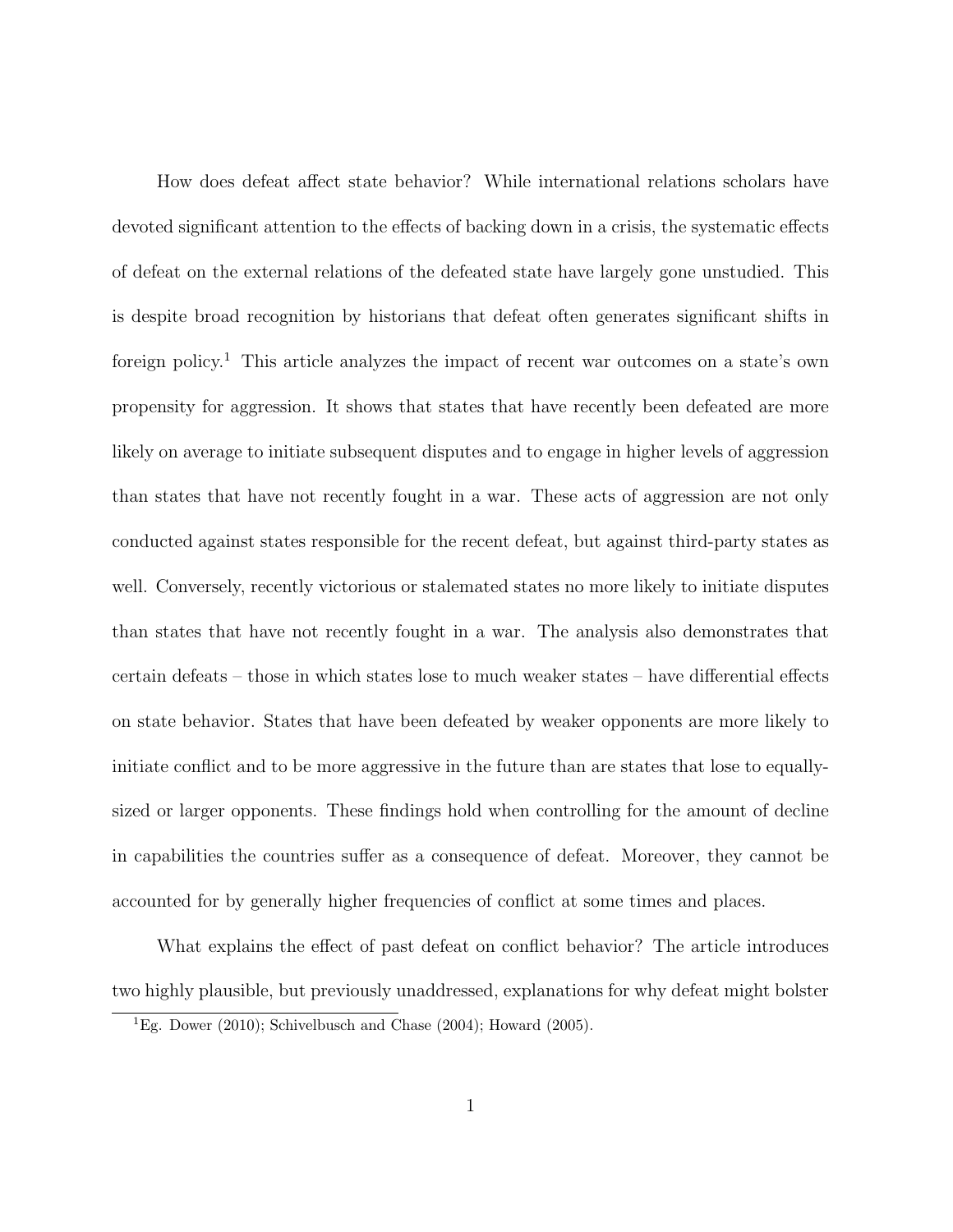the aggressive tendencies of states. First, unexpected military failure can seriously threaten the status of the defeated state, leading it to engage in aggressive acts in attempt to bolster its image in the eyes of others. Second, defeat can undermine national confidence within the state, causing defeated states to engage in conflict in order to overcome a painful sense of collective impotence and malaise by demonstrating their agency and efficacy.<sup>2</sup>

The article also assesses the validity of three explanations for post-defeat aggression drawn from prominent existing theories. First, defeated states may be motivated by the same objectives, be they material, political or strategic in nature, that drove them to war in the first place. Second, defeat may engender negative emotions amongst state leaders and citizens, who will then be more likely to support acts of revenge against the state or states responsible for the recent defeat. Third, a state may fear that defeat will earn it a reputation for military inefficacy and irresoluteness which could then increase the likelihood that the state faces military challenges in the future. The defeated state would then have an incentive to proactively establish a reputation for strength and resolve in hopes of warding off rivals.

This article derives unique behavioral implications from each of these five, nonexclusive explanations and subjects them to empirical analysis. The evidence strongly suggests that defeated states are not simply motivated by failed objectives. The results

<sup>2</sup>On status, see Volgy et al. (2011); Wohlforth (2009); Larson and Shevchenko (2010); Ward (2017); Renshon (2016); Freedman (2105); Barnhart (2017). Less attention has been drawn to the need for collective confidence as a driver of state aggression.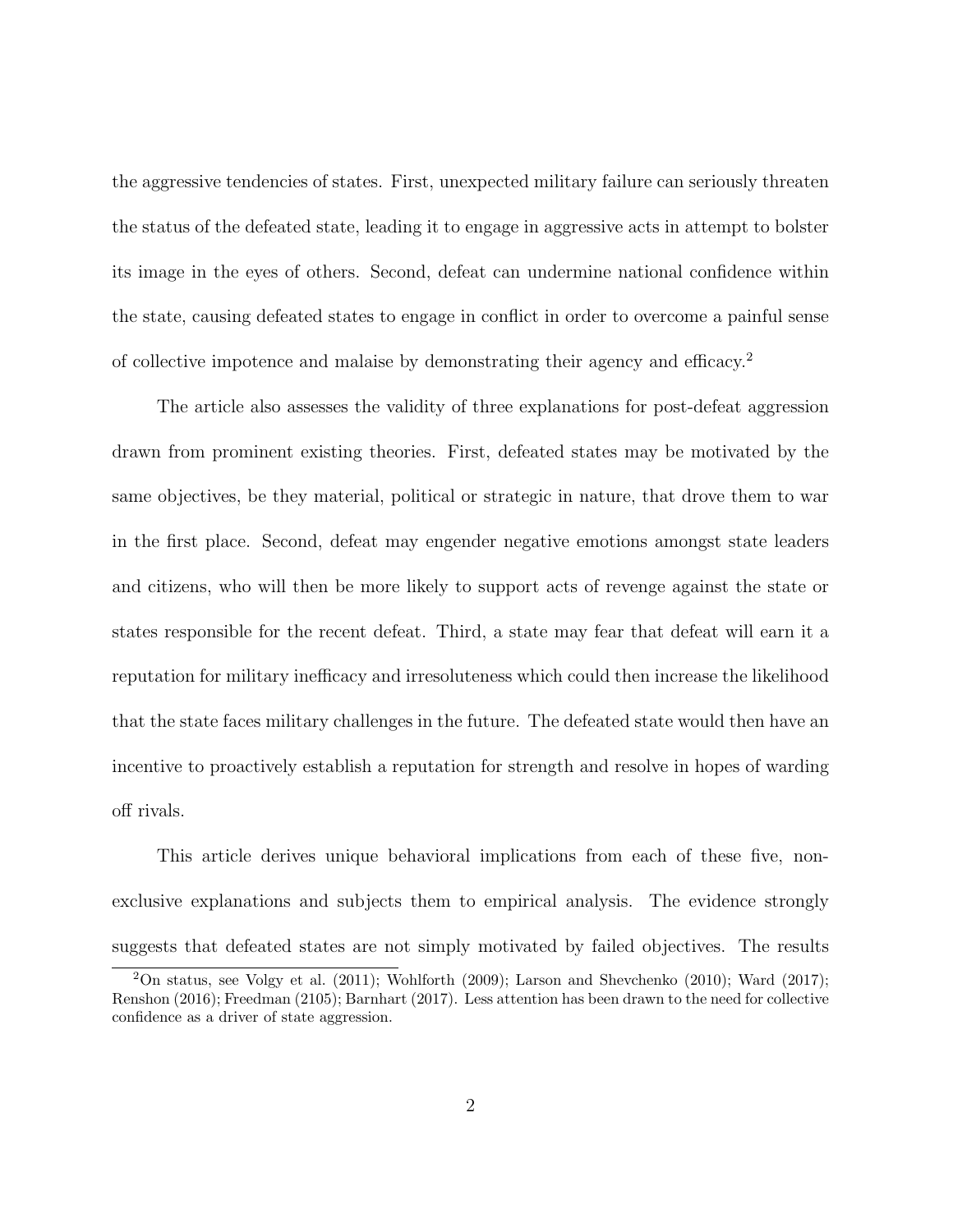support for the idea that states are motivated by negative collective emotions and by concerns about the state's reputation for strength and resolve. These two prominent mechanisms fail, however, to explain a key finding below – the systematic targeting of weaker, third party states – which, I argue, is best explained by a desire to shore up the status and confidence of the state in the aftermath of defeat.

This article proceeds by first addressing the prominent existing theories that propose a relationship between past actions and present conflict behavior, including prior research on reputation for strength and resolve and the literature on enduring rivalries, which focuses on the conditions under which conflict increases the likelihood of repeated and persistent disputes within the same dyad. The discussion turns to the relationship between defeat, status, national confidence and conflict and then lays out the unique behavioral implications derived from each of these different theoretical mechanisms. After the presentation of the empirical results, the paper continues with a discussion other potential alternative mechanisms and concludes with discussion of the implications of the findings.

### Existing Literature on the Effects of Past Conflict

Scholars have examined many interesting questions related to war outcomes. What factors, for instance, best predict whether a state will win or lose a war?<sup>3</sup> How does the prosecution and outcome of war affect internal politics, and specifically the longevity of domestic political regimes?<sup>4</sup> Largely excluded from this analysis have been the questions

 ${}^{3}Eg$ . Wang and Ray (1994); Reed and Clark (2000).

<sup>4</sup>Bueno De Mesquita et al. (1992); Chiozza and Goemans (2004).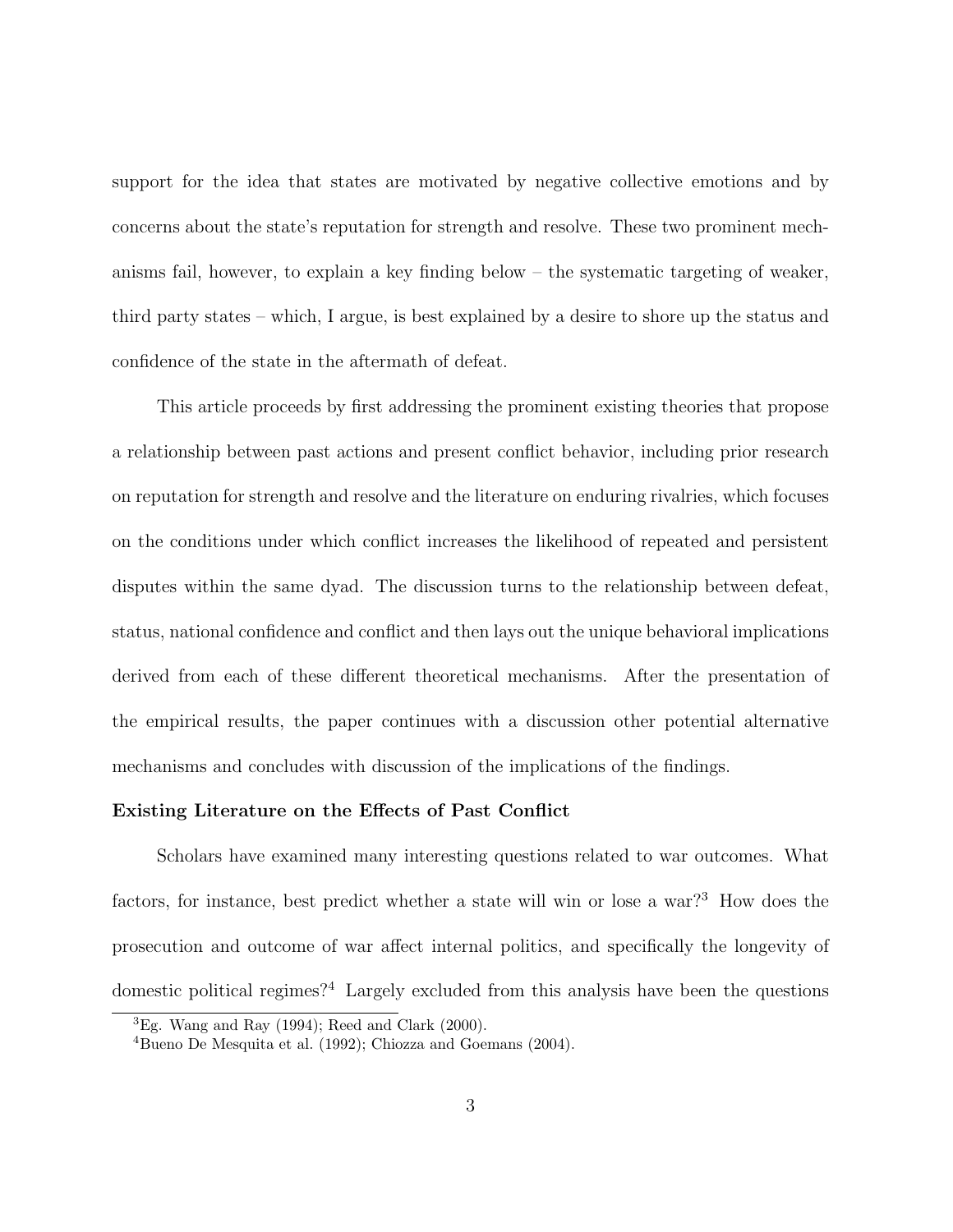of if and how the conflict behavior of defeated states differs from that of states that have not recently fought in a war or that have fought to victory or stalemate.

Two broad areas of literature have outlined mechanisms that may be used to relate past war outcomes with future conflict behavior. Though they do not explicitly seek to explain the systematic effects of defeat, these theories may nevertheless provide convincing explanations for why defeated states are more likely to initiate disputes and to use force. First, scholars have focused on how backing down in a conflict affects a state's reputation and, as a result, the conflict behavior of rivals and the state itself. States that back down in the face of an international confrontation are, as the argument goes, more likely to develop a reputation for being unwilling to risk war or pay high costs in pursuit of its objectives.<sup>5</sup> Because potential rivals assume irresolute states will be more likely to back down when pressed, they will be more likely to challenge the state in an effort to adjust the status quo in their favor. The evidence supporting this assertion extends not only to the state's rival in the previous round, but to other states as well.<sup>6</sup> States that have conveyed resolve by fighting and winning are, in contrast, significantly less likely to face a future challenger than are states that have not recently fought to a victory.<sup>7</sup>

While yielding without a fight may earn a state a reputation for a lack of resolve, what are the reputational implications of fighting but losing? The near exclusive focus

<sup>5</sup>Weisiger and Yarhi-Milo (2015, p. 474).

 ${}^{6}$ Huth and Russett (1993); Grieco (2001).

<sup>7</sup>Weisiger and Yarhi-Milo (2015).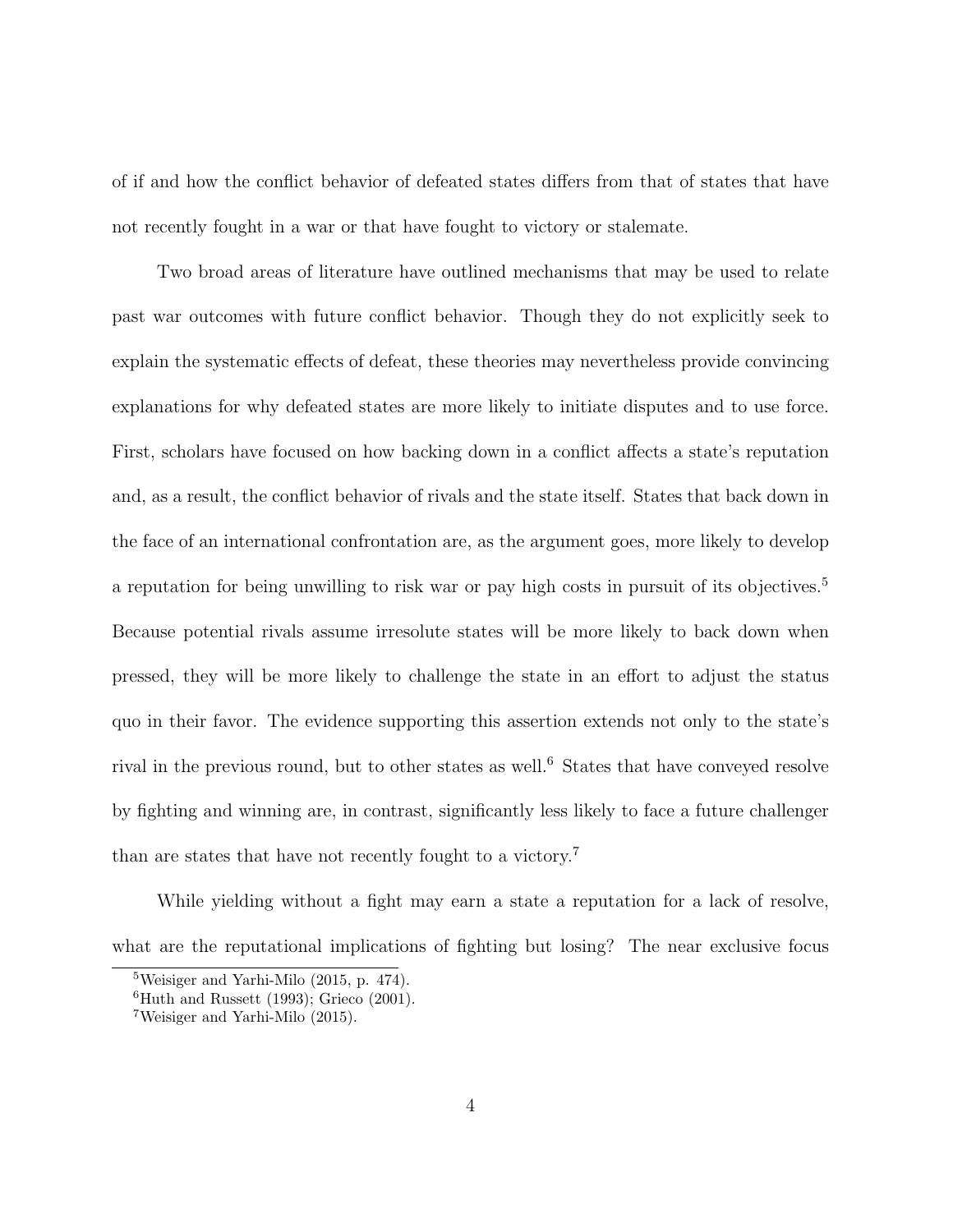on backing down may stem, in part, from the complication that, as Weisiger and Yarhi-Milo (2015) note, multiple reputational inferences can be drawn from defeat. Observers might conclude that the state lacked the necessary resolve to follow through and win or they might conclude that the state possessed sufficient resolve but lacked sufficient military, technological and organizational capacities to suceed.<sup>8</sup> Or one could conclude that the state was deficient in both resolve and strength.<sup>9</sup> In either case, a state confronting a reputation for a lack of military strength or for irresoluteness would have reason to fear an increase in challenges by other states.<sup>10</sup> Defeated states, like states that have backed down, would arguably, therefore, face incentives to proactively reestablish a reputation for strength and or resolve through subsequent acts of aggression in effort to appear less vulnerable and thereby to ward off potential challengers.

A second area of research has focused on the effect of war outcomes, including defeat, on a state's own conflict propensity, but exclusively within a dyadic setting. A significant proportion of all disputes since 1816 have occurred within disproportionately few dyads.<sup>11</sup> Scholars have analyzed and explained the existence of these particularly conflict-prone dyads from a number of angles. One area of scholarship has explained dyadic recurrence through the lens of failed objectives. War, in this view, is a process through which contentious political, economic or strategic issues are resolved. Resolution of issues comes in

<sup>8</sup>See Dafoe et al. (2014); Huth (1997).

<sup>9</sup>For this reason, Weisiger and Yarhi-Milo (2015) include in their analysis only unambiguous cases of backing down and not cases of defeat.

 $10$ Kertzer (2016).

 $11$ Mor and Maoz (1999); Goertz and Diehl (1995, 1993).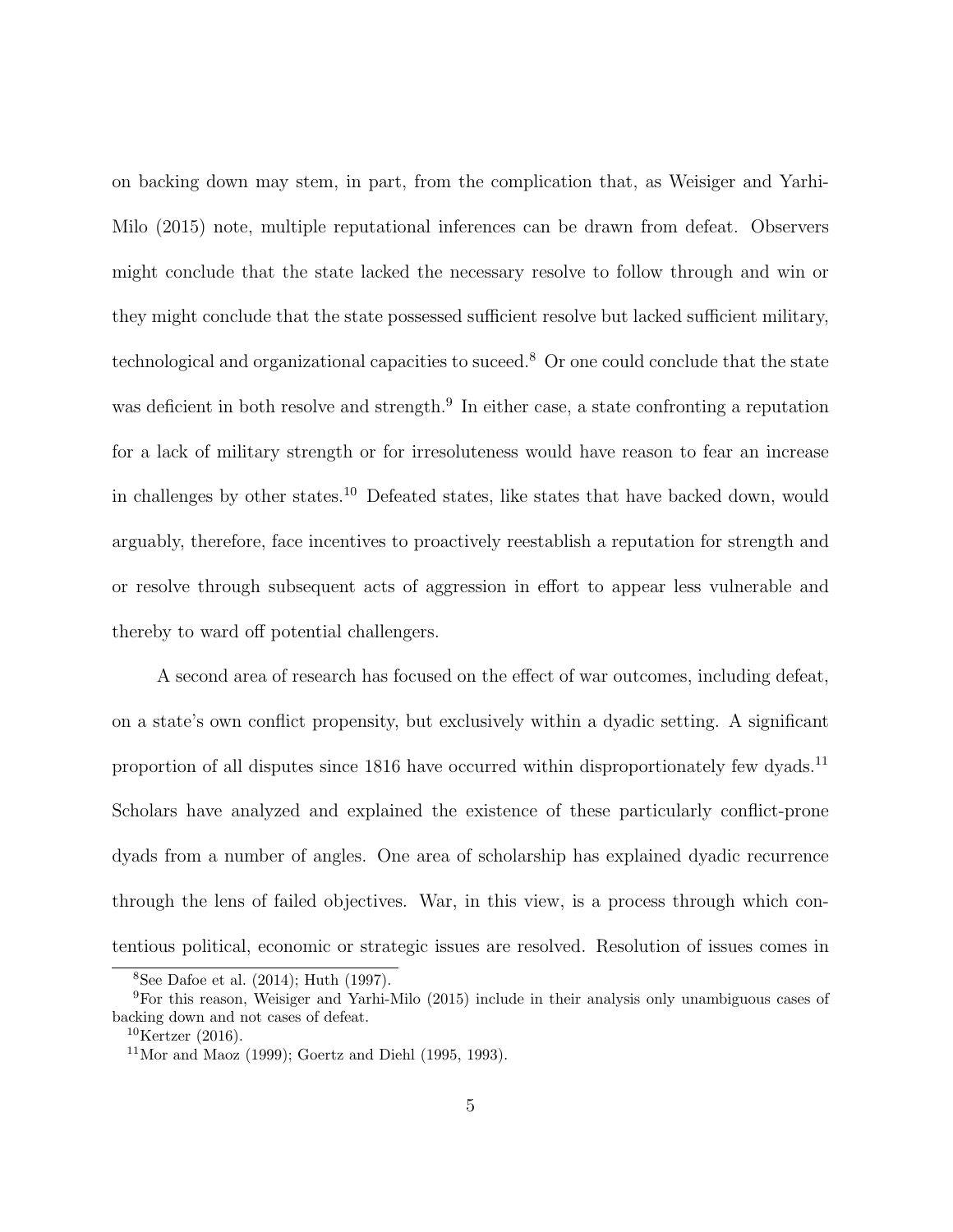the form of decisive defeat by one state over another. Dyadic conflict ending in stalemate in which neither side is able to decisively shift the status quo in its favor would, according to this argument, serve as the most potent source of this repeated and escalatory dynamic within dyads.<sup>12</sup> Stalemated wars are more likely to be followed by heightened violence because states will again seek to achieve a quick and decisive military victory which will enable them to enforce their will. Blainey (1988) has also argued, however, that decisive defeat can lead to repeated dyadic conflicts if the defeated party sufficiently bolsters its material and military capabilities such that it feels it can overturn the tenets of a prior peace treaty.<sup>13</sup>

Another broad swathe of the literature on enduring rivalries has focused less on the instrumental role of war and more on defeat's corrosive psychological effects.<sup>14</sup> War, and defeat in particular, can heighten a sense of group-based threat as well as levels of individual identification at the national level. The resulting oppositional nationalist identities may constrain leaders in their abilities to engage in dyadic compromise or negotiation. Defeat can also engender deep mistrust of war-time rivals as well as deeply-rooted forms of groupbased anger, resentment, humiliation and hatred. Such negative collective sentiment can give rise to a desire to achieve emotional catharsis through acts of physical revenge amongst

<sup>12</sup>Hensel (1994); Stinnett and Diehl (2001). Holsti (1991) and Huth (1996) note that territorial disputes are more likely than others to give rise to enduring disputes.

<sup>&</sup>lt;sup>13</sup>Quackenbush and Venteicher  $(2008)$ ; Hensel  $(1994)$ . Grieco  $(2001)$  shows that victorious states are less likely to initiate conflict than states that have confronted stalemate.

<sup>14</sup>Coleman (2006); Bar-Tal (2007); Thies (2001); Scheff (1994).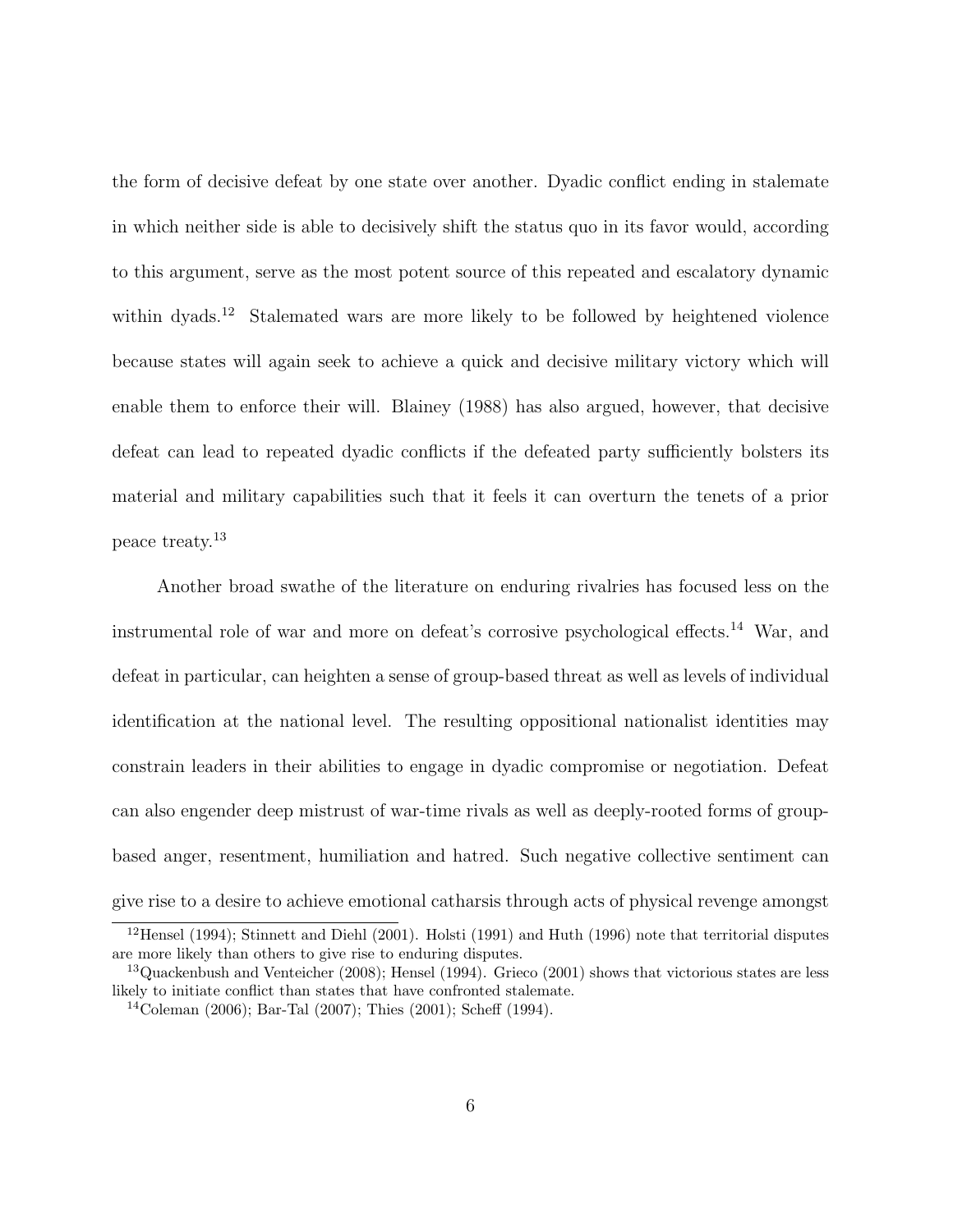state leaders and citizens.<sup>15</sup> These acts of retaliation often foster a self-perpetuating cycle of resentment and revenge such that each humiliating defeat sows the seeds for another round of dyadic conflict.<sup>16</sup>

Clearly, unfavorable conflict outcomes do not always generate potent negative collective emotions which drive states to seek psychological solace through revanchism. Factors such as regime type, domestic stability, the state's past experience with conflict, and the cultural biases of the state may affect the degree to which negative collective emotions are internalized as a response to defeat. We also should not expect all citizens to be equally laden by negative emotional reactions in response to international events negatively affecting their state. We can conservatively assume, however, that citizens within those states that have recently experienced defeat will be on average more likely to internalize negative collective emotions against the state with which they last fought than will citizens within states that have recently fought and achieved victory or that have fought to a stalemate.

Finally, some scholars of enduring rivalries have treated conflict less as a tool to decisively resolve disputes or as a source of potent emotions and more as a valuable source of information about a state's resolve, preferences and capabilities.<sup>17</sup> Repeated dyadic conflict can reflect fundamental lessons learned in the last round of bargaining or conflict. Leng (1983) argues, for instance, that states that failed to accomplish their objectives in the

<sup>&</sup>lt;sup>15</sup>Halperin (2008); Harkavy (2000); Lowenheim and Heimann (2008). Also Barbalet (1998).

<sup>16</sup>Klein (1991); Reiss (2006).

 $17$ Maoz (1984).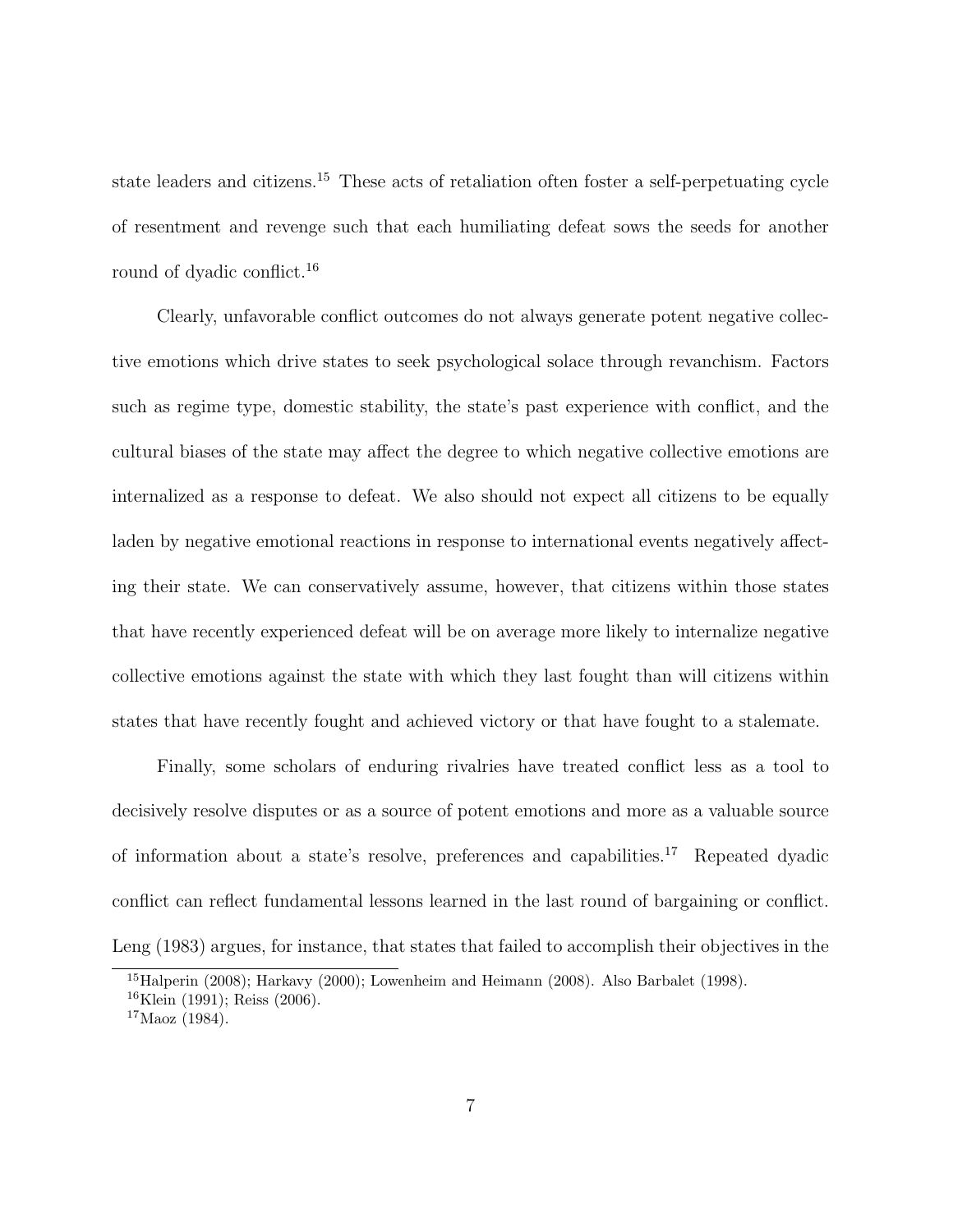last round will be more likely to adopt more coercive bargaining strategies that increase the likelihood of war in future interactions with the same state than are states that managed to achieve at least some of their goals.<sup>18</sup>

### Status, Confidence and Defeat

In its focus on enduring rivalries and reputation, the study of the effects of past action has largely excluded two important and related effects of defeat. Failure to prevail militarily, especially when such failure is highly unexpected, also arguably threatens: 1) the rightful status of the state in the eyes of others and 2) the image of the state in the eyes of its own people.

#### Status

Status refers to an actor's standing within some global or regional deference hierarchy.<sup>19</sup> A state's standing is dependent in part upon others' assessments of its strength, wealth, technological capacity, cultural influence and demographics. The study of international status has largely focused on status inconsistency to explain when status is most likely to affect state behavior. Status inconsistency occurs when a state confronts a disparity between the status it expects to hold and the status it is afforded by others.<sup>20</sup> Concerns about the image of the state in the eyes of others are not solely driven, however, by how the state is treated by others. In addition to shaping expectations about the rights and

<sup>18</sup>Levy (1994) argues, in contrast, that states will often only adopt a new strategy once they have experienced multiple repeated strategic failures. See also Reiter (1996).

 $19$ Dafoe et al. (2014); Larson and Wohlforth (2014). Numerous status hierarchies may exist (Renshon, 2016), but all are likely to be based in part on military performance.

 $^{20}$ Volgy et al. (2011); Renshon (2017); Wallace (1971).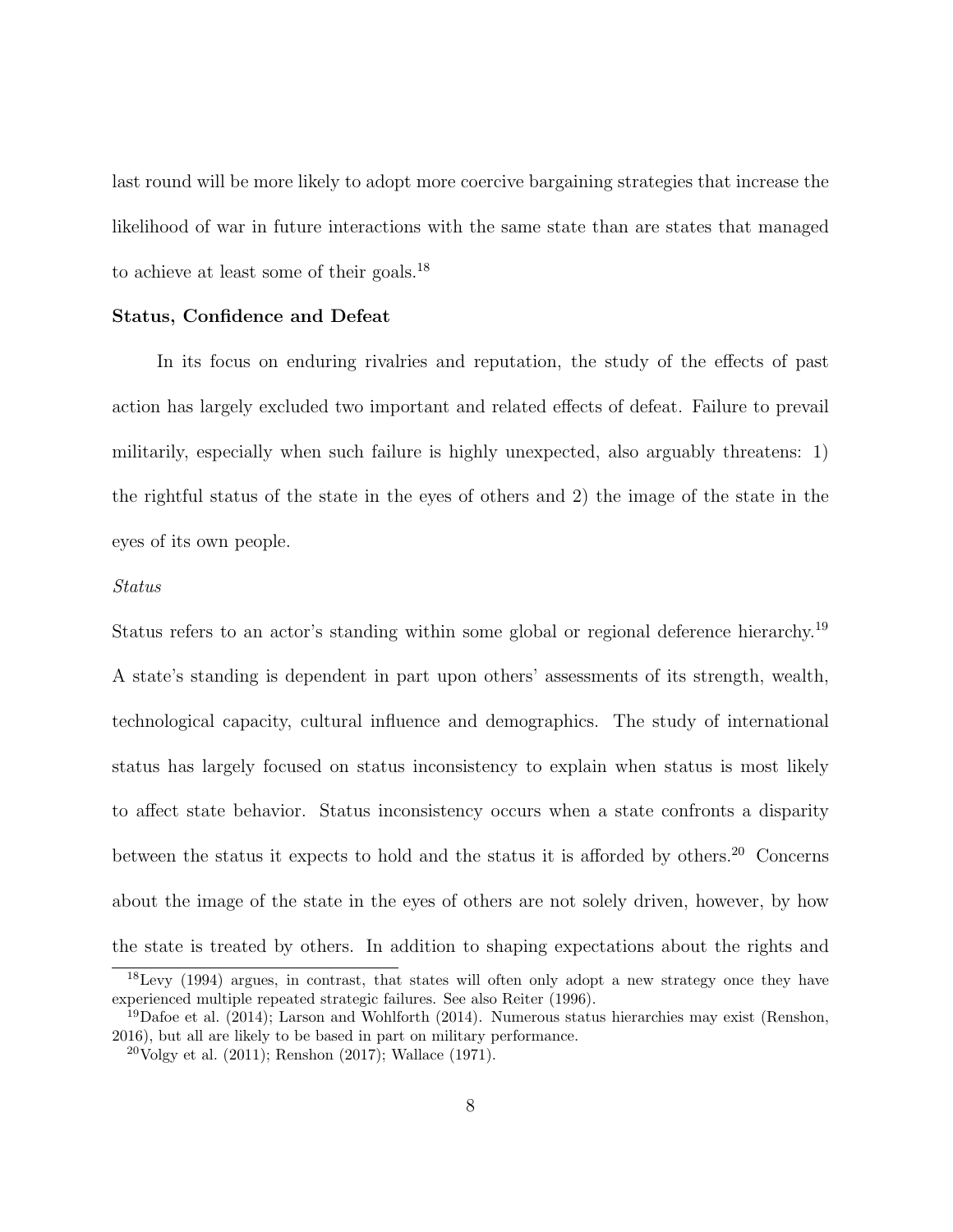privileges a state should receive, international status also shapes expectations about how a state should behave and perform on the world stage.<sup>21</sup> Highly visible acts in which a state fails to perform as would be expected given its status threaten to undermine the state's position on the world stage.<sup>22</sup> Given the partial material basis for status, all states should be expected to defeat lower status states in conflict. Defeat in conflict to a much weaker state would lead others to question whether the state deserves its current status, creating an incentive for the defeated state to shore up others' perceptions of its rightful position. This incentive can be both psychological, as states pursue high status as a satisfying end in itself, and instrumental in nature since high states are typically granted more deference on the world stage.<sup>23</sup>

How do states go about bolstering their status? Because status estimations are based upon a broad set of traits, status-seeking states may engage in a number of different behaviors in an effort to enhance their image in the eyes of others, including competitive behaviors like direct military conflict and the pursuit of status symbols such as nuclear weapons or aircraft carriers.<sup>24</sup> Most importantly, we would expect status-seeking states to engage in acts that define the status position they seek to hold. Different strata within the international status hierarchy are associated with different sets of status-defining behaviors rooted in common knowledge about how states of a particular status typically behave.

<sup>&</sup>lt;sup>21</sup>Dafoe et al.  $(2014, p. 374)$ .

 $^{22}$ Barnhart (2017).

<sup>&</sup>lt;sup>23</sup>Dafoe et al. (2014); Huberman et al. (2004); Gollwitzer et al. (2011); Renshon (2017).

 $^{24}$ Renshon (2017); Sagan (1996); O'Neill (2006); Gilady (2006). As Larson and Shevchenko (2010) note, states may also engage in strategies involving imitation and social creativity.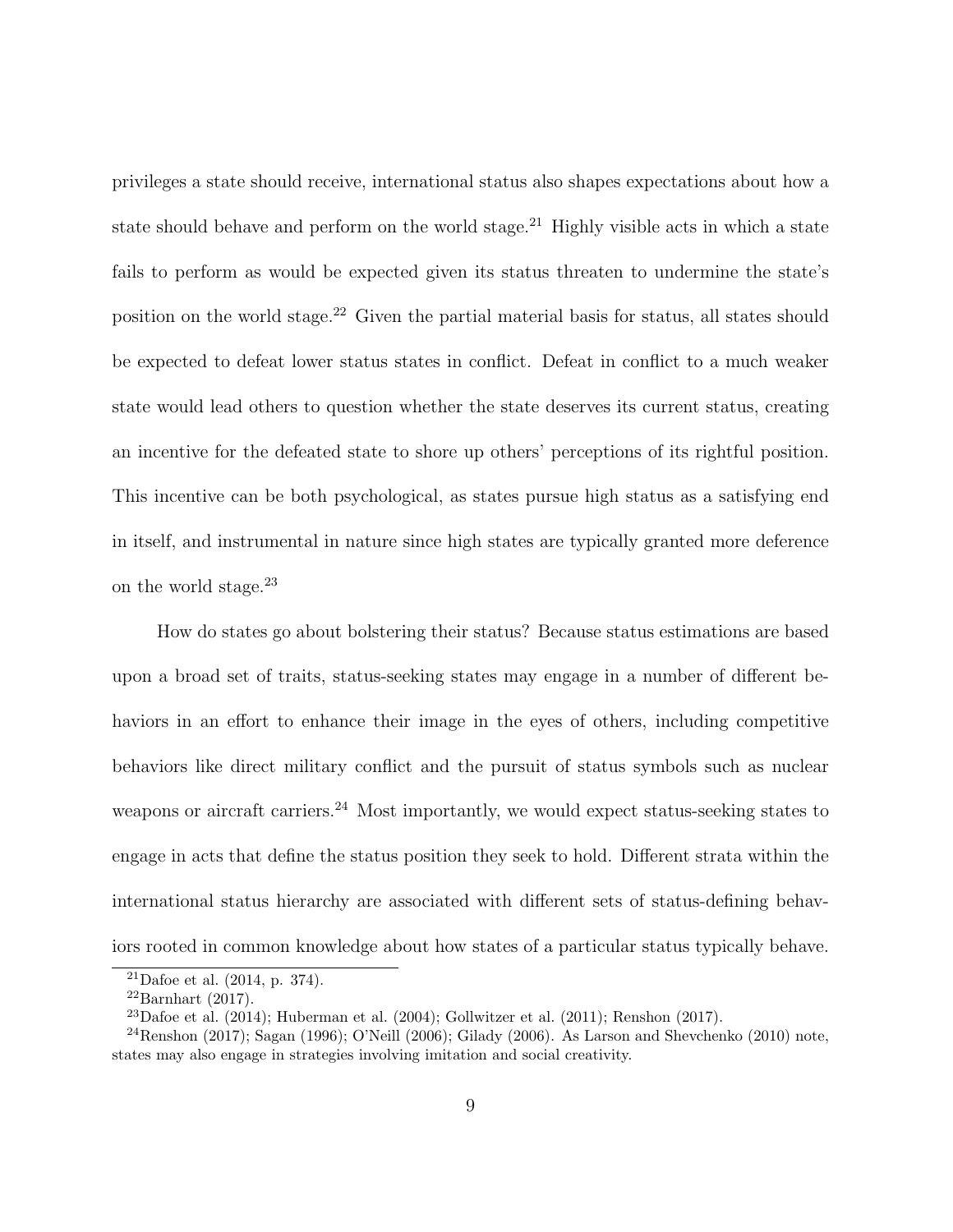Great powers, for instance, are most commonly defined not only by their distinctive military and economic capabilities but also by their intention to utilize their superlative power in the service of "vigorous and expansive" foreign policies in which they maintain spheres of influence, acquire and maintain client states and protectorates and generally influence the politics of other, often smaller and weaker, states.<sup>25</sup> States that are seen as unable or unwilling to project their power abroad are rarely granted membership within the great power club.<sup>26</sup> As Leopold von Ranke noted, the ability to acquire and maintain a sphere of influence is a demonstration not only of distinctive material capabilities but also that the state has been granted droit de regard by other great powers in the international system.<sup>27</sup>

While the discussion has thus far discussed status and reputation as though they are orthogonal, they are intricately linked.<sup>28</sup> High status states are generally expected to hold reputations for strength and resolve and a reputation for weakness or irresoluteness generally contributes to the perception that a state's status is in decline. Unlike reputation, however, status does not reside at the level of others' beliefs, but within beliefs about others' beliefs about who possesses admirable traits and how they compare with others.<sup>29</sup> Two states may, therefore, each view a state to be irresolute but believe the other to perceive it

 $25$ This definition of great power status comes from Levy (1983, p. 14). For similar definitions, see Wight (2002) and Buzan and Waever (2003).

 $^{26}$ Volgy et al.  $(2011)$ .

<sup>&</sup>lt;sup>27</sup>See Neumann, p. 89. Regional powers may also project power abroad in pursuit of status but, as Levy (1983) notes, they typically do so in more circumscribed areas and for less sustained periods of time.  $^{28}$ For a detailed discussion, see Dafoe et al. (2014, pp. 375-6).  $29^{\circ}$ O'Neill (2006).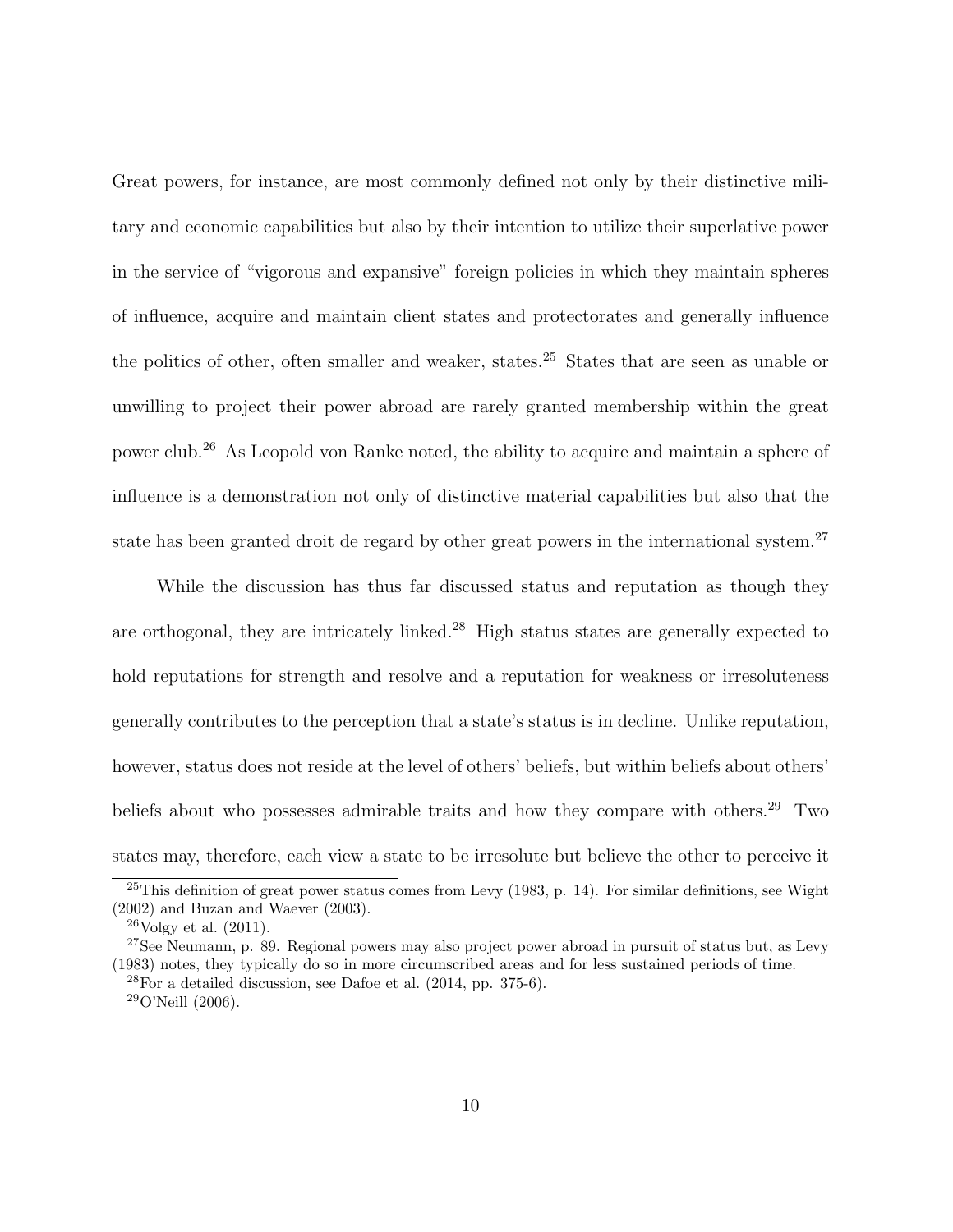as highly resolved and deserving of high status.<sup>30</sup> Moreover, as we will see below, because reputations for strength and resolve serve as only partial bases for high international status, the range of status-seeking acts is broader than the range of acts through which states might seek to bolster their reputation for these characteristics.

### National Confidence

Of equal or perhaps even greater importance to defeat's potential deleterious effects on a state's image in the eyes of others is the detrimental effect that defeat can have on collective confidence within the state itself. Collective confidence refers to individual-level estimations of a group one identifies with as effective and worthy of pride.<sup>31</sup> States rarely enter into conflict expecting to lose. Defeat, therefore, often challenges the state's self-image as an effective actor on the world stage, potentially undermining pride and fostering a collective sense of impotence. States lacking in confidence may become temporarily isolationist as they recover and rebuild their capabilities, but then often seek opportunities to overcome their sense of inefficacy by rebuilding national confidence through the successful assertions of state interests. And success should indeed be key to the restoration of confidence. For while one international failure can be written off as a fluke, multiple failures rapidly start to substantiate a pattern of inefficacy with increasing potential to undermine the group's ability to plausibly blame others for their inefficacy.

The need for defeated states to redress damage to national self-concept through vig-

 $30$ The instrumental benefits of status-seeking acts are a topic of ongoing debate. See Mercer (2017).

<sup>31</sup>Luhtanen and Crocker (1992).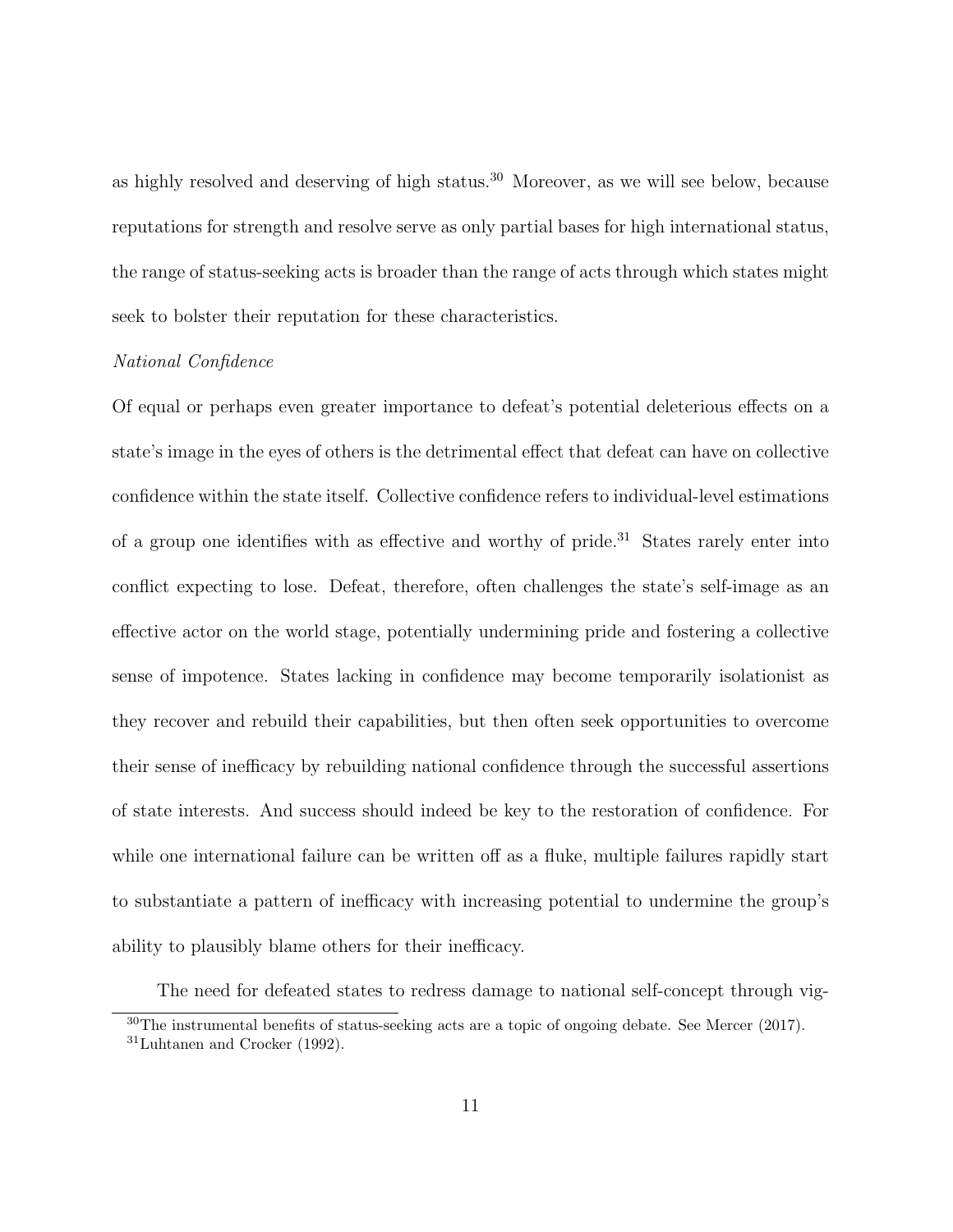orous and successful assertions of their interest on the world stage has been acknowledged across historical time and place. In response to a surprising defeat to the Boers in 1895, British Colonial Secretary Joseph Chamberlain, for instance, called for an immediate "'Act of Vigour'. . . to soothe the wounded vanity of the nation." The target of this vigour, he argued, was not of importance. What was essential was that the British defy some other state in order to restore their sense of agency and efficacy.<sup>32</sup> Following France's surprising defeat and its loss of Alsace and Lorraine in the Franco-Prussian War in 1871, Bismarck similarly recognized that France would eventually need to "soothe its *amour propre*."<sup>33</sup> He successfully encouraged France to rebuild its confidence through the conquest of Tunisia rather than through aggression directed at Germany. Upon entering office, Ronald Reagan recognized the need for the United States to "purge itself" of the pervasive collective doubt engendered by Vietnam. He seized what he perceived to be an opportunity for the US to overcome its collective sense of inefficacy through the use of overwhelming force on the small Caribbean island of Grenada in 1983. The successful intervention, he wrote in his memoirs, "marked a turning point."<sup>34</sup> "Our days of weakness are over," he claimed in the aftermath. "Our military forces are back on their feet and standing tall."<sup>35</sup>

Ultimately, status and national confidence are also deeply linked. Status plays a significant role in shaping the identity of the state. States that perform in ways that are not

<sup>32</sup>Porter (1980, p. 86).

<sup>33</sup>Commission de publication des documents relatifs aux origines de la guerre de 1914. Vol. III, No. 304, 307.

 $34}$ Reagan (1990, p. 451). See also Grow (2008, p. 157).

<sup>35</sup>Simons (1997, p. 23).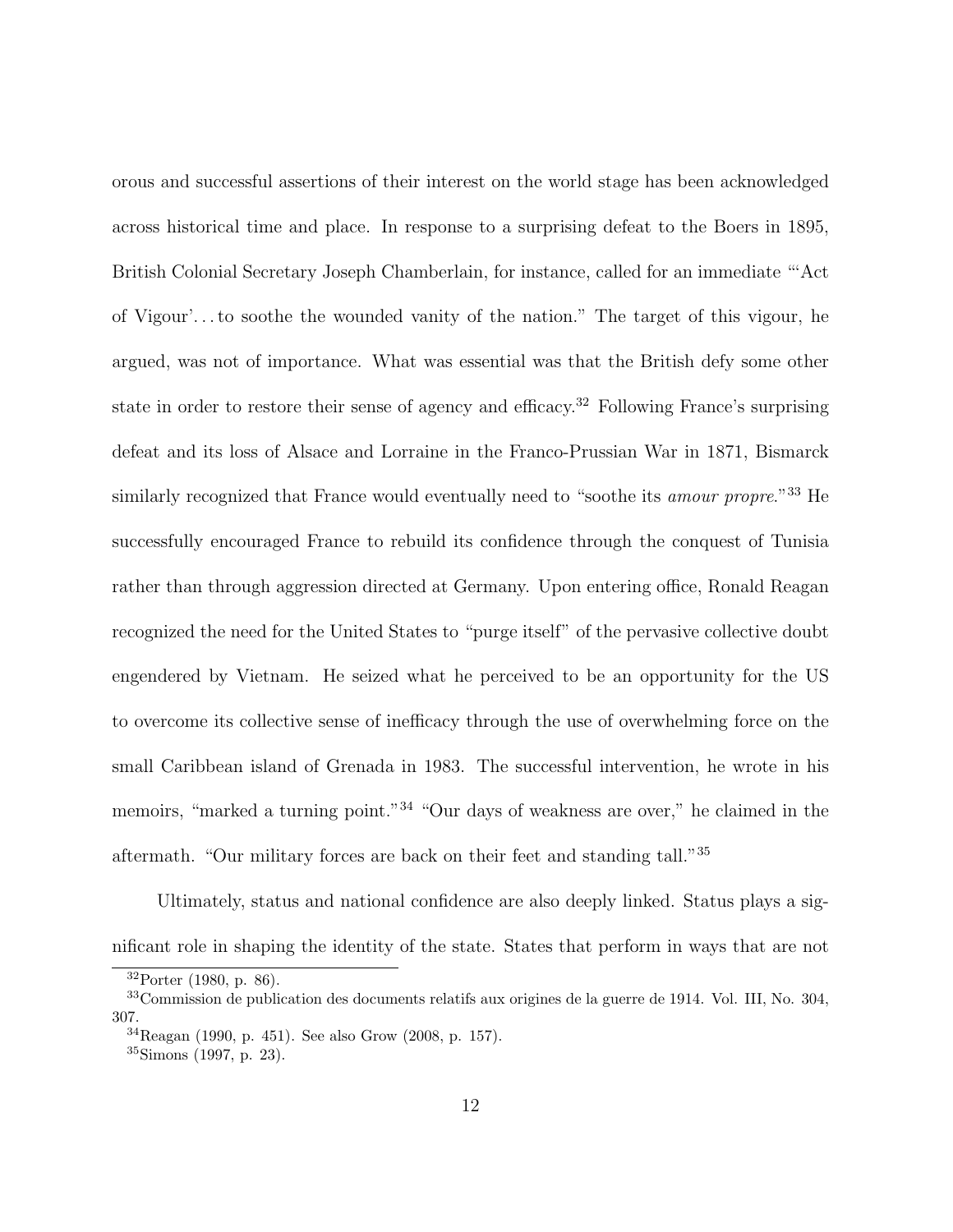in keeping with their identity confront a resulting decline not only in their international status but also in their collective confidence. In short, though a lack of confidence and a decline in status are two different effects of defeat, it is unlikely that either condition would occur in isolation. Moreover, as will be argued below, recently defeated states are likely to attempt to bolster the status and the confidence of the state through highly similar behaviors. It should also be said that the psychological motivation to overcome collective impotence described here can be distinguished from the psychological benefits of high status briefly referenced above. While holding high status may provide intrinsic psychological benefits on its own, this motivation is distinct from the desire to achieve psychological rewards through the reestablishment of collective morale.

In summary, the discussion above has laid out five plausible, non-exclusive, explanations for why defeat, and in particular unexpected defeat, may lead to higher rates of conflict initiation and escalation. Defeated states may be motivated by: 1) a desire to redress failed objectives, 2) a psychological desire for emotional catharsis through the punishment of one's humiliator, 3) the need to minimize security threats stemming from the state's reputation for weakness or irresoluteness, 4) a desire to bolster the status of the state and 5) a desire to bolster the confidence and self-image of the state. This list of potential mechanisms is not exhaustive. The list does, however, include the most prominent applicable theories in the field as well as the two important novel mechanisms of status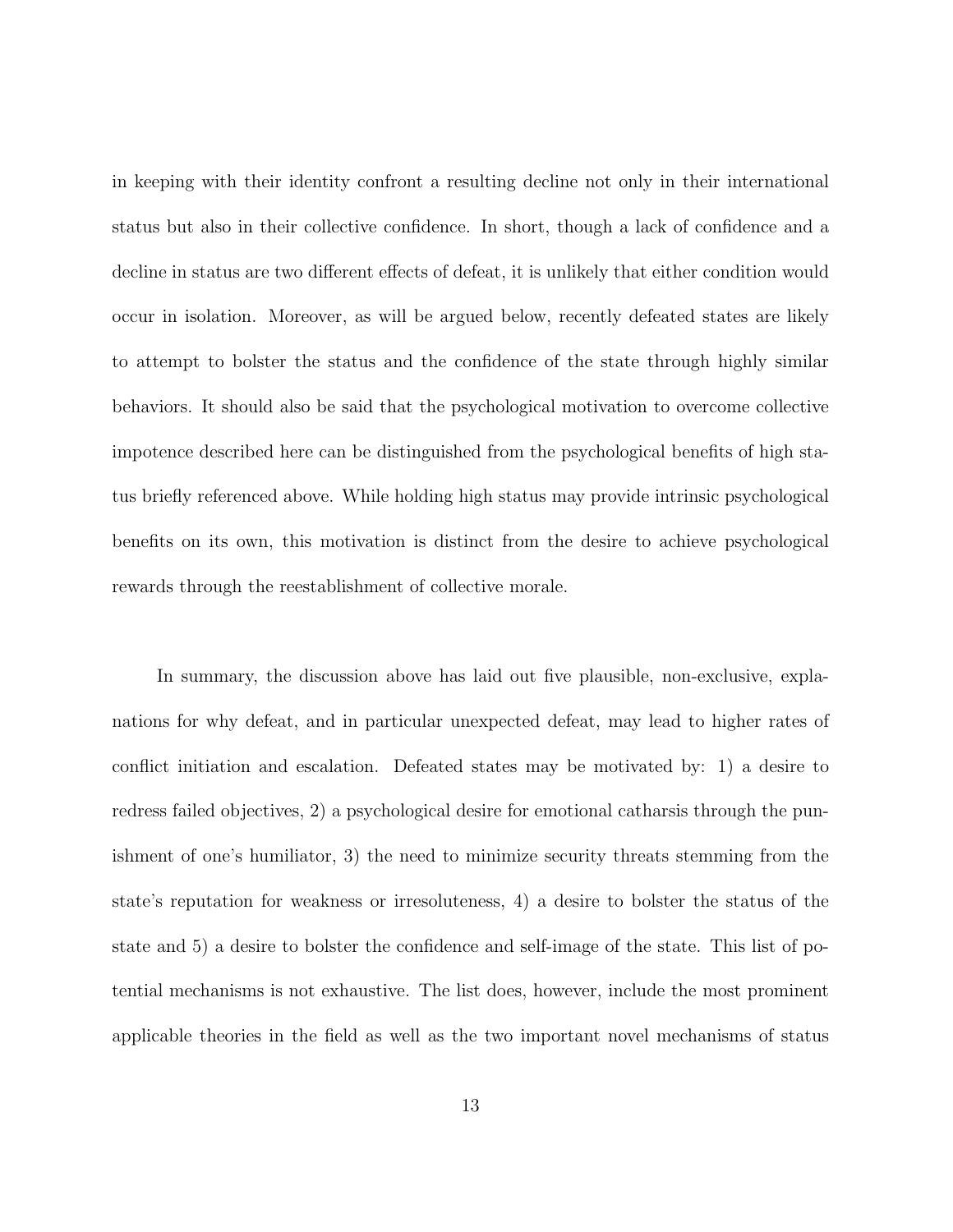and confidence. Potential alternative explanations rooted in material, strategic or domestic factors, are also addressed within the analysis below.

### Theoretical Predictions: The Potential Effects of Defeat

Each of the theoretical frameworks described above share two common predictions. First:

H1: Defeat within a recent war will engender a subsequent increase in aggression by the defeated state. Victory within war will not engender subsequent increases in aggression.

Second, the discussions above also suggest another shared prediction, not yet explicitly addressed: that not all instances should affect state behavior to the same degree. Unexpected defeats in which states are defeated by those thought to possess far inferior capabilities going into war arguably present greater challenges to both the reputation, status and confidence of the state than do defeats to states of equal or greater capabilities. Unexpected defeats by weaker states may also engender negative out-group sentiments and foster hopes of revanchism. In any case, we would expect the following:

H2: States defeated by a weaker state will be more likely to subsequently initiate conflict than will states that have lost to stronger or equally-sized rivals.

Beyond these shared predictions, the five theoretical frameworks generate unique behavioral predictions related to the characteristics of the selected target of post-defeat aggression. First, if state responses to defeat are motivated either by failed objectives or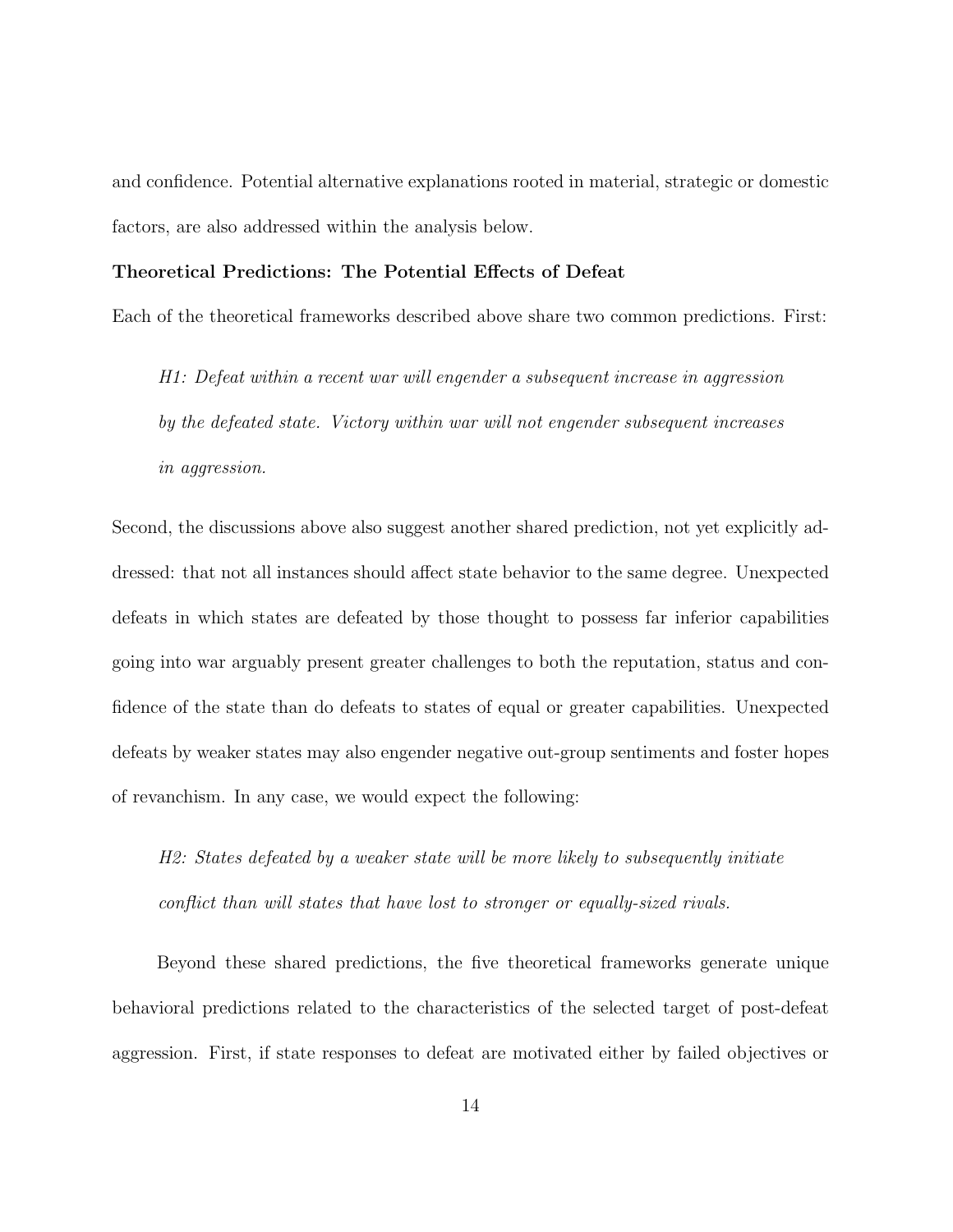by group-based hatred of or anger at their victors, we should expect the following:

H3: Post-conflict aggression will come primarily at the expense of the state or states responsible for one's defeat.

Political, strategic and territorial objectives are often dyadic in nature – states seek concessions or policy changes from particular rivals. In some cases, a defeated state may believe that it can achieve its unmet political objectives by initiating conflict against a third-party state that was not involved in the original defeat. States seeking access to a strategically valuable waterway, for instance, might have the opportunity to gain access to the water via another state. The literature on enduring rivalries from which this theoretical framework has emerged has, however, provided no reason to expect defeated states to systematically target third-party states in the aftermath of defeat.

Similarly, social psychologists have shown that emotional catharsis is best achieved through the punishment and reciprocal humiliation of one's victor.<sup>36</sup> It may also be possible for defeated states to seek emotional solace through aggression against third-party states, including prominent allies of the state responsible for their defeat. Again, however, we have little reason to expect defeated states to systematically target third-party states in their quest for revenge.

Hypothesis 3 does not enable us to distinguish the relative impact of psychological and motives rooted within failed material objectives within repeated dyadic aggression. Because

<sup>36</sup>Bohm (2018).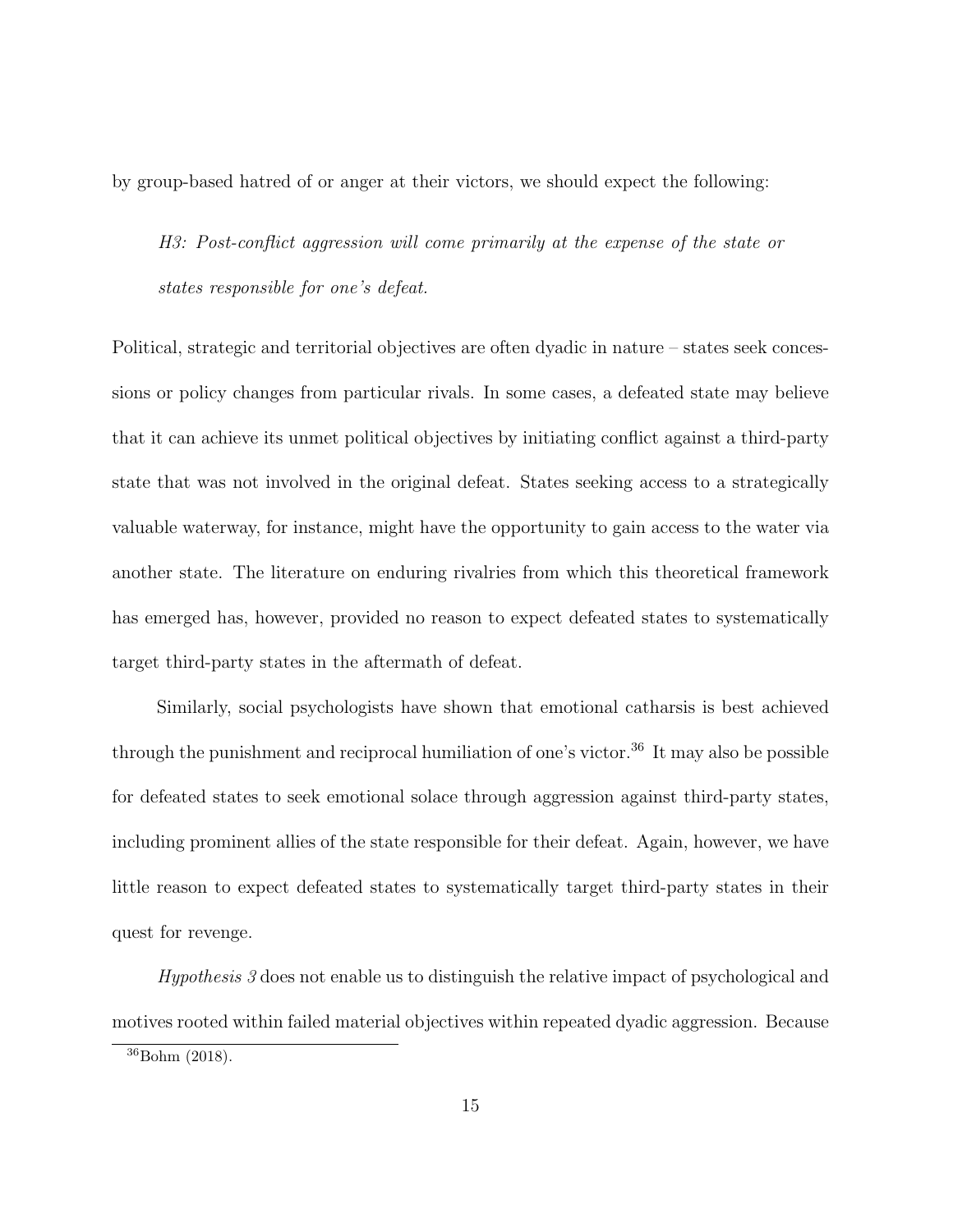we lack sufficient data to control for failed objectives within the analysis below, I assess the relative impact of this factor by examining an observable implication of the theory related to the effects of stalemate. If failed objectives lead states to target their recent foe(s), we should expect wars ending in stalemate to also increase the likelihood of aggression, perhaps, according to the literature, to an even greater degree than wars ending in defeat. But what are the emotional repercussions of stalemate? Any conflict in which a state falls short of victory, and perhaps even in some rare cases when it does, has the potential to engender negative collective sentiment towards the responsible out-groups. And yet, we would expect the collective hatred, anger or humiliation generated by stalemate to be lower on average than that engendered by defeat and the imposition and enforcement of a new, unwanted status quo that the state had perceived to be worth fighting over. Thus, if unmet objectives motivate post-conflict aggression rather than collective out-group sentiment, we might expect the following:

H4: States that have recently fought to a stalemate will be more likely to engage in aggression than states that have not recently fought or that have fought to a victory.

If concern for a state's reputation and security motivates post-defeat aggression, we should expect defeated states to engage in acts of aggression aimed at warding off potential challengers through the demonstration of how they might fare in conflict against the de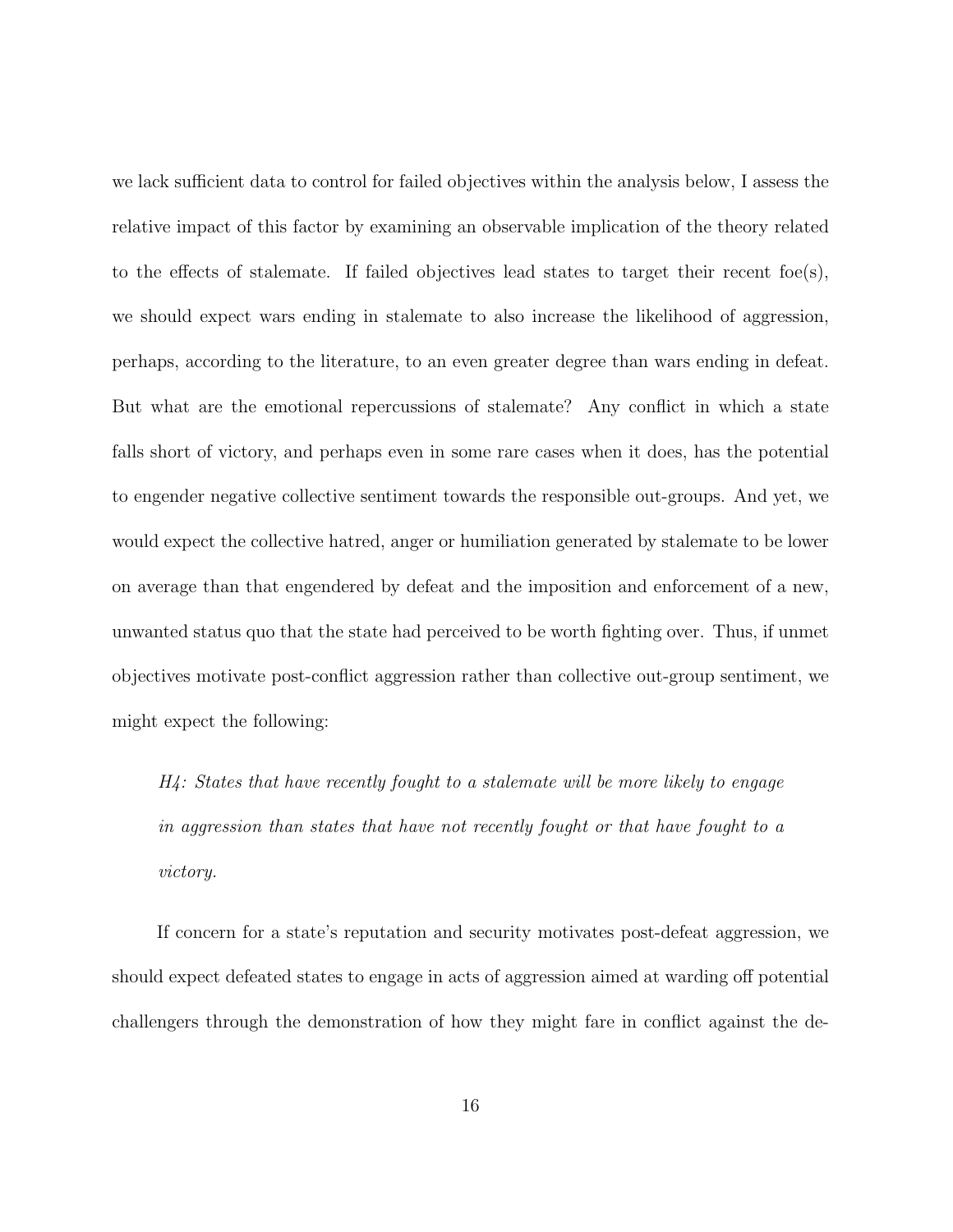feated state.<sup>37</sup> According to the literature on reputation, not all conflict experiences should provide the same informational value about how a state will perform in future encounters with likely challengers.<sup>38</sup> Crescenzi (2007) and Clare and Danilovic (2010) argue that the strategic calculations of potential challengers are most affected by a target's past performance in encounters with states of similar capabilities.<sup>39</sup> In other words, the more similar State A's target  $(B)$  is to C, the more information C can glean about how it might fare in military conflict with A.<sup>40</sup> If we assume that states are more likely to be targeted by equally-sized or stronger states than they are by weaker states, then conflicts with states of equal or greater capacities than oneself would serve as the most effective way to proactively ward off such challenges. Successful military campaigns waged against weaker states might lead potential challengers to increase their estimations of a state's strength and resolve, but would arguably do so to a lesser degree than would campaigns against more capable states. Thus, if this existing model of reputation-building is correct and if reputational concerns are driving post-defeat conflict, we would expect the following:

H5: Defeated states will be more likely to target states of near equal or stronger size within subsequent acts of aggression than they will to target weaker states.

Evidence that defeated states are significantly more likely to target weaker states than

<sup>&</sup>lt;sup>37</sup>The transferability of reputation for resolve is debated in the field. See Huth (1988); Wiegand (2011).  $38$ Clare and Danilovic (2010, p. 863).

<sup>&</sup>lt;sup>39</sup>Accordingly, Clare and Danilovic analyze the impact of backing down on the likelihood that states initiate conflict against potential rivals of equal or nearly equal size.

 $^{40}$ Crescenzi (2007, p. 386) notes that states can base assessments about similarity on other states' power characteristics and their foreign policy.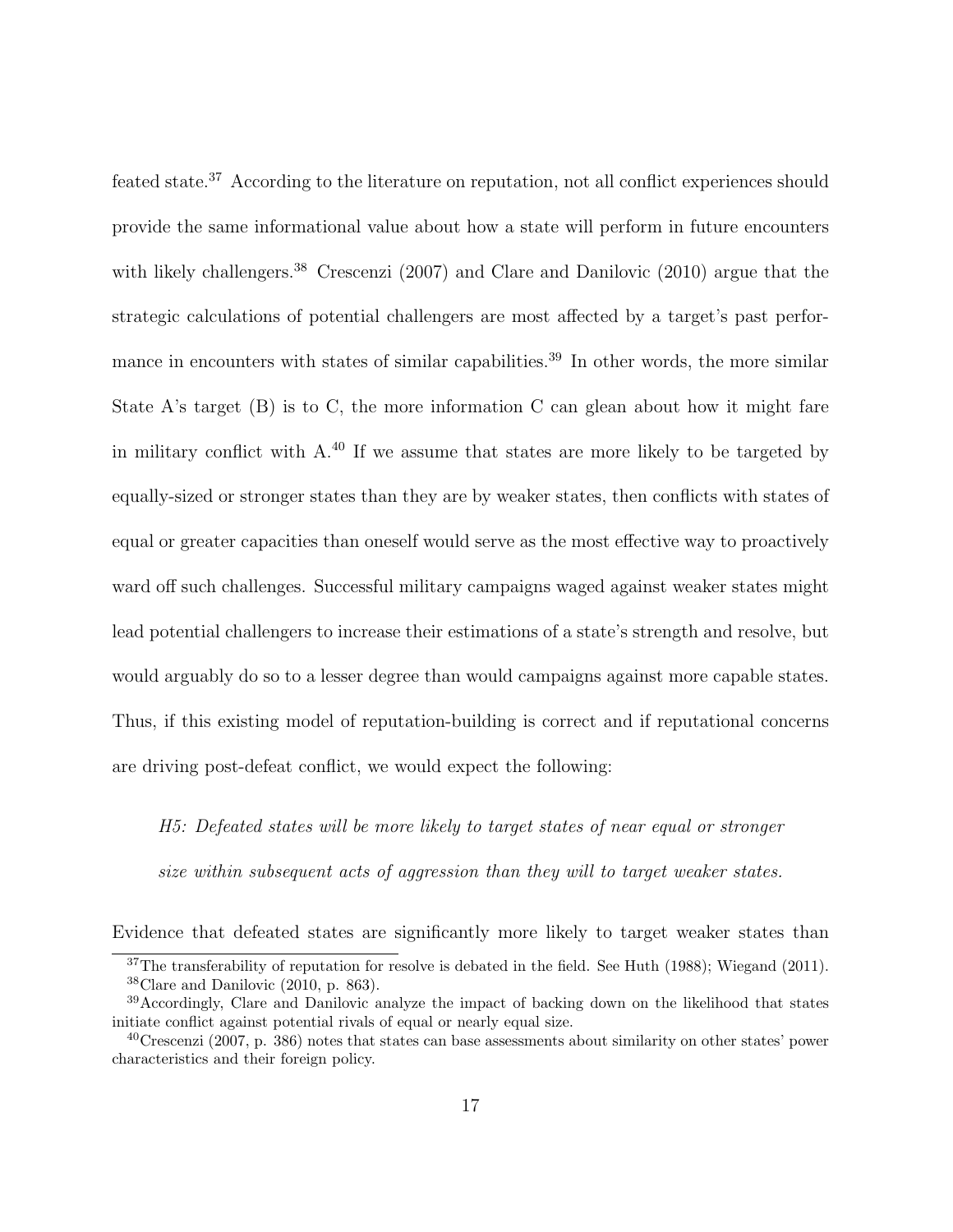equally-sized or larger states will suggest that either reputational concerns are not a primary driver of post-defeat aggression or that the existing model of proactive reputation building should be expanded to account for the systematic targeting of weaker states.

Finally, as described above, defeated states motivated by a desire to bolster their status and esteem should be expected to engage in acts that both demonstrate their ability to effectively shape world affairs and befit their desired status. Such demonstrations can come at the expense of states of equal or greater strength. Because status is not based solely on the relative material and military wherewithal of the state, however, but also on whether the state behaves as would be expected given its status, such acts may also come at the expense of weaker states.<sup>41</sup> The targeting of weaker, often discontiguous, states enables defeated great powers, in particular, to demonstrate not only their capacity to effectively project power abroad, a capacity that distinguishes great powers from others, but also their existing influence if their aggression goes unchecked by other international powers and their intention of maintaining high status.<sup>42</sup>

As suggested in the cases of US intervention in Grenada and the French conquest of Tunisia mentioned above, the successful targeting of weaker states can also provide a boost of confidence within the defeated state.<sup>43</sup> Such acts, if successful, can remind citizens of the agency and efficacy of the state with which they identify, thus enabling them

<sup>41</sup>Renshon (2017) has shown that states confronting status inconsistency also often target weaker states.

<sup>42</sup>Acts of aggression directed at weaker targets also enable states to demonstrate their latest advances in weaponry or to reinforce the perception that they maintain modernized and readily deployable forces. See Eyre and Suchman (1996).

 $^{43}$ On French status resurgence after the conquest of Tunisia, see Barnhart (2016).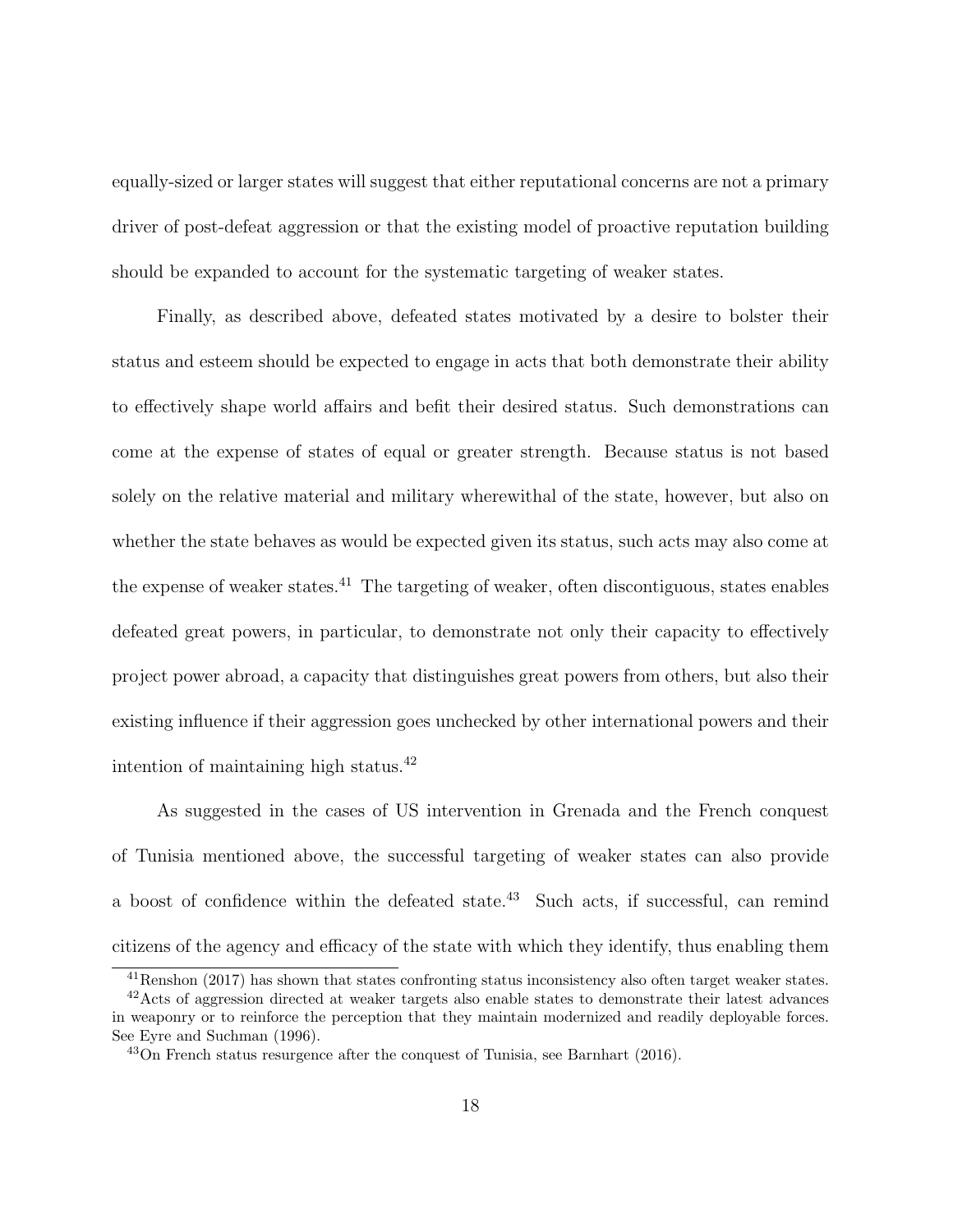to overcome the collective self-doubt induced by defeat and boosting national pride and morale.<sup>44</sup> Defeated states may also bolster national confidence through the targeting of states of equal or greater strength. Such acts are typically accompanied, however, by a greater risk of repeated failure and therefore pose an even more fundamental challenge to the self-image and confidence of the state.

Because states can seek confidence and status through the targeting of weaker states, as well as stronger states, the range of status and confidence seeking behaviors is logically broader than the range of behaviors aimed at building reputations for strength and resolve, at least for great powers. This proposition enables us to distinguish the effects of confidence and status motivations, rooted more in concerns about social perception and the state's overall influence, from reputation motivations rooted more in a concern about the future security of the state. If status concerns and a desire to enhance confidence motivate postdefeat aggression, we should not only expect subsequent aggression to come at the expense of equally-sized rivals. Rather, we would expect the following:

H6: Defeated states, and great powers in particular, will not only target states of near-equivalent or greater capabilities within subsequent acts of aggression, but will frequently target weaker states as well.

In summary, this section has outlined unique behavioral predictions associated with

<sup>44</sup>Russia's recent use of force in Ukraine and Syria support this claim. Russian aggression, motivated in part by a desire to restore great power status, has corresponded with 20-point jumps in trust in and support of Putin, despite the collapse of the ruble and a significant jump in the poverty rate. On Russia's status motivations, see Larson and Shevchenko (2019), among many others.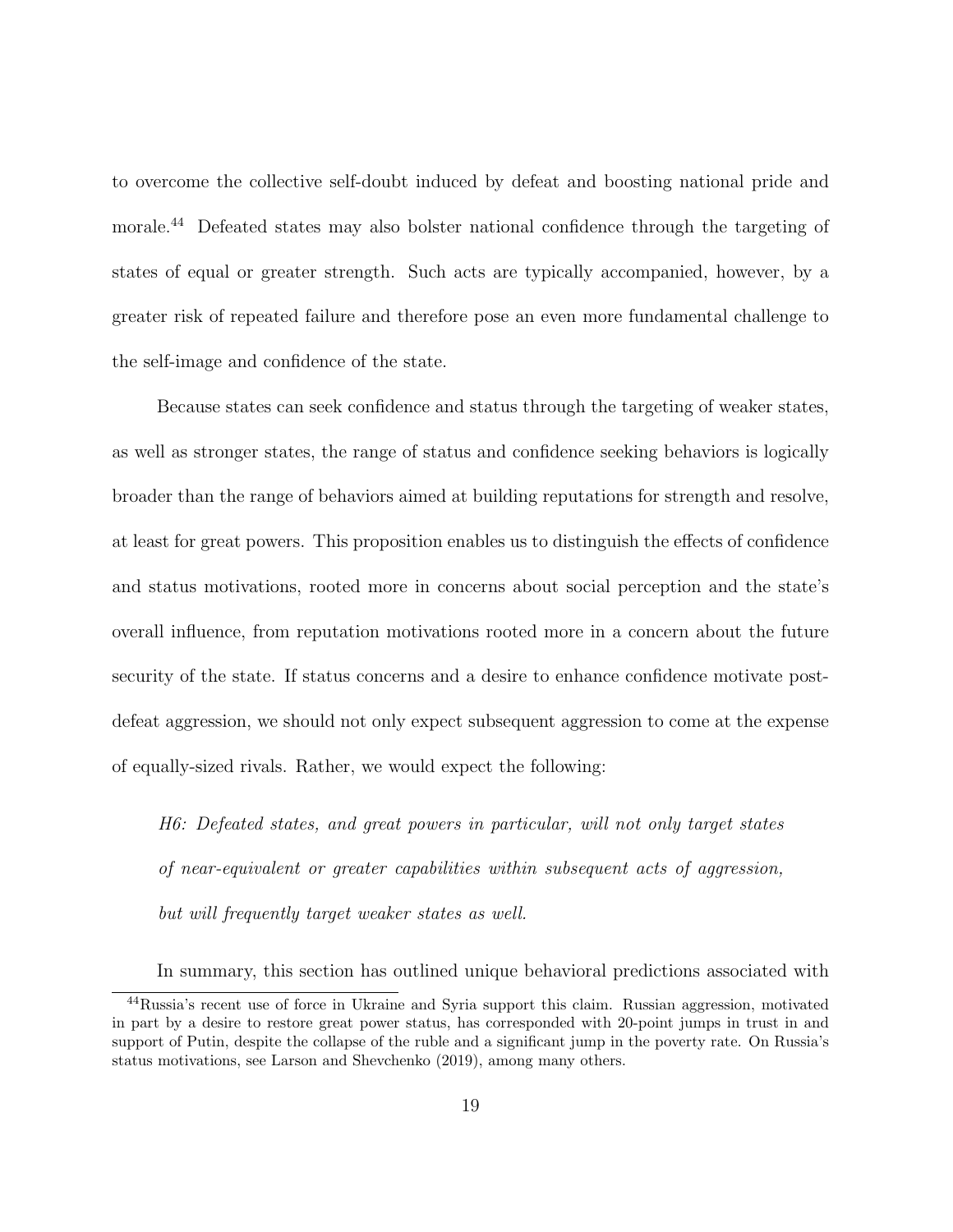| Possible Motivations of<br>Post-Conflict Aggression | <b>Implied</b><br>Target        | Target's Relative<br>Power             |
|-----------------------------------------------------|---------------------------------|----------------------------------------|
| <b>Failed Objectives</b>                            | Same State<br>(H <sub>3</sub> ) | Any                                    |
| <b>Vengefulness</b>                                 | Same State<br>(H <sub>3</sub> ) | Any                                    |
| <b>Reputation for Strength / Resolve</b>            | Any                             | Equal or Stronger<br>(H <sub>5</sub> ) |
| <b>Desire to Bolster Status</b>                     | Any                             | Any<br>$(H\dot{\delta})$               |
| Desire to Build Confidence                          | Any                             | Any<br>(H6)                            |

Table 1: Predicted Features of Post-Defeat Aggression.

five key explanatory mechanisms of post-defeat aggression. Mechanisms rooted in unmet objectives and a desire for revenge lead us to expect post-defeat aggression to come largely at the expense of the state or states responsible for the recent defeat. Mechanisms rooted in reputation, status and confidence concerns allow for both revanchist and third-party aggression, but can be distinguished by the average relative strength of the target of postdefeat aggression. These distinctions are summarized within Table 1.

### Data

The analysis below employs a cross-national design using data on conflict initiation and conflict outcomes from the Correlates of War MID 4.2 and the Dyadic Militarized Interstate Disputes 3.1 datasets spanning the years 1816 to 2007.<sup>45</sup> Hypothesis 1 predicts an increase

<sup>45</sup>Maoz et al. (2019). This dyadic dataset recodes a number of conflict outcomes from the 2.0 dataset.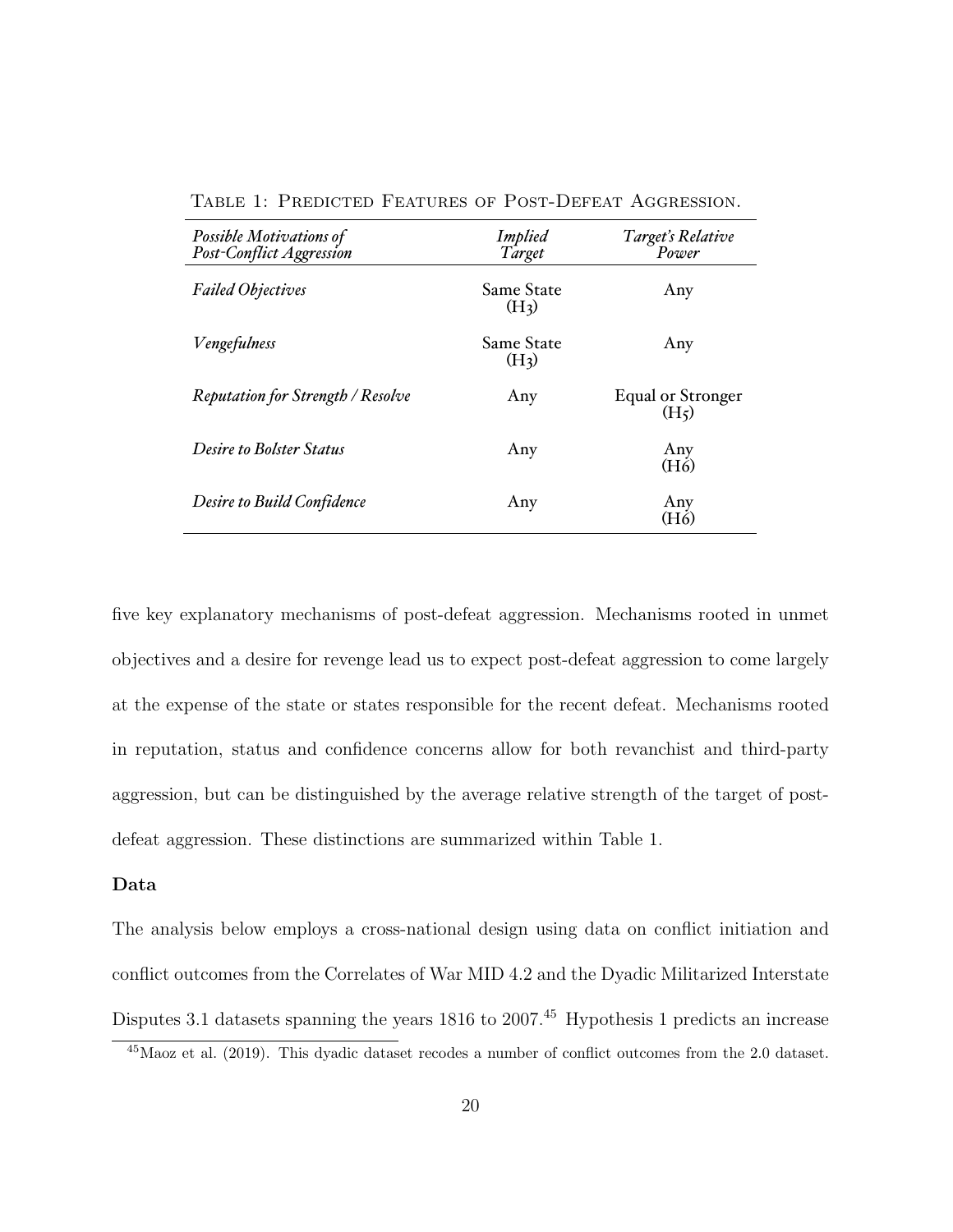in aggressive behavior by defeated states. Three dependent variables were used to assess basic propensity towards aggression. The first dependent variable, Initiation, is coded 1 when the state is the first to either threaten, display or use force against its opponent and is otherwise coded  $0^{46}$  The second, Force, is coded 1 if the state initiates conflict with the use or force against its opponent and is otherwise coded 0. Logit models are used to estimate cross-national dispute initiation. The third dependent variable, *Hostility* Level, relies upon the measure of hostility represented within the MID hostility scale which ranges from 1 (no hostility) to 5 (war).<sup>47</sup> Ordered logit models are used to estimate the correlation between past defeat and hostility levels once a dispute has been initiated. The unit of analysis utilized in each set of models is the directed dyad-year. Because victory and defeat closely proxy for political relevance and because I seek to avoid inflating coefficients of these variable, the models below are run using politically-relevant dyads. In all models, standard errors are clustered by directed dyad.

The proper tests of the above hypotheses require measures of defeat, stalemate, victory and the degree to which a defeat was unexpected. Defeat is coded 1 in the year in which a war ended if the state either yielded in a war after fighting or if the opponent

After critically examining these changes, I restored three key cases, for which I found little basis for the change, back to their original coding. These three changes are described in the Appendix. Importantly, these changes do not substantially alter the reported results.

<sup>&</sup>lt;sup>46</sup>This variable may not tell us which state most wants to alter the status quo. Rather, it is a measure of how likely states are to initiate aggression in response to demands from others or in support of its own demands.

<sup>47</sup>A value of 2 measures a threat to use force, 3 involved a display of force, and 4 is the use of force short of war. See Jones et al. (1996).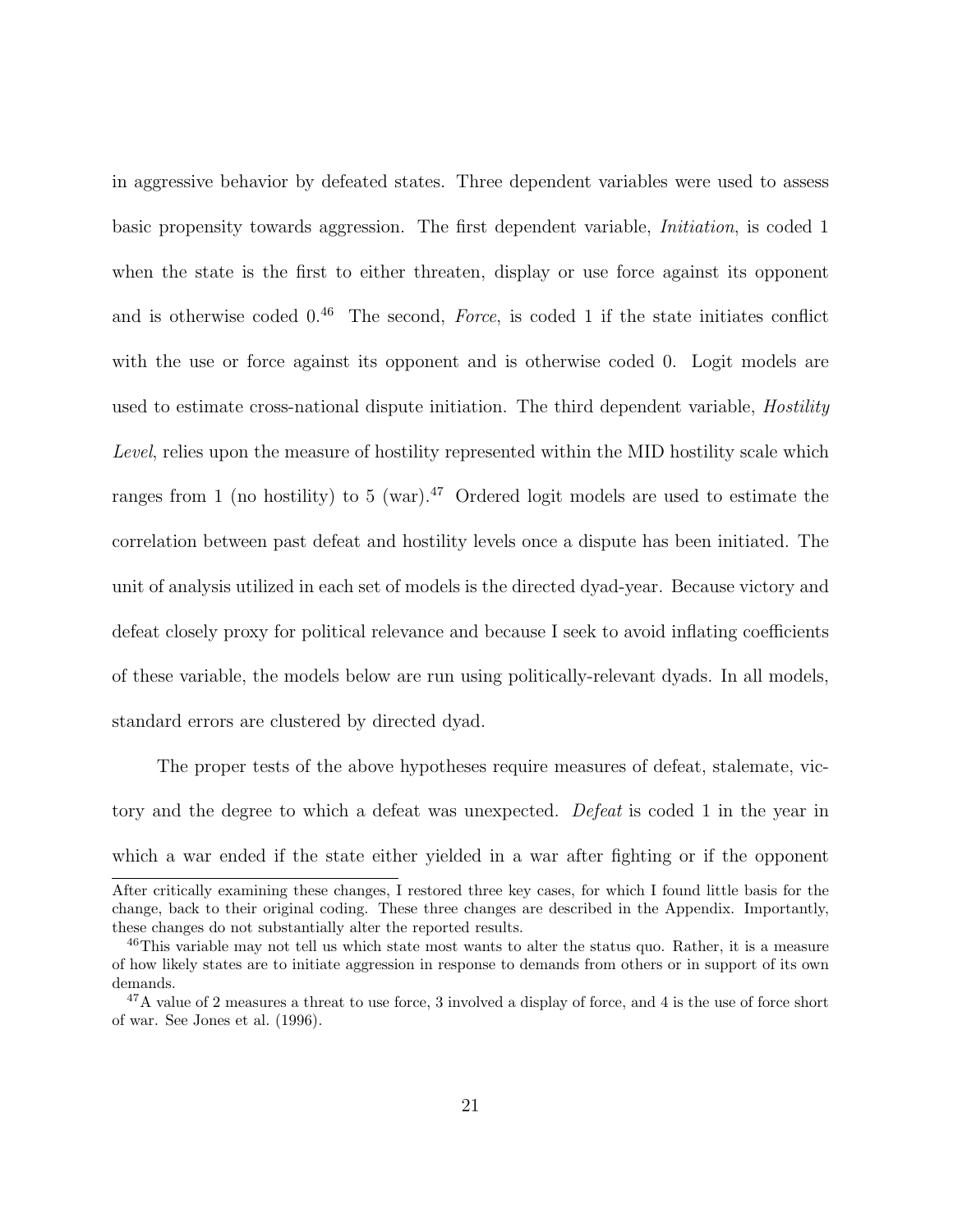fought to victory.<sup>48</sup> Victory is coded 1 in the last year of the war if the state fights to victory or if its opponent yields after fighting and if the state has not experienced defeat. Stalemate is coded 1 in the last year of the war if neither state accomplishes objectives held at the outset of the war. The hypotheses above address the longer-term impact of victory, stalemate and defeat on behavior. Within the primary analysis, I use the dichotomous variables Defeat, Last 10 Years and Defeat, Last 20 Years coded as 1 if the state has experienced a defeat, by any state in the last ten and twenty-year periods and otherwise as 0. The variables Stalemate, Last 10 Years and Victory, Last 10 Years, are respectively coded as 1 if the state has respectively experienced a stalemate or victory against any state in the last ten years period and has not also experienced a defeat within that period and otherwise as 0. This is in keeping with previous studies which assess the declining impact of reputation over a ten-year period.<sup>49</sup> The effect of defeat on the probability of initiation within each year following defeat is also analyzed within the Appendix, as is the effect of defeats followed by both imposed and negotiated settlements.<sup>50</sup>

Defeat coming at the hands of far weaker states should disproportionately affect the reputation, the status and the psychology of the defeated country. I coded the continuous variable Unexpected Defeat using the CINC scores from the COW data set. This variable

<sup>48</sup>This corresponds to a MID outcome of victory for one's opponent or for the state itself yielding. To be coded as either victory or defeat, the hostility level of both states must reach 20 on the MID aggression scale. These measures differ significantly from prior measures used to capture the effect of backing down without a fight. See Clare and Danilovic (2010).

<sup>49</sup>See Weisiger and Yarhi-Milo (2015); Clare and Danilovic (2010); Sartori (2005). 50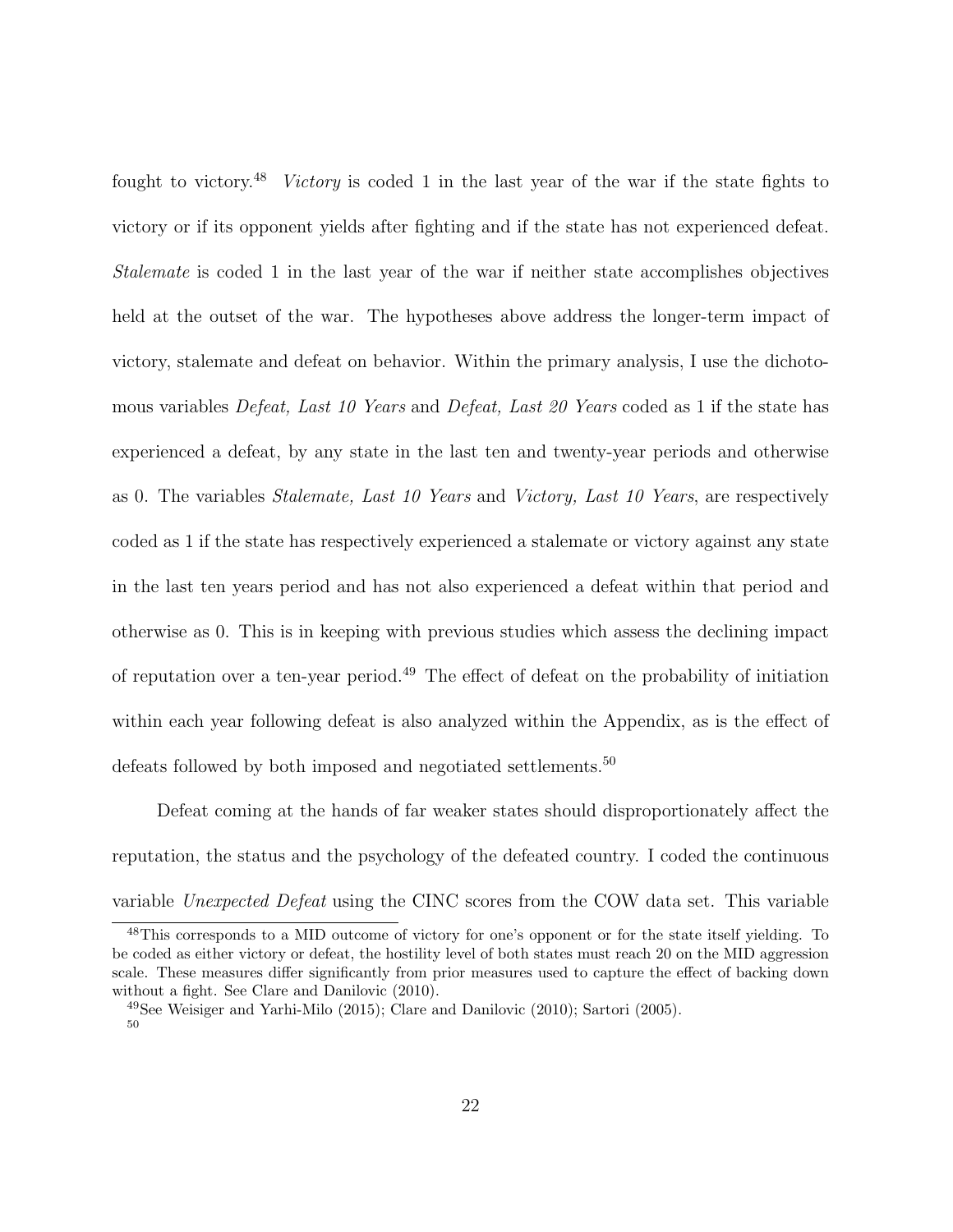lists the summed capabilities of the defeated state and its allies as a proportion of the total capabilities of all states on both sides of the conflict if the state was defeated within the last ten years and is otherwise coded as 0. If a state has lost more than one war in the prior ten-year period, the most unexpected defeat, ie. the one in which it possessed the most capabilities relative to its opponent, is included as the measure over the subsequent ten year period.<sup>51</sup> The hypotheses also predict what types of states defeated states are more likely to target. To assess target type, I include the dichotomous variable, Same Opponent, coded 1 if the state has been defeated by the other state within the dyad within the last ten years and as 0 otherwise.

Finally, states involved in many disputes would also be more likely to both be defeated and to initiate conflict. In such a case, any relationship found between past defeat and future aggression could be spurious. Thus, in keeping with Weisiger and Yarhi-Milo (2015), I include the control variable Activity Level that accounts for a state's recent level of activity. The variable is equal to the total number of MIDs in which the state was involved in the prior ten years. The models also include standard control variables for conflict, each described within the Appendix. Standard controls for temporal dependence, as discussed by Carter and Signorino (2010), are also included in the appropriate models.

<sup>51</sup>Analysis of the effect of multiple past defeats or past defeats and victories is presented on pp. 7 - 9 of the Supplemental Files.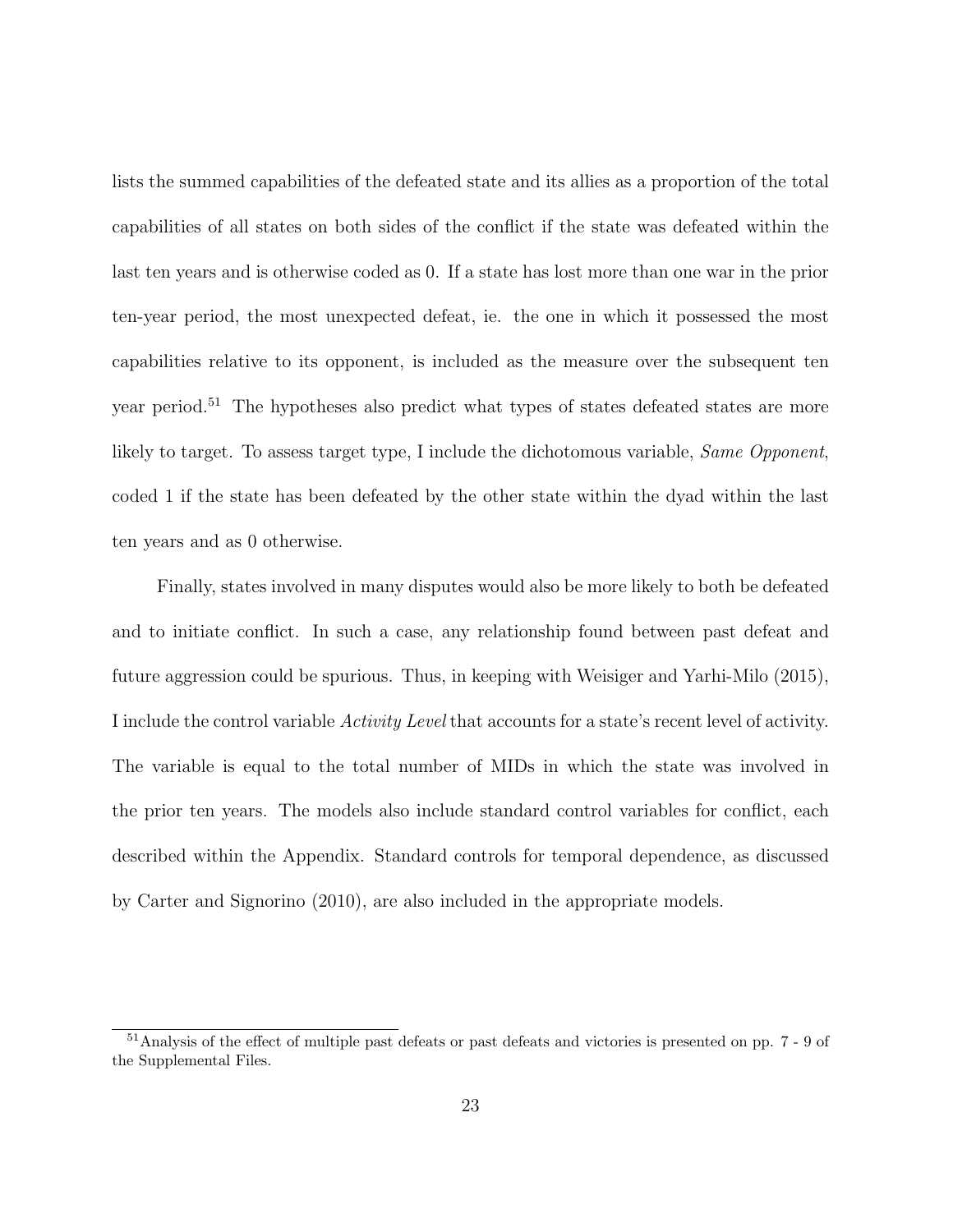### Results

### The Effect of Defeat on Aggression

### Hypotheses 1 and 2:

A series of models, presented in Table 2, assess the correlation of past defeat and past unexpected defeat, more specifically, with subsequent dispute initiation and initiation involving the use of force. In support of Hypothesis 1, the results of Models 1, 2, and 5 demonstrate that having experienced a defeat in war in the last ten years is positively and significantly correlated with subsequent dispute initiation and the instances of initiation involving the use of force. Victory and stalemate in the last ten or twenty year periods, however, are not significantly correlated with future aggression. Models 3 and 6 show that these findings hold over a subsequent 20-year period, though stalemate is correlated with a significant decrease in subsequent aggression over this period.

Models 4 and 7 assess how the capabilities of the defeated state and its allies relative to its victor/s correlate with the likelihood that the defeated state subsequently uses force in its act of initiation. The results of the models show strong support for *Hypothesis 2*. The relationship is significant and positive. As a state's share of dyadic capabilities increases, so does the likelihood that the defeated state will initiate conflict. The predicted probability of initiating a dispute is, for instance, 97% higher for those states which lost to states with fewer capabilities than for those states which lost to states of equal or greater size. These results hold within 20-year country fixed effects models and, as is shown in the appendix,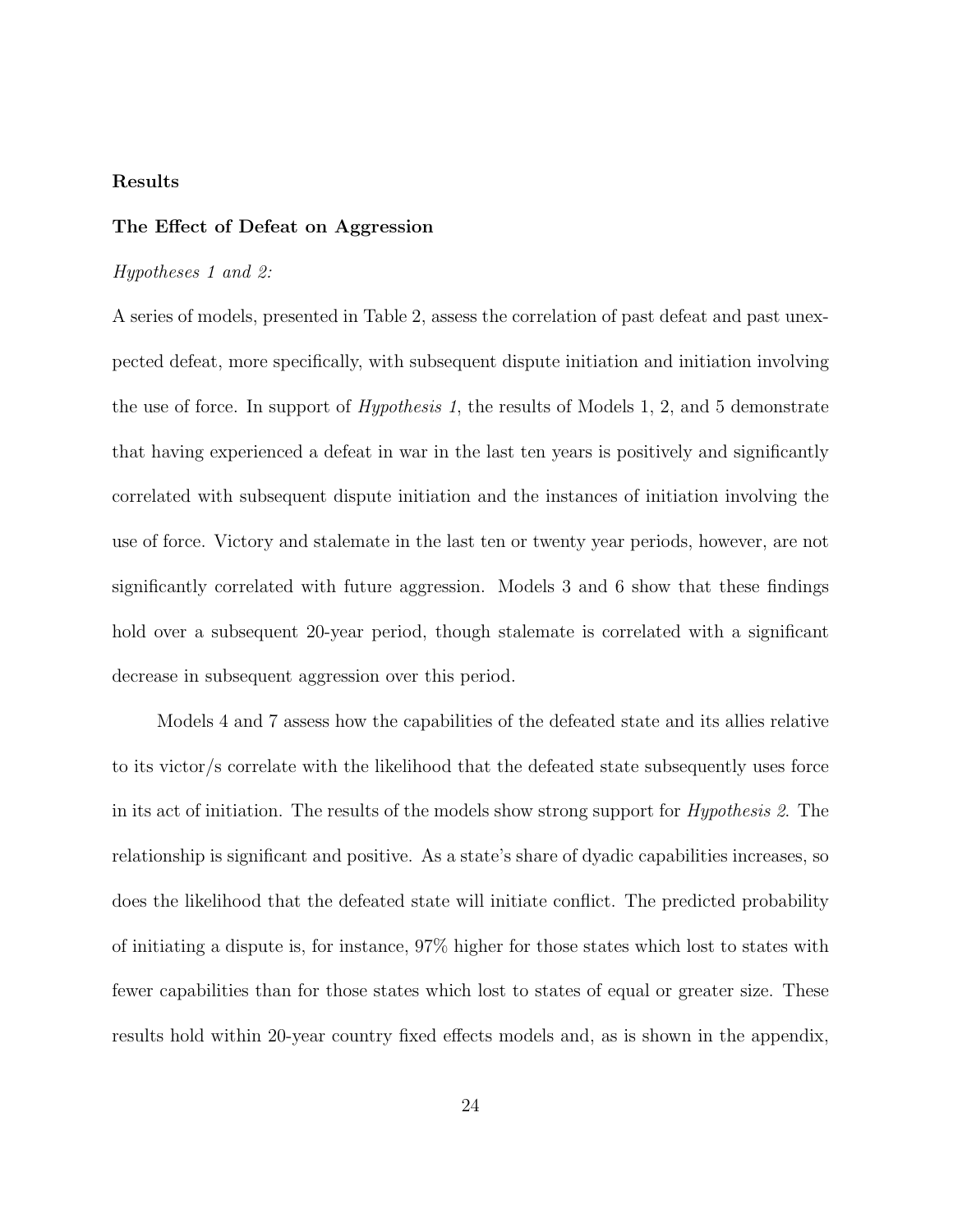|                            |                                                                                                                                          | DV: Dispute Initiation |                                                          |         |                                                                                                                                                                                                                                                                                                                                                                                                                                                                                           | DV: Use of Force                                                                                                                                                                                                                                                                                                                                |                                                                                                                                                                                                                                                                                                                                                                                                                                                                                                                                                |
|----------------------------|------------------------------------------------------------------------------------------------------------------------------------------|------------------------|----------------------------------------------------------|---------|-------------------------------------------------------------------------------------------------------------------------------------------------------------------------------------------------------------------------------------------------------------------------------------------------------------------------------------------------------------------------------------------------------------------------------------------------------------------------------------------|-------------------------------------------------------------------------------------------------------------------------------------------------------------------------------------------------------------------------------------------------------------------------------------------------------------------------------------------------|------------------------------------------------------------------------------------------------------------------------------------------------------------------------------------------------------------------------------------------------------------------------------------------------------------------------------------------------------------------------------------------------------------------------------------------------------------------------------------------------------------------------------------------------|
| Variables                  | Model 1                                                                                                                                  | Model 2                | Model <sub>3</sub>                                       | Model 4 | Model 5                                                                                                                                                                                                                                                                                                                                                                                                                                                                                   | Model 6                                                                                                                                                                                                                                                                                                                                         | Model 7                                                                                                                                                                                                                                                                                                                                                                                                                                                                                                                                        |
| Defeat, Last 10 Years      | (5, 25)                                                                                                                                  |                        |                                                          |         |                                                                                                                                                                                                                                                                                                                                                                                                                                                                                           |                                                                                                                                                                                                                                                                                                                                                 |                                                                                                                                                                                                                                                                                                                                                                                                                                                                                                                                                |
| Victory, Last 10 Years     |                                                                                                                                          |                        |                                                          |         | $265$ <sup>**</sup><br>(.00)<br>(.00)<br>(.118<br>(.15)                                                                                                                                                                                                                                                                                                                                                                                                                                   |                                                                                                                                                                                                                                                                                                                                                 |                                                                                                                                                                                                                                                                                                                                                                                                                                                                                                                                                |
| Stalemate, Last 10 Years   | 83699                                                                                                                                    |                        |                                                          |         |                                                                                                                                                                                                                                                                                                                                                                                                                                                                                           |                                                                                                                                                                                                                                                                                                                                                 |                                                                                                                                                                                                                                                                                                                                                                                                                                                                                                                                                |
| Defeat, Last 20 Years      |                                                                                                                                          |                        |                                                          |         |                                                                                                                                                                                                                                                                                                                                                                                                                                                                                           |                                                                                                                                                                                                                                                                                                                                                 |                                                                                                                                                                                                                                                                                                                                                                                                                                                                                                                                                |
| Victory, Last 20 Years     |                                                                                                                                          |                        | $375$<br>***<br>$(.57)$<br>$(.37)$<br>$(.32)$<br>$(.32)$ |         |                                                                                                                                                                                                                                                                                                                                                                                                                                                                                           |                                                                                                                                                                                                                                                                                                                                                 |                                                                                                                                                                                                                                                                                                                                                                                                                                                                                                                                                |
| Stalemate, Last 20 Years   |                                                                                                                                          |                        |                                                          |         |                                                                                                                                                                                                                                                                                                                                                                                                                                                                                           |                                                                                                                                                                                                                                                                                                                                                 |                                                                                                                                                                                                                                                                                                                                                                                                                                                                                                                                                |
| Unexpected Defeat          |                                                                                                                                          |                        |                                                          |         |                                                                                                                                                                                                                                                                                                                                                                                                                                                                                           |                                                                                                                                                                                                                                                                                                                                                 |                                                                                                                                                                                                                                                                                                                                                                                                                                                                                                                                                |
| Relative Capabilities      |                                                                                                                                          |                        |                                                          |         |                                                                                                                                                                                                                                                                                                                                                                                                                                                                                           |                                                                                                                                                                                                                                                                                                                                                 |                                                                                                                                                                                                                                                                                                                                                                                                                                                                                                                                                |
| Joint Democracy            | $696$ ***<br>$1.23$ ***<br>$1.33$ ***<br>$1.33$ ***<br>$1.33$ ***<br>$1.33$ ***<br>$1.33$ ***<br>$1.33$ ***<br>$1.33$ ***<br>$1.33$ **** |                        |                                                          |         |                                                                                                                                                                                                                                                                                                                                                                                                                                                                                           |                                                                                                                                                                                                                                                                                                                                                 |                                                                                                                                                                                                                                                                                                                                                                                                                                                                                                                                                |
| Activity Level             |                                                                                                                                          |                        |                                                          |         |                                                                                                                                                                                                                                                                                                                                                                                                                                                                                           |                                                                                                                                                                                                                                                                                                                                                 |                                                                                                                                                                                                                                                                                                                                                                                                                                                                                                                                                |
| Contiguity                 |                                                                                                                                          |                        |                                                          |         |                                                                                                                                                                                                                                                                                                                                                                                                                                                                                           |                                                                                                                                                                                                                                                                                                                                                 |                                                                                                                                                                                                                                                                                                                                                                                                                                                                                                                                                |
| Alliance                   |                                                                                                                                          |                        |                                                          |         |                                                                                                                                                                                                                                                                                                                                                                                                                                                                                           |                                                                                                                                                                                                                                                                                                                                                 |                                                                                                                                                                                                                                                                                                                                                                                                                                                                                                                                                |
| Peace Years                |                                                                                                                                          |                        |                                                          |         |                                                                                                                                                                                                                                                                                                                                                                                                                                                                                           |                                                                                                                                                                                                                                                                                                                                                 |                                                                                                                                                                                                                                                                                                                                                                                                                                                                                                                                                |
| N<br>Peace Years x         |                                                                                                                                          |                        |                                                          |         |                                                                                                                                                                                                                                                                                                                                                                                                                                                                                           |                                                                                                                                                                                                                                                                                                                                                 |                                                                                                                                                                                                                                                                                                                                                                                                                                                                                                                                                |
| Peace Years x              |                                                                                                                                          |                        |                                                          |         | $\begin{array}{c} \left( \begin{array}{c} 1 \\ 1 \\ 0 \\ 0 \end{array} \right) \\ \left( \begin{array}{c} 1 \\ 1 \\ 0 \\ 0 \end{array} \right) \\ \left( \begin{array}{c} 1 \\ 1 \\ 0 \\ 0 \end{array} \right) \\ \left( \begin{array}{c} 1 \\ 1 \\ 0 \\ 0 \end{array} \right) \\ \left( \begin{array}{c} 1 \\ 1 \\ 0 \\ 0 \end{array} \right) \\ \left( \begin{array}{c} 1 \\ 1 \\ 0 \\ 0 \end{array} \right) \\ \left( \begin{array}{c} 1 \\ 1 \\ 0 \\ 0 \end{array} \right) \\ \left($ | $\begin{array}{l} \left( \begin{matrix} 0 & 0 & 0 \\ 0 & 0 & 0 \\ 0 & 0 & 0 \\ 0 & 0 & 0 \\ 0 & 0 & 0 \\ 0 & 0 & 0 \\ 0 & 0 & 0 \\ 0 & 0 & 0 \\ 0 & 0 & 0 \\ 0 & 0 & 0 \\ 0 & 0 & 0 \\ 0 & 0 & 0 \\ 0 & 0 & 0 \\ 0 & 0 & 0 \\ 0 & 0 & 0 \\ 0 & 0 & 0 \\ 0 & 0 & 0 \\ 0 & 0 & 0 \\ 0 & 0 & 0 \\ 0 & 0 & 0 \\ 0 & 0 & 0 \\ 0 & 0 & 0 \\ 0 & 0 & $ | $\begin{array}{l} \mathbf{\ddot{q}_{\bullet}} \\ \mathbf{\ddot{q}_{\bullet}} \\ \mathbf{\ddot{q}_{\bullet}} \\ \mathbf{\ddot{q}_{\bullet}} \\ \mathbf{\ddot{q}_{\bullet}} \\ \mathbf{\ddot{q}_{\bullet}} \\ \mathbf{\ddot{q}_{\bullet}} \\ \mathbf{\ddot{q}_{\bullet}} \\ \mathbf{\ddot{q}_{\bullet}} \\ \mathbf{\ddot{q}_{\bullet}} \\ \mathbf{\ddot{q}_{\bullet}} \\ \mathbf{\ddot{q}_{\bullet}} \\ \mathbf{\ddot{q}_{\bullet}} \\ \mathbf{\ddot{q}_{\bullet}} \\ \mathbf{\ddot{q}_{\bullet}} \\ \mathbf{\ddot{q}_{\bullet}} \\ \mathbf{\dd$ |
| *p<.05, **p<.01, ***p<.001 | N=142,528 for all models                                                                                                                 |                        |                                                          |         |                                                                                                                                                                                                                                                                                                                                                                                                                                                                                           |                                                                                                                                                                                                                                                                                                                                                 |                                                                                                                                                                                                                                                                                                                                                                                                                                                                                                                                                |

Table 2: Conflict Outcomes and Subsequent Aggression.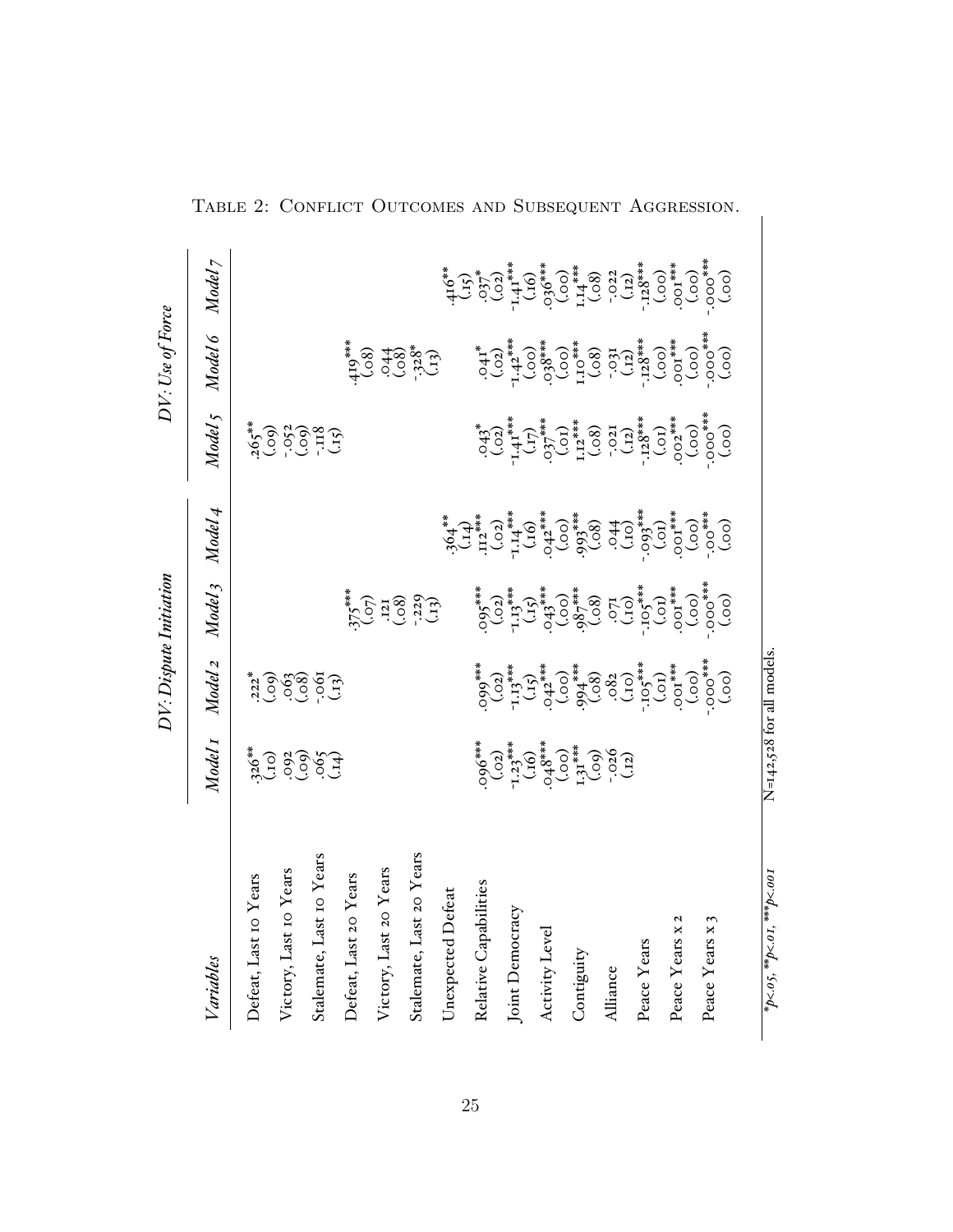

FIGURE 1: PREDICTED PROBABILITY OF CONFLICT INITIATION.

are robust to the exclusion of the major war years.

Figure 1 illustrates the predicted probability of conflict initiation for states having experienced recent defeat, victory and stalemate compared to the baseline probability of conflict initiation amongst states that have not recently fought in a war.<sup>52</sup> The figure indicates that the likelihoods of initiation amongst states that have been defeated in the last ten years and twenty years respectively are 42% and 48% higher than among states that have not recently fought in a war. Victorious states are no more likely to initiate conflict than states that have not recently fought. States that fought to a stalemate in the

<sup>52</sup>These probabilities were generated using Models 2 and 3 from Table 2 are obtained by holding all continuous variables at their means and all other dichotomous variables in the model at 0.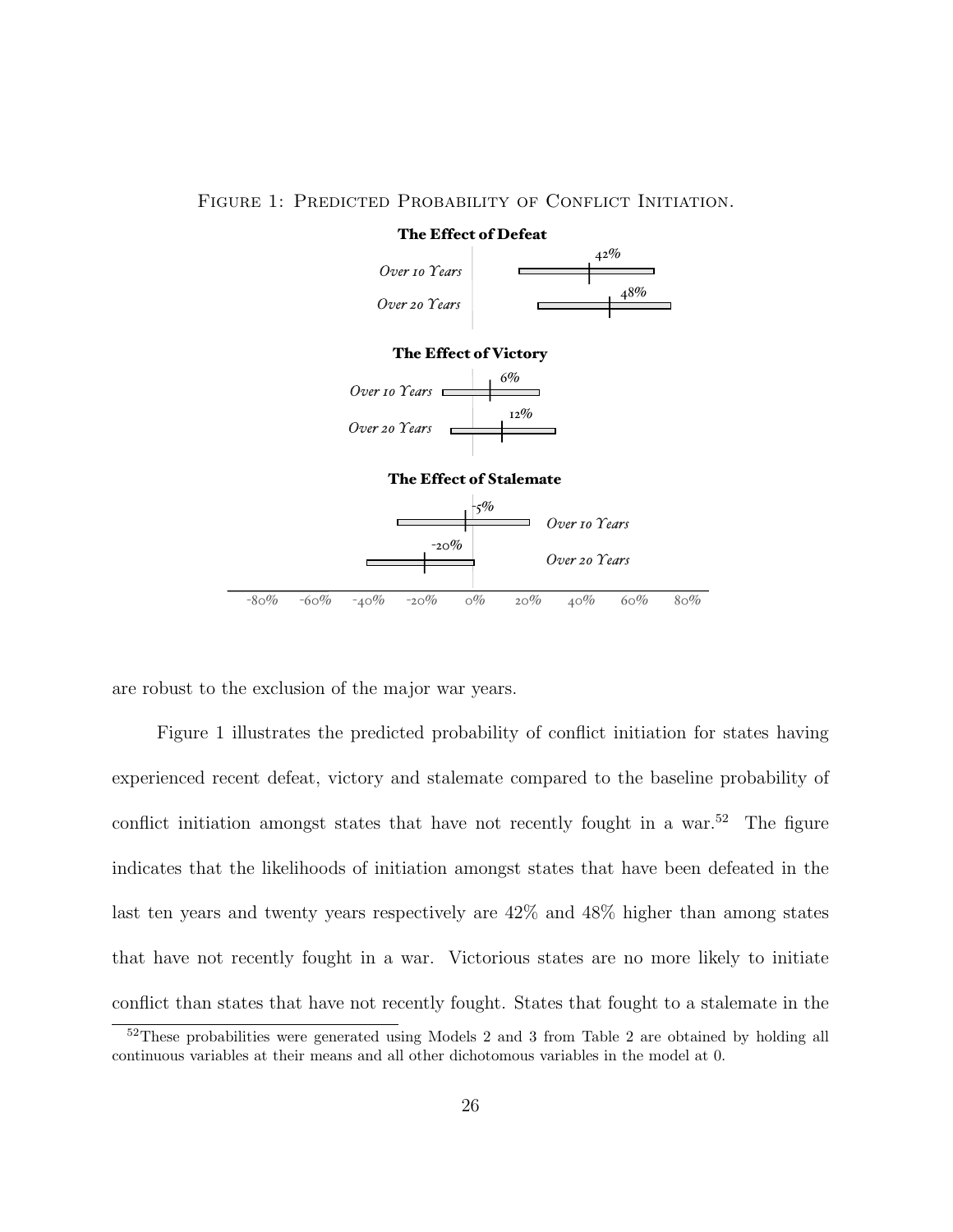

FIGURE 2: HOSTILITY LEVELS OF SUBSEQUENT CONFLICTS.

The top p-values refer to difference of means tests for conflict by all state. The bottom p-values refer to difference of means tests for conflict behavior by great powers behavior.

last twenty years, and which did not experience defeat during that time, are  $20\%$  less likely to initiate conflict.<sup>53</sup>

Figure 2 provides a comparison of the levels of aggression that states are most likely to engage in once they are involved in a dispute. The figure indicates the percentage of disputes in which a state's most hostile act within a dispute involves the threat of force, the display of force, the use of force and full-on war. Of interest are the significant differences in hostility levels amongst states that have been defeated within the last ten years and those that have not. As the figure conveys, states are 1.5 times more likely to go to war

<sup>53</sup>The coefficient for past defeat can be distinguished from the coefficients for stalemate and and victory at the  $p < .05$  level.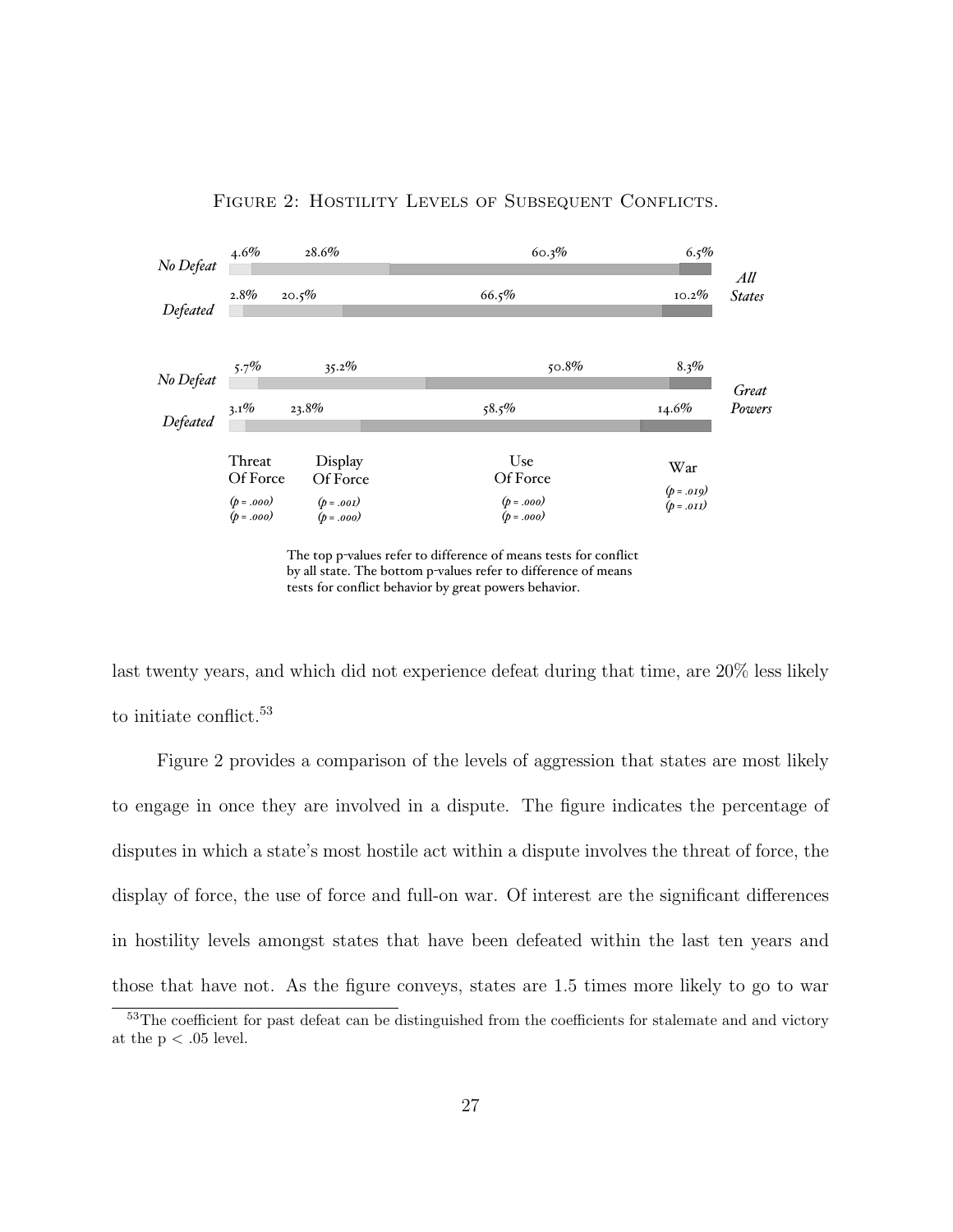in the ten years after a defeat than are states that have not recently experienced defeat. Defeated great powers are roughly 1.75 times more likely to end up in full-scale war than are great powers that have not recently been defeated.

### Why Does Defeat Increase Aggression?

### The Targets of Post-Defeat Aggression

What explains the increase in post-defeat aggression? *Hypothesis 3* predicts that if unmet objectives and / or collective hatred and a desire for vengefulness are the primary motivators of aggression, then post-defeat aggression should come mostly at the expense of the state or states responsible for one's recent defeat. The results in Table 3, which analyze the core model but with the inclusion of the variable Same Opponent, enable us to analyze the validity of this prediction. When this variable is included within the model, the coefficients for the variables Defeat, Last 10 Years and Defeat, Last 20 Years represent conflict initiation directed at third-party states. Models 1 - 4 show that the likelihood that a defeated state initiates or initiates using force against a state responsible for its defeat is significantly higher than the baseline likelihood of initiation or use of force among states that have not recently fought in war. The likelihood of conflict initiation and the use of force directed at third- party states is also, however, significantly higher over a 20-year period following defeat. Why would defeated states wait more than a decade to target third-party states? The answer likely relates, as discussed in further detail below, to the desire for defeated states to restore their political and material wherewithal before returning to the world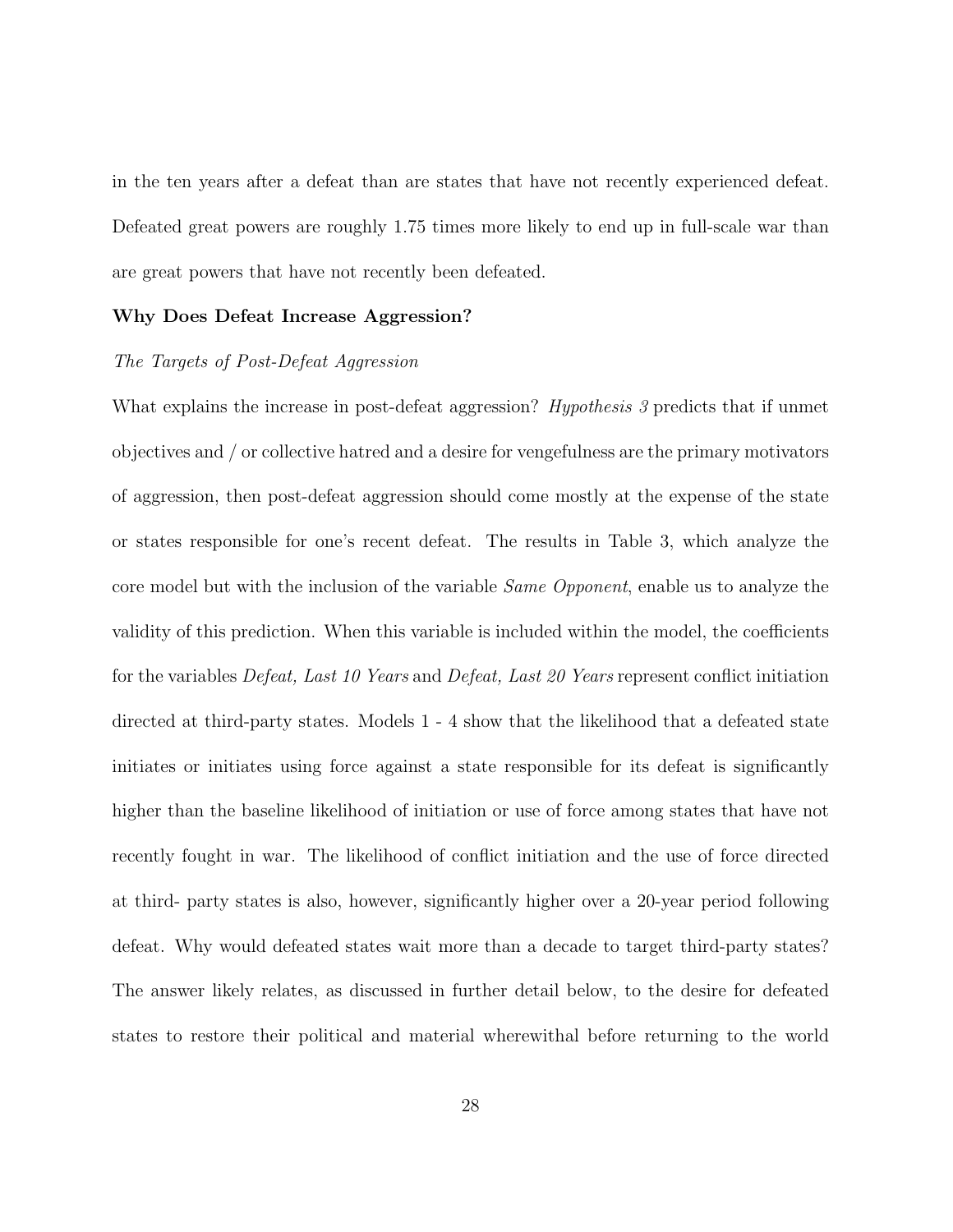|                              | DV: Dispute Initiation       |                    | DV: Use of Force        |                     |
|------------------------------|------------------------------|--------------------|-------------------------|---------------------|
| Variables                    |                              | Model 1 Model 2    | Model 3                 | Model 4             |
| Defeat, Last 10 Years        | .123<br>$_{\rm (10)}$        |                    | .147<br>$\binom{11}{1}$ |                     |
| Same Opponent, Last 10 Years | $.591***$<br>(0.19)          |                    | $.529*$<br>(.23)        |                     |
| Defeat, Last 20 Years        |                              | $.279***$<br>(.08) |                         | $.330***$<br>(.08)  |
| Same Opponent, Last 20 Years |                              | $.612***$<br>(.15) |                         | $.505***$<br>(.17)  |
| <b>Relative Capabilities</b> | $.105***$<br>(.02)           | $.103***$<br>(.02) | $.039*$<br>(.02)        | .033<br>(.02)       |
| Joint Democracy              | $-L13***$                    | $-L.12***$         | $-1.40***$<br>(.16)     | $1.39***$<br>(.16)  |
| <b>Activity Level</b>        | $(j_{15})$<br>$.042***$      | (.15)<br>$.042***$ | $.036***$               | $.037***$           |
| Contiguity                   | (00)<br>$.974***$            | (00)<br>$.964***$  | (00)<br>$1.12^{***}$    | (00)<br>$1.11***$   |
| Alliance                     | (.08)<br>.04I                | (.08)<br>.034      | (.08)<br>$-.011$        | (.08)<br>$-.016$    |
| Peace Years                  | $_{\rm (O1.)}$<br>$-.104***$ | (01)<br>$-105***$  | (.12)<br>$-.126***$     | (.12)<br>$-.127***$ |
| Peace Years x 2              | (00)<br>$.001***$            | (0.0)<br>$.001***$ | (0.0)<br>$.001***$      | (0.01)<br>$.001***$ |
| Peace Years x 3              | (00)<br>$-.000$ ***          | (00)<br>$-.000***$ | (00)<br>$-.000$ ***     | (00)<br>$-.000***$  |
|                              | (00)                         | (0.0)              | (00)                    | (0.00)              |

Table 3: Targets of Conflict Initiation and Use of Force.

*\*p< .05, \*\* p<.01, \*\*\*p< .001* N = 142,538

stage.

Figure 3 presents the change in predicted probability of conflict initiation by target type among defeated states compared to the likelihood of conflict initiation among states that have not recently fought in a war. The figure illustrates that the likelihood of targeting a state responsible for one's defeat is roughly 80% higher over 10 and 20-year periods. The likelihood of initiation against third-party states is 31% higher over a 20-year period.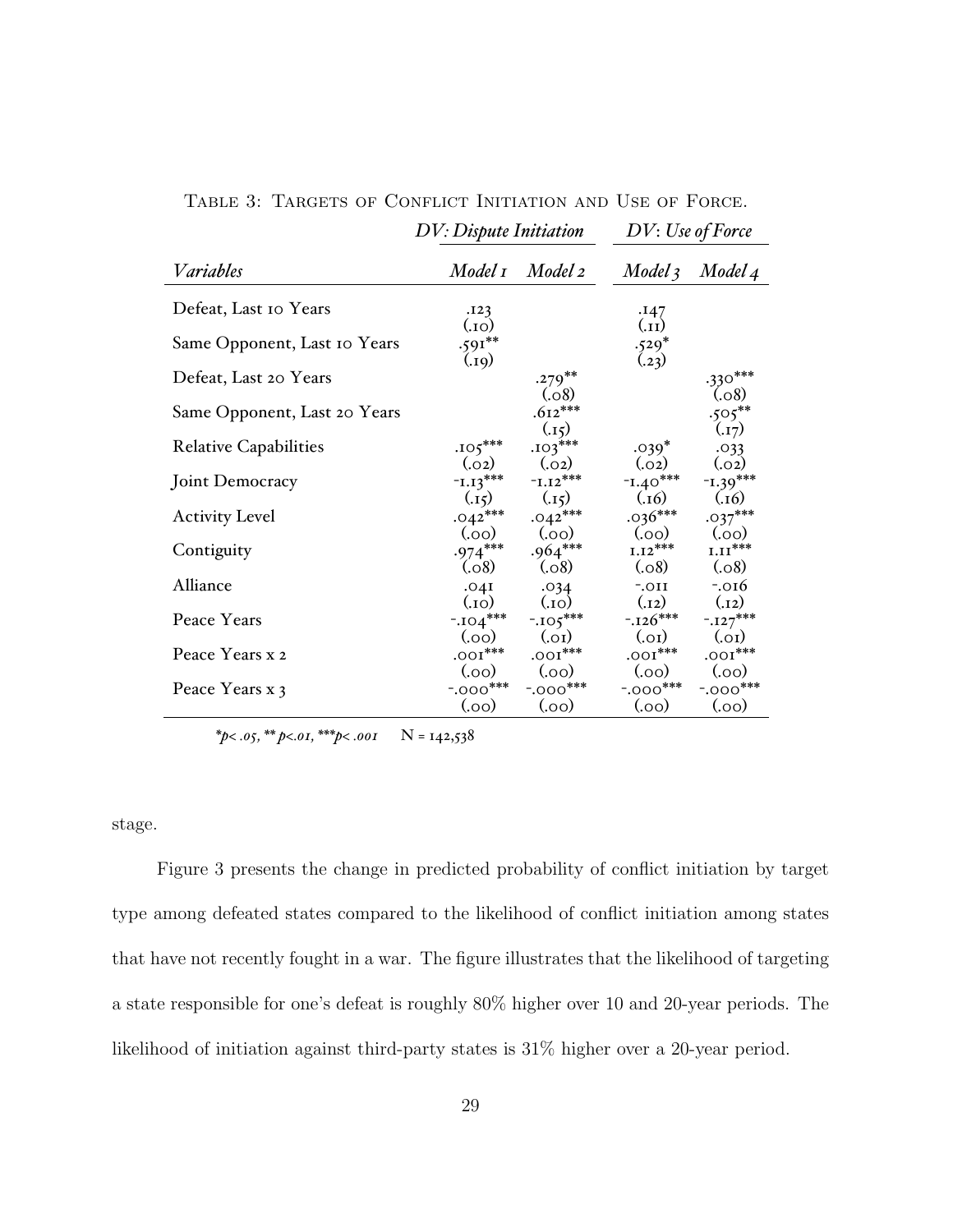

FIGURE 3: PREDICTED PROBABILITY OF INITIATION BY TARGET TYPE.

*Likelihood of Conflict Initiation*

So far, then, we have evidence that defeated states not only target the state or states responsible for their defeat but third-party states as well, suggesting that models of enduring rivalry can not explain the total effects of defeat. The fact that states recently experiencing stalemate are no more likely to initiate conflict or use force than states that have not recently fought also calls into question *Hypothesis* 4 and the proposition that defeated states are primarily motivated by the same failed objectives as the initial war. Rather, negative collective emotion may provide a better explanation of repeated dyadic aggression in the aftermath of defeat.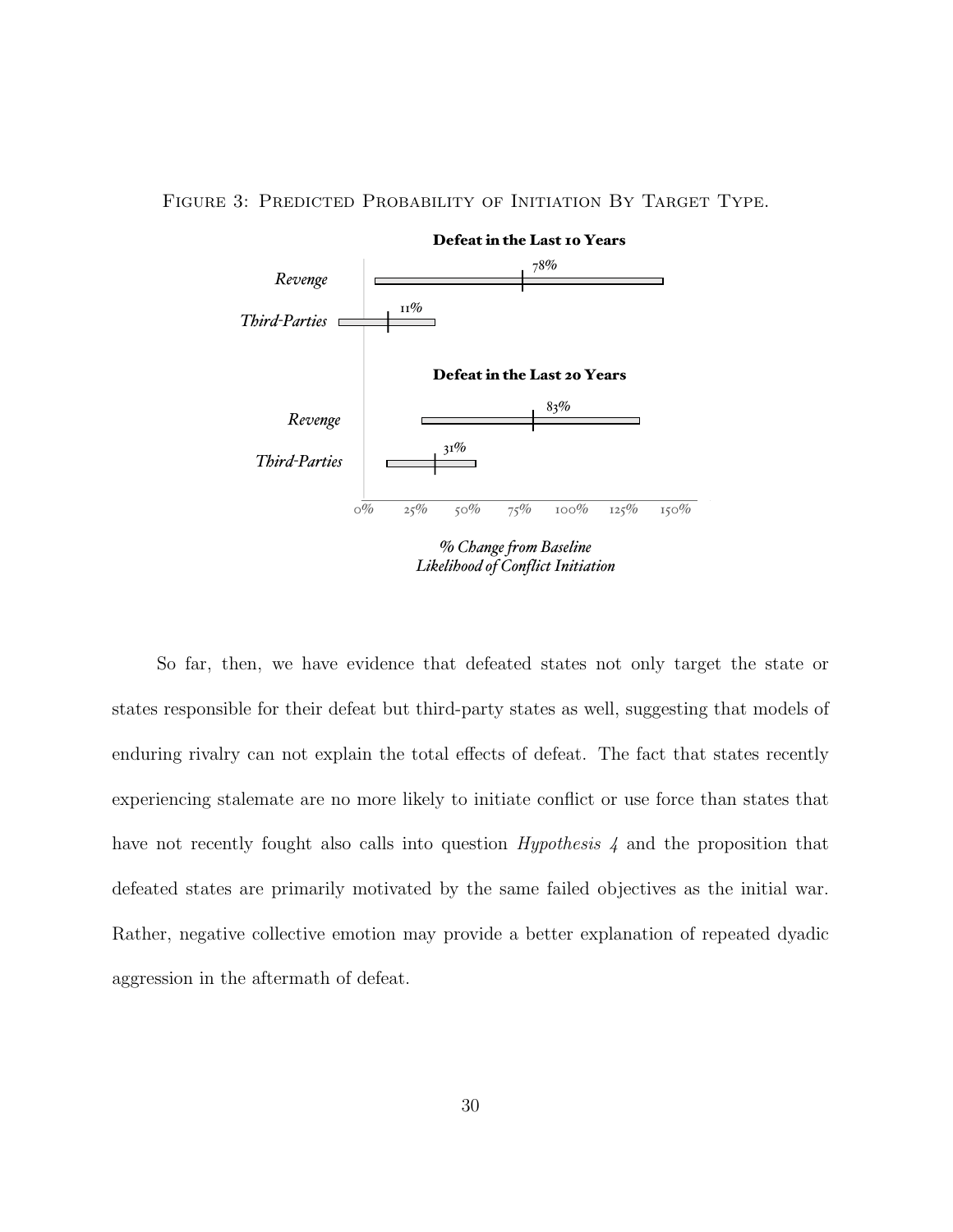### The Relative Strength of Target States

Hypothesis 5 predicts that if defeated states are motivated to initiate conflict primarily by a desire to demonstrate strength and resolve, they will be more likely to target states of near equal or greater strength. Hypothesis  $\theta$  predicts that a desire to restore status and confidence will also lead defeated states to frequently target less powerful targets. Analysis of summary statistics and of the cases in which the predicted probability of conflict showed the biggest change due to recent defeat helps shed light on the validity of these two hypotheses.

First, the evidence shows that 43% of all instances of post-defeat initiation came at the expense of equally-powerful or stronger states.<sup>54</sup> A significant portion of the 57% of cases of post-defeat initiation came at the expense of dramatically weaker states. Amongst those cases in which the predicted probability of dispute initiation increased the most as a result of defeat, 21% were within highly skewed dyads in which the defeated aggressor possessed 90% or more of all dyadic capabilities, or a 9:1 military advantage over the target state.

Second, states that have not recently experienced defeat use force to initiate disputes in dyads in which they possess roughly 8% greater military capabilities than their target. Defeated states, in contrast, initiate with the use force within dyads in which they hold 33% greater ( $p < .01$ ) capabilities than their target.<sup>55</sup> This statistic masks a distinct pattern,

 $54$ These were states with  $45\%$  or more of the total dyadic capabilities.

<sup>&</sup>lt;sup>55</sup>This equates to a dyad in which the defeated state holds 57% share of dyadic capabilities.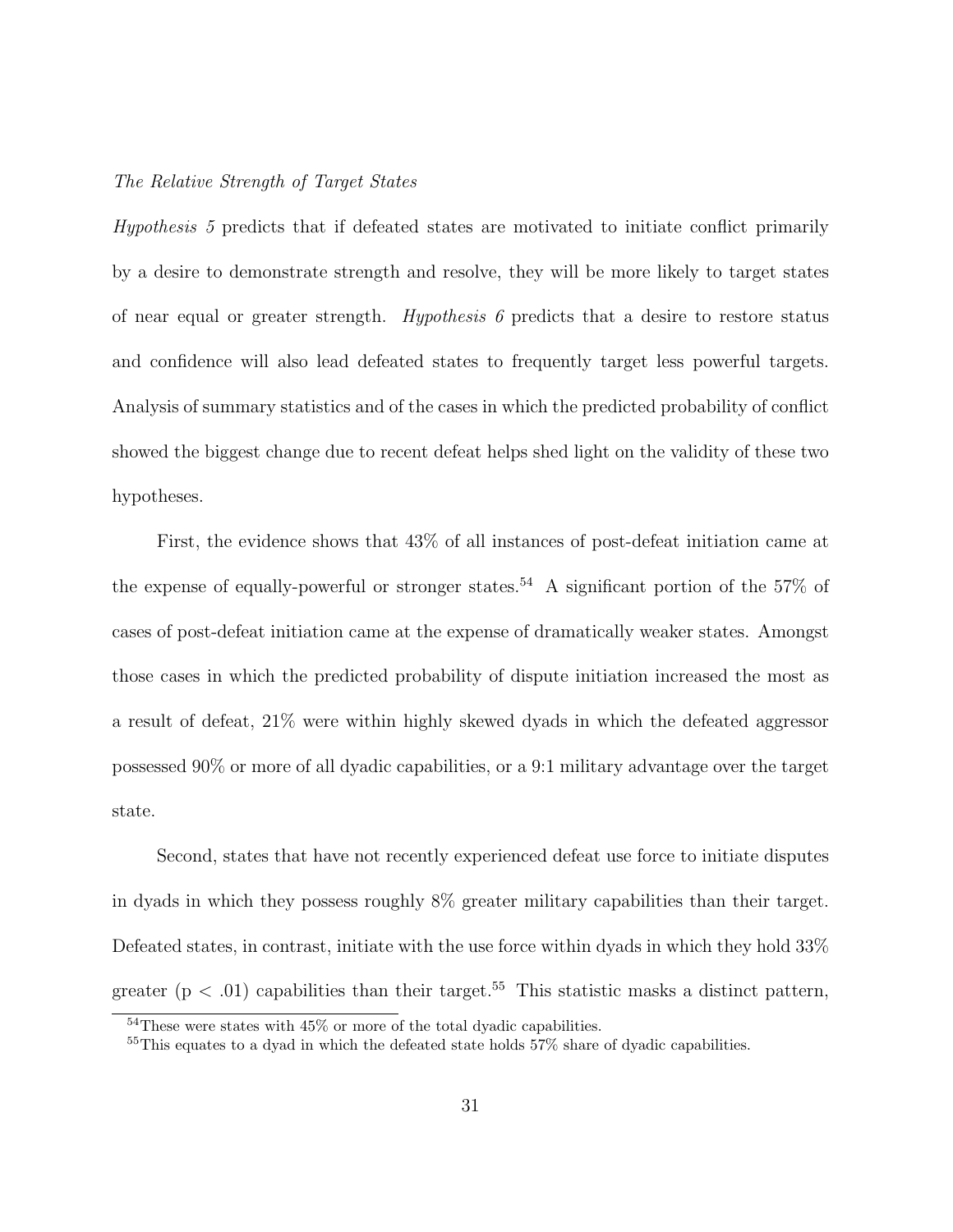however, amongst great powers.<sup>56</sup> Amongst defeated great powers, a full 57% of the cases in which defeat most significantly increased the likelihood of initiation came at the expense of states which possessed less than 10% of the capabilities of their defeated great power aggressor.<sup>57</sup> This proportion of initiation at the expense of much weaker states is  $7\%$ higher ( $p = .06$ ) than the proportion of initiation against equally weak targets amongst great powers that have not experienced recent defeat.<sup>58</sup>

Thus, while a significant portion of post-defeat aggression does target states of relatively equal or greater strength, in keeping with existing models of reputation-building, an equally large if not larger portion comes at the expense of far weaker states. Moreover, defeated states select weaker targets on average than do non-defeated states. Such frequent acts of highly asymmetric aggression would seemingly offer little relevant information to potential rivals considering the potential costs of fighting. These instances of aggression against far weaker states can be explained, however, by confidence and status building mechanisms in which states are seeking to restore their sense of agency, efficacy and to demonstrate their intentions of maintaining high status by engaging in acts that define what it means to be a great power.

Further examination of differences in target type by status of the defeated state

 $56$ This is calculated by looking at the relative capabilities of targets within the  $50\%$  of post-defeat conflict cases in which the increase in the change in predicted probability of conflict due to defeat was the highest.

<sup>&</sup>lt;sup>57</sup>Over 86% of those cases in which great power defeat most significantly increased the likelihood of initiation involved the targeting of weaker states.

<sup>58</sup>The pattern is essentially the same for the initiation with the use of force.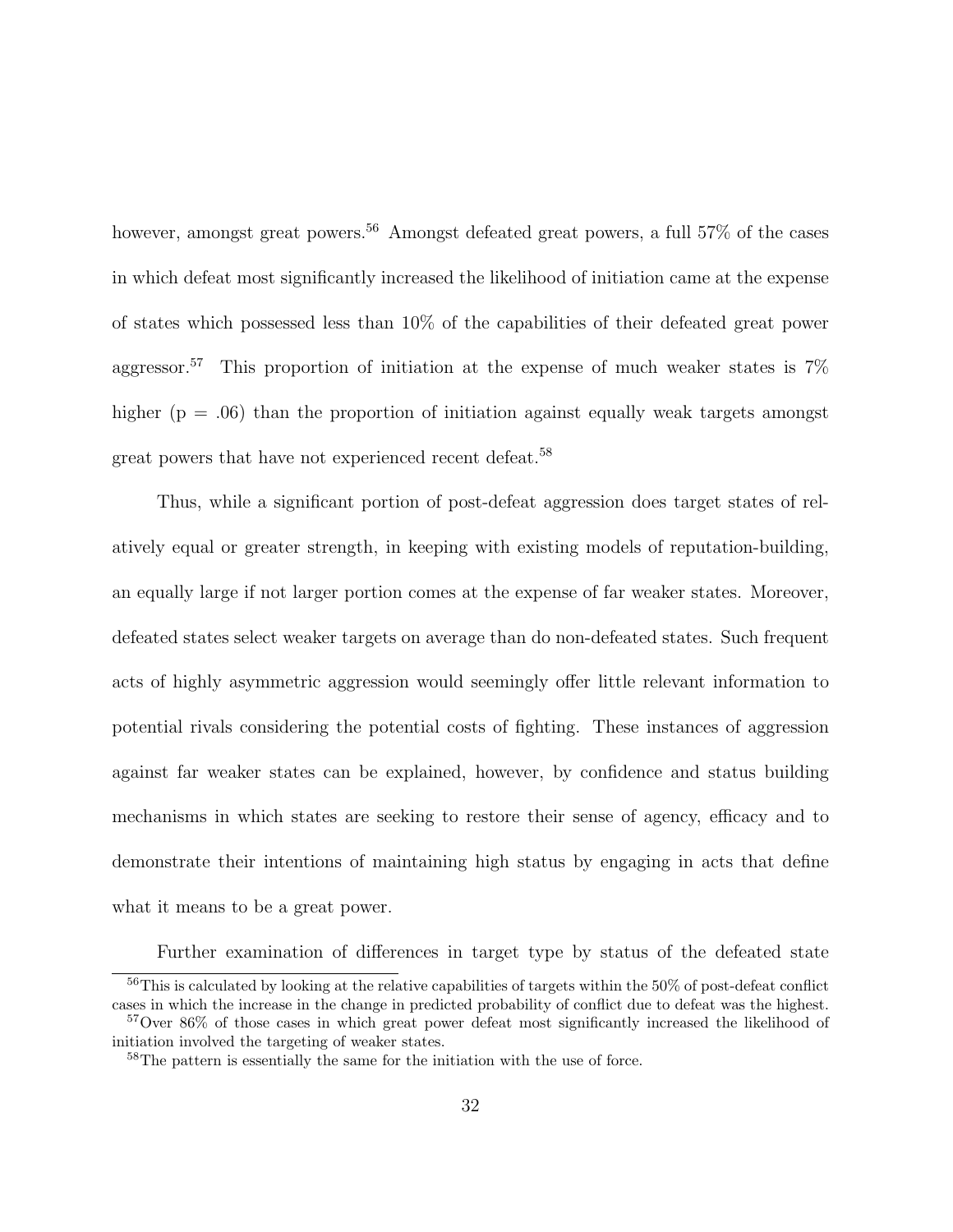

## FIGURE 4: TARGETS OF POST-DEFEAT AGGRESSION BY STATUS TYPE.

Data is taken from the MID 4.2 dataset. The figure lists the number and percentage of disputes initiated by defeated great and non-great powers against states responsible for recent defeat and states that were not.

shows that great powers experienced 23 instances of defeat over the roughly 180 years in question. And yet they targeted a state responsible for their loss in only 7% of the cases of 66 revenge for nonmajor post-defeat aggression within ten years after defeat. Over a twenty-year period, 12% of the reveals additional evidence that great powers respond to defeat in distinct ways. Figure 4 cases of great power aggression were acts of direct military revenge. Defeated non-great powers were, in contrast, significantly more likely to target a state responsible for their defeat, with roughly 30% of their acts of initiation targeting a state responsible for recent defeat. In another point of distinction, of the 65 acts of conflict initiation against thirdparty states by defeated great powers, roughly 75% were directed at discontiguous states. The rate targeting of discontiguous, third-party states for defeated non-great powers, in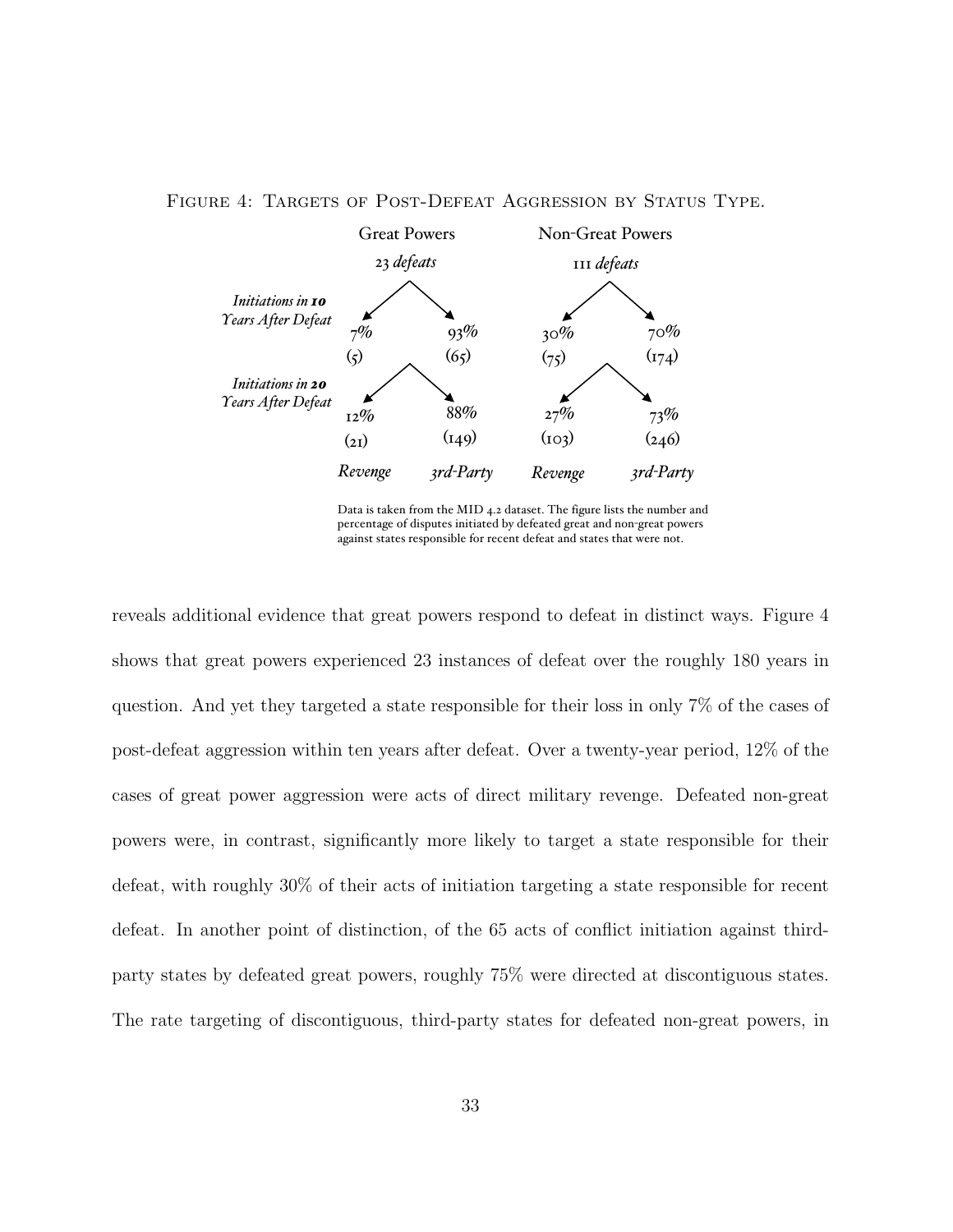contrast, was roughly  $40\%$  (p < .001).

### Alternative Hypotheses

Two alternative explanations of the relationship between past defeat and future conflict were also considered. These additional hypotheses relate to 1) the material and domestic incentives of the state to engage in aggression, and 2) the level of activity within the international system. First, it is possible that domestic, material or strategic factors motivate post-defeat aggression. The impact of these factors has not been explicitly tested within the empirical analysis above. It is certainly possible, if not likely, that states engaging in repeated acts of aggression are motivated by domestic factors such as a desire for the economic benefits of being in a war-time posture or the desire to reap the electoral rewards of nationalist policies. If war postures are on average financially, strategically or electorally profitable, however, we would expect defeated and victorious states to have equal incentive to adopt them. We would not therefore be able to distinguish, as we can in the results above, the conflict behaviors of recently defeated states from those of victorious states or those states that have not recently been involved in conflict.

It is also possible that defeated states initiate subsequent conflict with the intention of making up for material capabilities lost in the process of defeat. The inclusion of a variable measuring the state's capabilities (CINC) in each of the ten years following a defeat relative to the capabilities it possessed two years before it went to war enables a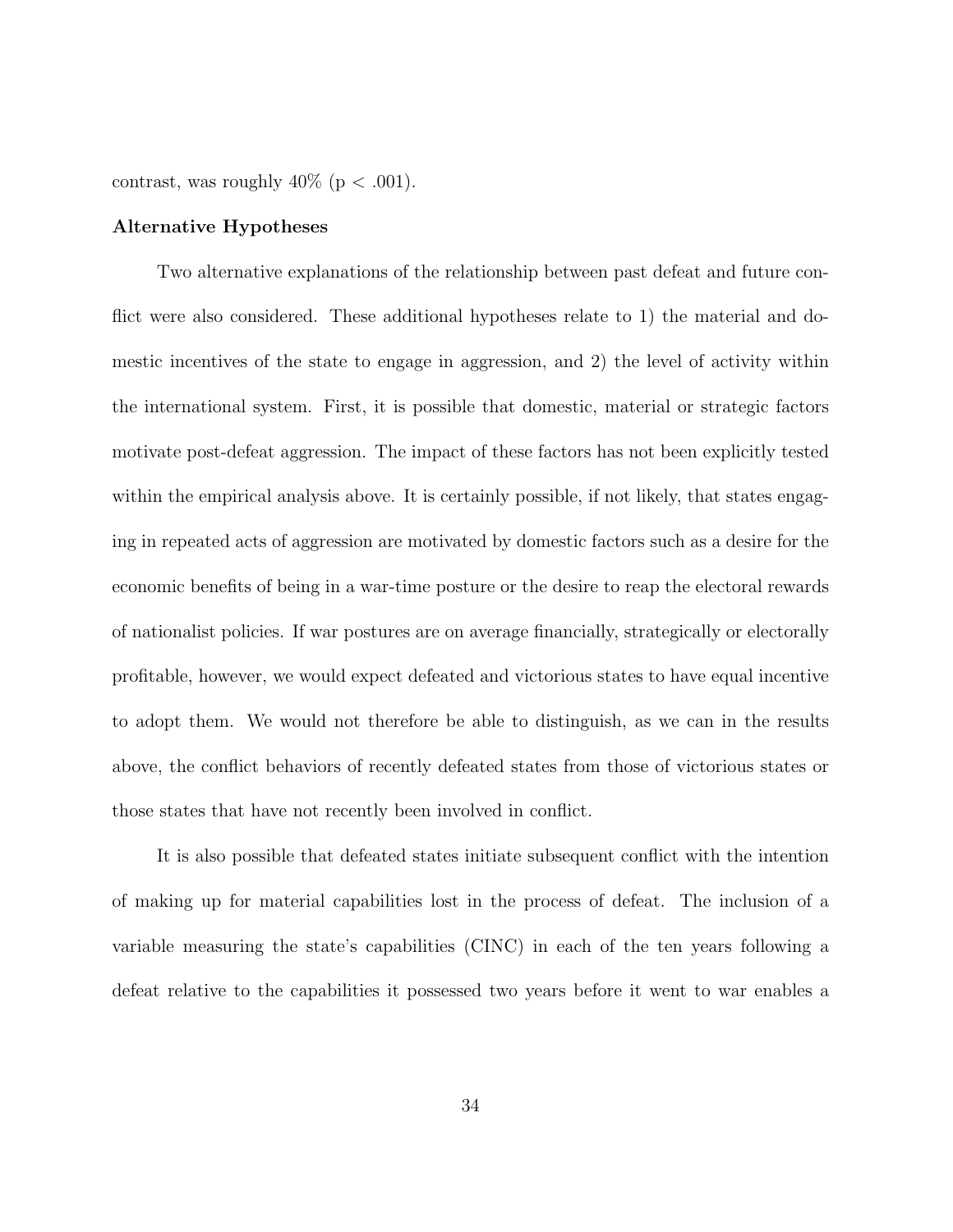test of this proposition.<sup>59</sup> The results of the model incorporating this measure of military recovery, reported in the appendix, show support for the idea that while defeated states are more likely in general to initiate conflict the likelihood of initiation is significantly higher among defeated states that have fully recovered their resources than it is among defeated states that have not. Defeated great powers that have fully recovered or never lost resources are, for instance, roughly 88% more likely to use force in the twenty years after defeat than defeated great powers that have not recovered the capabilities they possessed three years prior to the defeat. Recovered non-great powers are no more likely to use force but are  $9\%$  more likely ( $p < .05$ ) to initiate a dispute than lesser status states that have not fully returned to their pre-war levels. These findings strongly suggest that the pursuit of material recovery is not the driving ambition behind post-defeat aggression but rather that states wait to rebuild militarily and economically before reasserting themselves on the world stage.

Second, it is possible that some states in the system are simply more conflict-prone than others. These particularly active states would be more likely to both experience defeat and to initiate future aggression and could therefore explain the primary relationship we find above. Numerous facts, however, call into question the validity of this explanation. The analysis above includes a variable accounting for the recent activity of a state within the last ten years. By including this measure, we can control for periods of particularly heightened activity by states. Additionally, if heightened activity were to explain the relationship

<sup>59</sup>I also analyze the relationship with three years before war entry to further ensure that preparations for war aren't skewing results. The results do not significantly differ.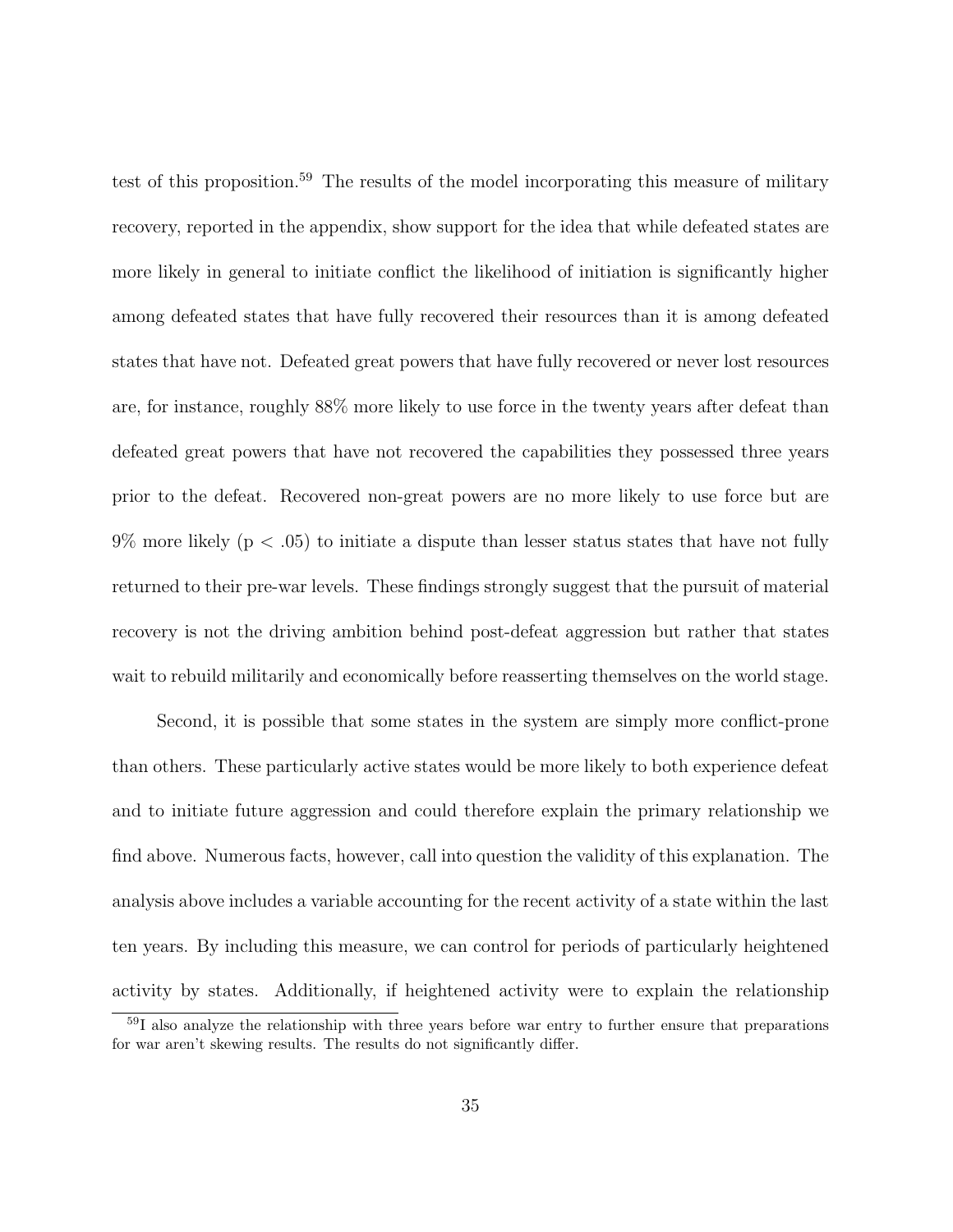between the past and present conflict behavior, then we would clearly also expect to see a correlation between past victory or past stalemate and future aggression. Instead, we find that neither past victory nor past stalemate are associated with any significant increases in subsequent conflict behavior over either a ten-year or twenty-year period.

### Discussion

The results above indicate both that defeat affects states in ways that victory and stalemate do not, increasing the likelihood they initiate conflict and use force, and that defeat does not always lead states to behave in the same ways. First, states that lose to stronger opponents are less likely to initiate and escalate subsequent disputes than are states that lose wars they are expected to win. We would expect, for instance, the relatively small Finnish Army, which lost quickly to the largest military in Europe during the Winter War of 1939 - 40, to be far less likely to initiate subsequent conflict than, for instance, the United States in the aftermath of its lost to a much weaker foe in Vietnam.<sup>60</sup> This variation in the likelihood of post-defeat aggression could plausibly be explained by any of the five mechanisms discussed above.  $61$ 

Second, states that fail to recuperate lost capabilities shortly after defeat are also

<sup>&</sup>lt;sup>60</sup>Some countries may be constrained in their abilities to pursue independent foreign policies in the decade after defeat. Extended occupation following defeat does, not, however, explain the broader empirical patterns presented above since years in which states were occupied were not included in the analysis.

<sup>&</sup>lt;sup>61</sup>States may also be humiliated by the post-war treaty rather than by defeat itself, also leading to higher levels of aggression. According to evidence that, for the sake of space, is presented in the Appendix, defeats that are followed by imposed postwar settlements are more likely to be followed by aggression in the 10 years after defeat than are defeats followed by negotiated settlements. Both types of settlements are, however, followed by higher rates of aggression in the 20 years after defeat. See Part II, Section 5.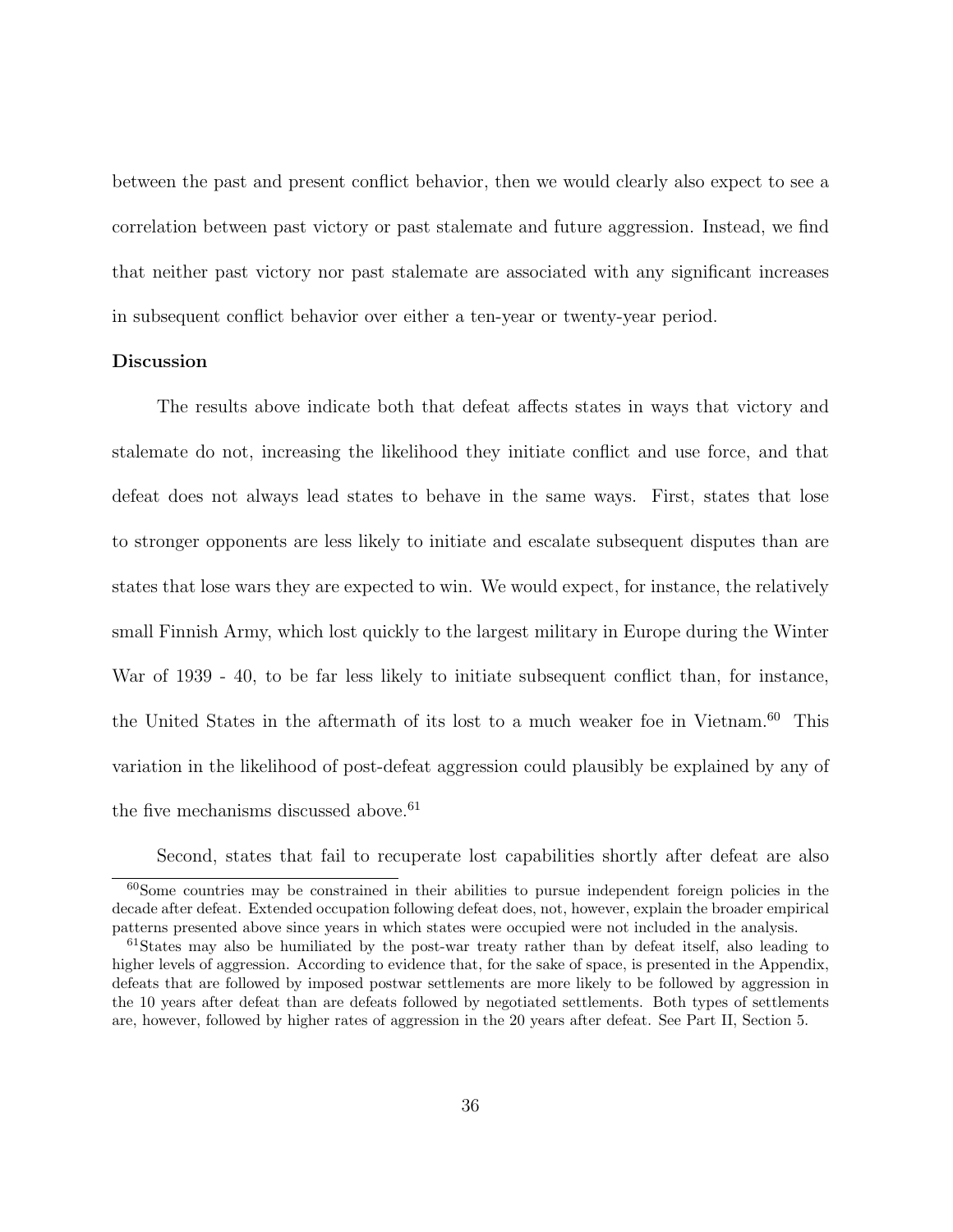less likely on average to initiate and escalate subsequent disputes than are states that have not. This fact likely in part explains the long delay between defeat and conflict intiiation in many cases. States can lose substantial military wherewithal while prosecuting a losing war. In the wake of the Franco-Prussian War, for instance, France faced the incapacitation of roughly 30% of its fighting forces. Russia lost roughly 60% of its army in the fray of the Crimean War. Such losses in manpower often coincide with domestic political instability as well as dramatic losses in economic power. They are also often followed by periods of extensive military, political and social reorganization and modernization, which for some states can take many years.<sup>62</sup> It took France, for instance, 11 years to again claim the capabilities it held in the year before the Franco-Prussian War and Russia a full 16 years to restore the capacity it possessed in the lead up to the Crimean War. As the cases of American withdrawal in the aftermath of Vietnam and French passivity following the Franco-Prussian War suggest, periods of rebuilding and recovery often coincide with temporary withdrawal from the world stage.<sup>63</sup> Leaders are often willing to wait to ensure their state will have the greatest chance of success upon its return to world affairs. The Russian Tsar, for instance, realized shortly after the Crimean War that another war was inevitable, and yet he was resigned to wait for adequate preparations to be made. Russia

<sup>62</sup>Bueno De Mesquita et al. (1992); Goemans (2000). Also Zarakol (2011). On average, states that suffer material losses in the process of defeat take 12 years to restore the military capabilities they held prior to war, excluding those states that lost more than  $50\%$  of their capabilities as a result of defeat.

 $63$ MacDonald and Parent (2011) show that retrenchment following defeat enables states to best avoid long-term decline.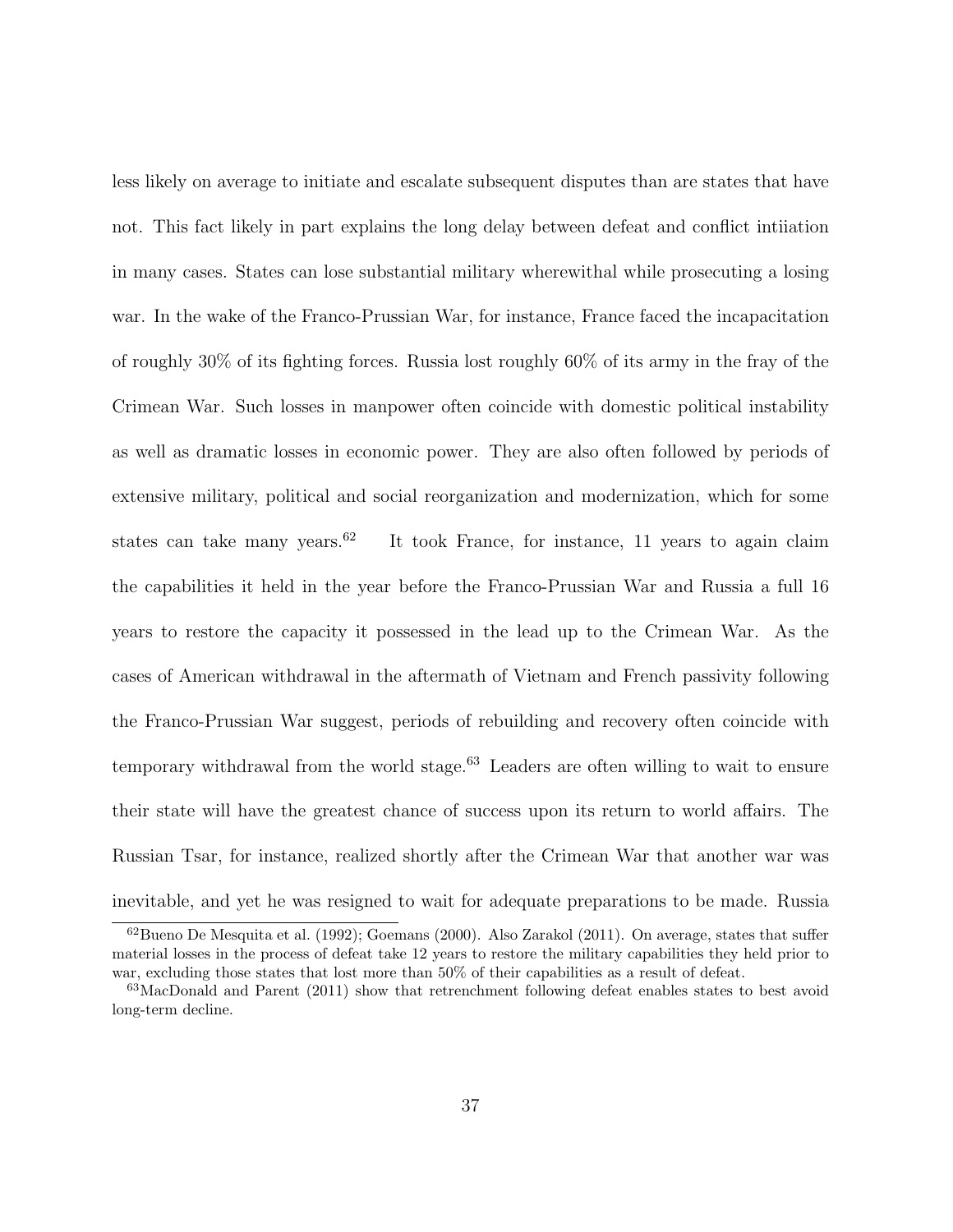would just wait, as he said, "for [its] time to come."<sup>64</sup>

The evidence above has not enabled us to highlight a single explanation for post-defeat aggression. Logically, such a singular mechanism does not exist. The implications of defeat are varied and can each propel states towards aggression in their own way. The analysis has called into question, however, the ability of existing explanations rooted in reputation, unmet objectives and revenge to fully explain the behavior of defeated states. In more than 50% of cases of forceful initiation by defeated great powers, the target, most frequently a discontiguous, third-party state, possessed a mere fraction of the military strength of its aggressor. Defeated great powers are convincing few potential rivals of their willingness to pay high costs in conflict or of their relative military strength with such actions. Additionally, while some of this aggression may be motivated by failed objectives from the original conflict, this mechanism cannot explain the broader and systematic increase in aggression against weaker, discontiguous states.

The projection of power abroad at the expense of weaker, third-party states is the purview of great powers. By engaging in such acts to an even greater degree than those that haven't recently experienced defeat, defeated great powers may be able to regain confidence in their great power identity and to potentially bolster others' views that the state remains deserving of great power status. One might argue that these great powers are simply projecting power abroad for political or economic purposes or for the purpose

 $64Q$ uoted in Trager (2012, p. 252).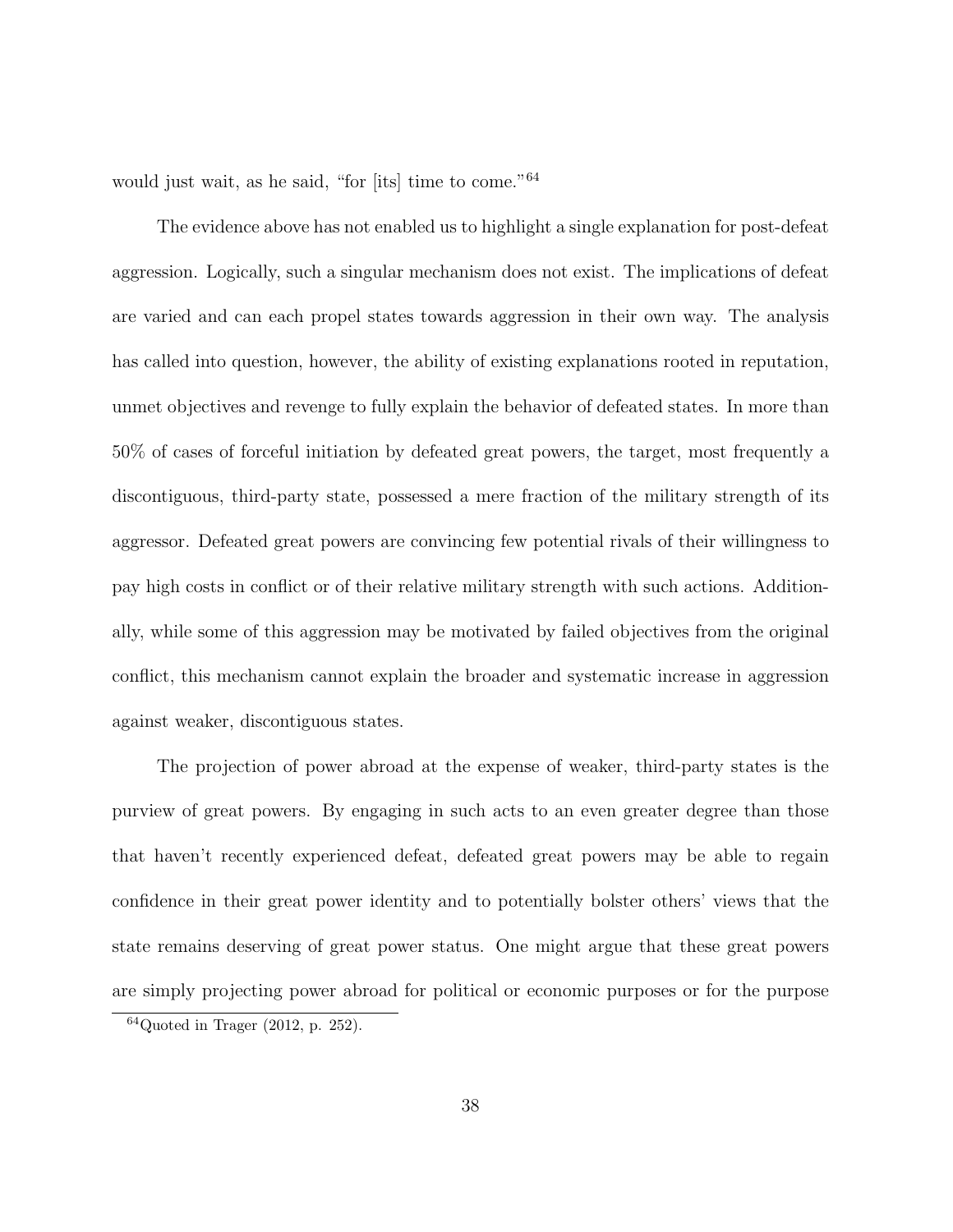of spreading their influence. And yet these mechanisms would not explain why defeated great powers would be more likely to target dramatically weaker states than are their non-defeated counterparts.

### Conclusion

As historians and statesman have long intuited, recently defeated states behave in unique ways. Defeated states are on average more likely to both initiate disputes and to engage in greater hostility within existing conflicts than are states that have not recently experienced defeat. Moreover, states that have lost to far weaker powers are more likely on average to initiate disputes than are states that have lost to equally-sized or stronger states. These impacts of defeat are significant. States that have lost to far weaker states are roughly six times more likely to initiate a subsequent dispute than are states that have not recently been defeated. Results hold when controlling for the capability of the state relative to the systemic average and for the capabilities of that state relative to the capabilities it held prior to its loss.

The analysis has also explored the validity of prominent explanations within the field that might explain the relationship between past loss and future aggression. Seemingly fuzzy concepts such as collective emotion, reputation, status and confidence are difficult to measure with complete confidence. The analysis above, nevertheless, enables us to advance our understanding of how defeat shapes behavior. While a single variable measuring recurring dyadic conflict may not fully capture revenge motives, the inclusion of this variable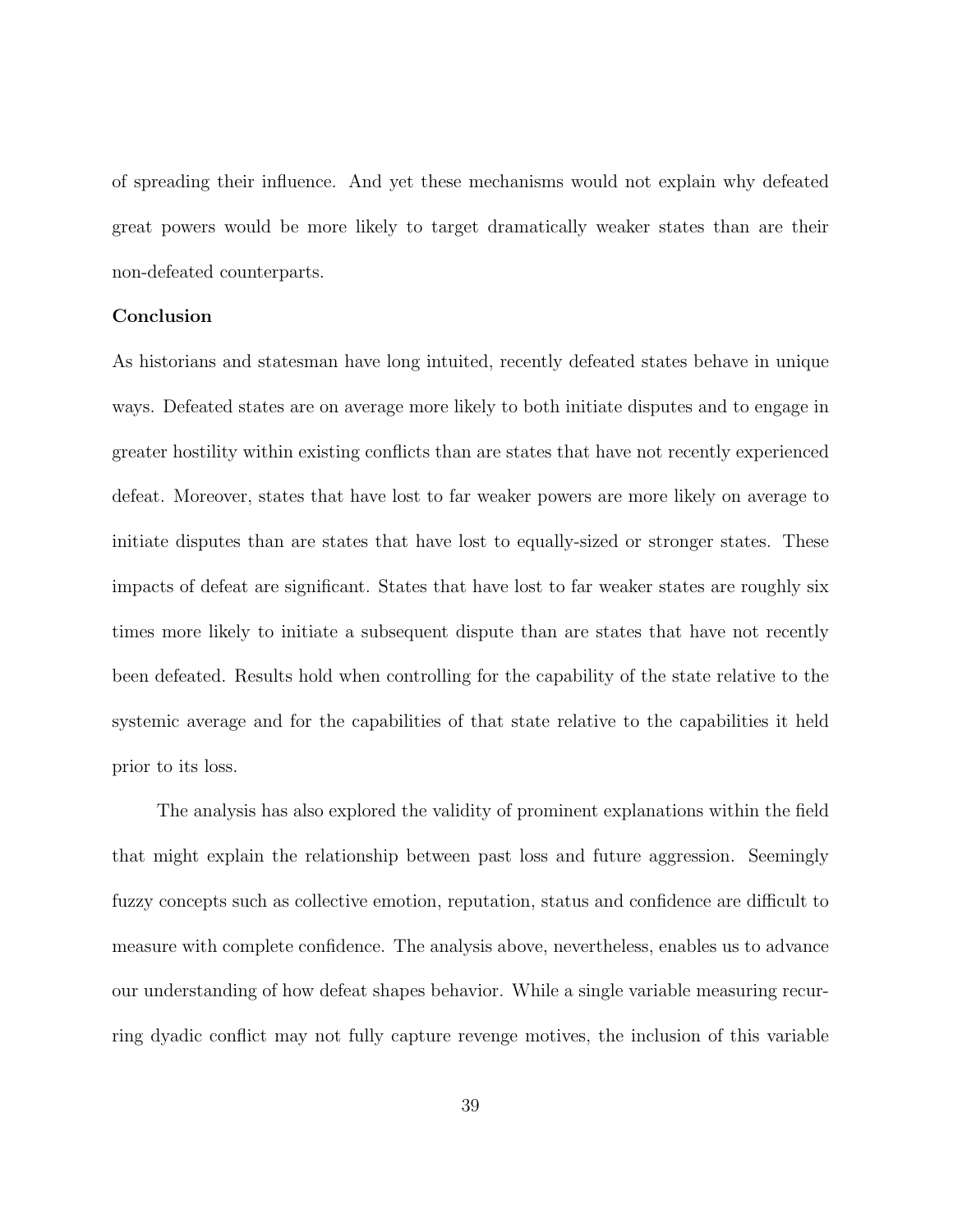sheds light on an important fact – revenge is likely not the only motive of post-defeat aggression, given the large proportion of post-defeat aggression that is directed at third-party states. Similarly, while the relative strength of the target may not serve as the most ideal proxy for reputational motivations, assessments of this variable indicate the limitations of existing models to explain all aspects of the behavioral patterns of defeated states. Models of behavior rooted in status and confidence provide a plausible and likely explanation for many of the instances of post-defeat aggression that cannot be explained by existing theories. The incorporation of these factors into our models of conflict provides a more complete picture of defeat's effects and enables us to better predict exactly how states will behave in the aftermath of defeat.

## References

- Bar-Tal, D. (2007). Sociopsychological foundations of intractable conflicts. American Behavioral Scientist, 50(11):1430–1453.
- Barbalet, J. M. (1998). *Emotion, Social Theory and Social Structure*. Cambridge University Press.
- Barnhart, J. (2016). Status Competition and Territorial Aggression: Evidence from the Scramble for Africa. Security Studies.

Barnhart, J. (2017). Humiliation and third-party aggression. World Politics.

Blainey, G. (1988). Causes of war. Simon and Schuster.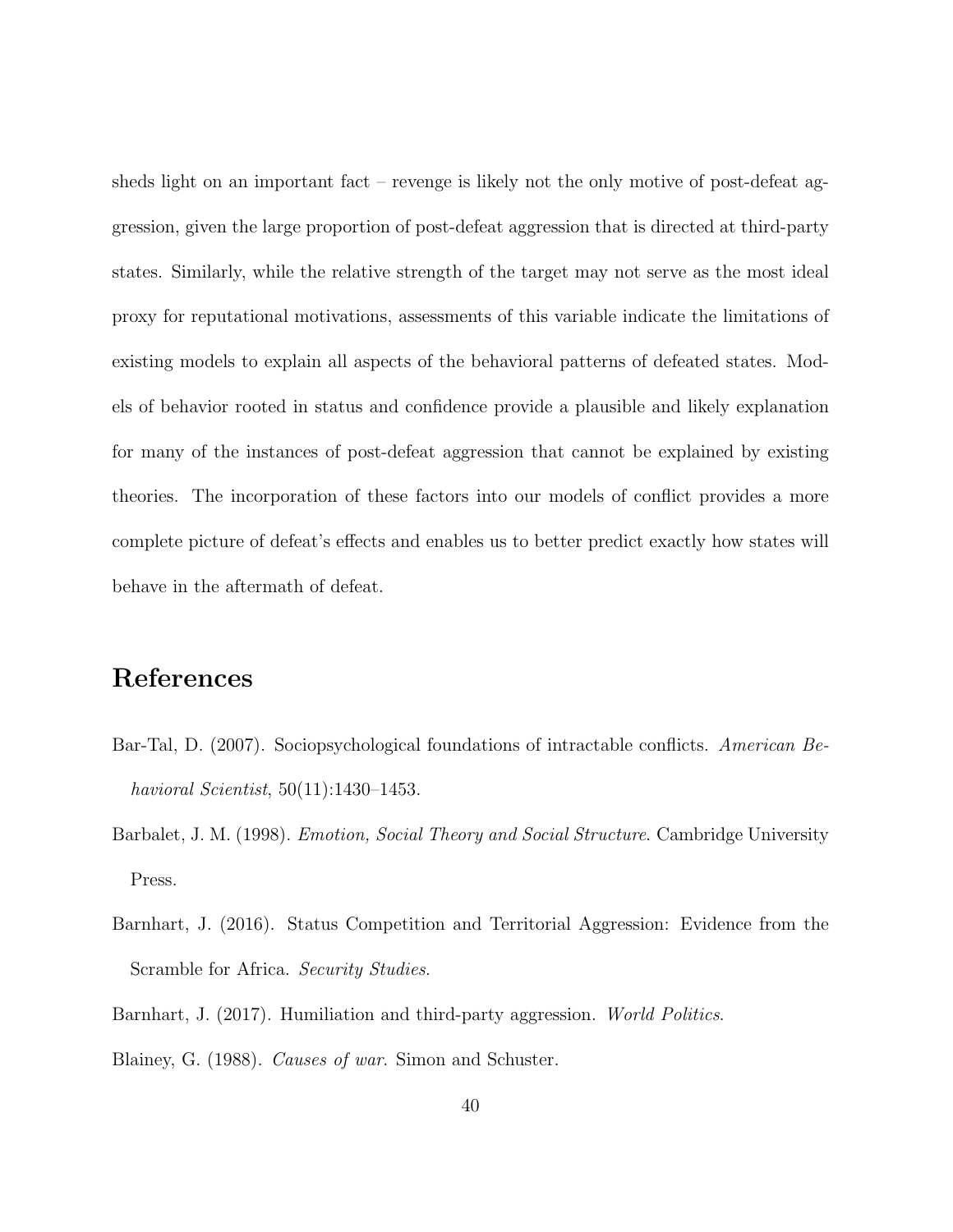- Bohm, T. (2018). Revenge: On the dynamics of a frightening urge and its taming. Routledge.
- Bueno De Mesquita, B., Siverson, R. M., and Woller, G. (1992). War and the fate of regimes: A comparative analysis. American Political Science Review, 86(3):638–646.
- Buzan, B. and Waever, O. (2003). Regions and powers: the structure of international security, volume 91. Cambridge University Press.
- Carter, D. and Signorino, C. (2010). Back to the future: Modeling time dependence in binary data. Political Analysis, 18(3):271–292.
- Chiozza, G. and Goemans, H. E. (2004). International conflict and the tenure of leaders: Is war still ex post inefficient? American Journal of Political Science, 48(3):604–619.
- Clare, J. and Danilovic, V. (2010). Multiple audiences and reputation building in international conflicts. Journal of Conflict Resolution.
- Coleman, P. T. (2006). Intractable conflict. The handbook of conflict resolution: Theory and practice, 2:533–559.
- Crescenzi, M. J. (2007). Reputation and interstate conflict. American Journal of Political Science, 51(2):382–396.
- Dafoe, A., Renshon, J., and Huth, P. (2014). Reputation and status as motives for war. Annual Review of Political Science, 17:371 – 393.
- Dower, J. W. (2010). Cultures of War: Pearl Harbor/Hiroshima/9-11/Iraq. WW Norton & Company.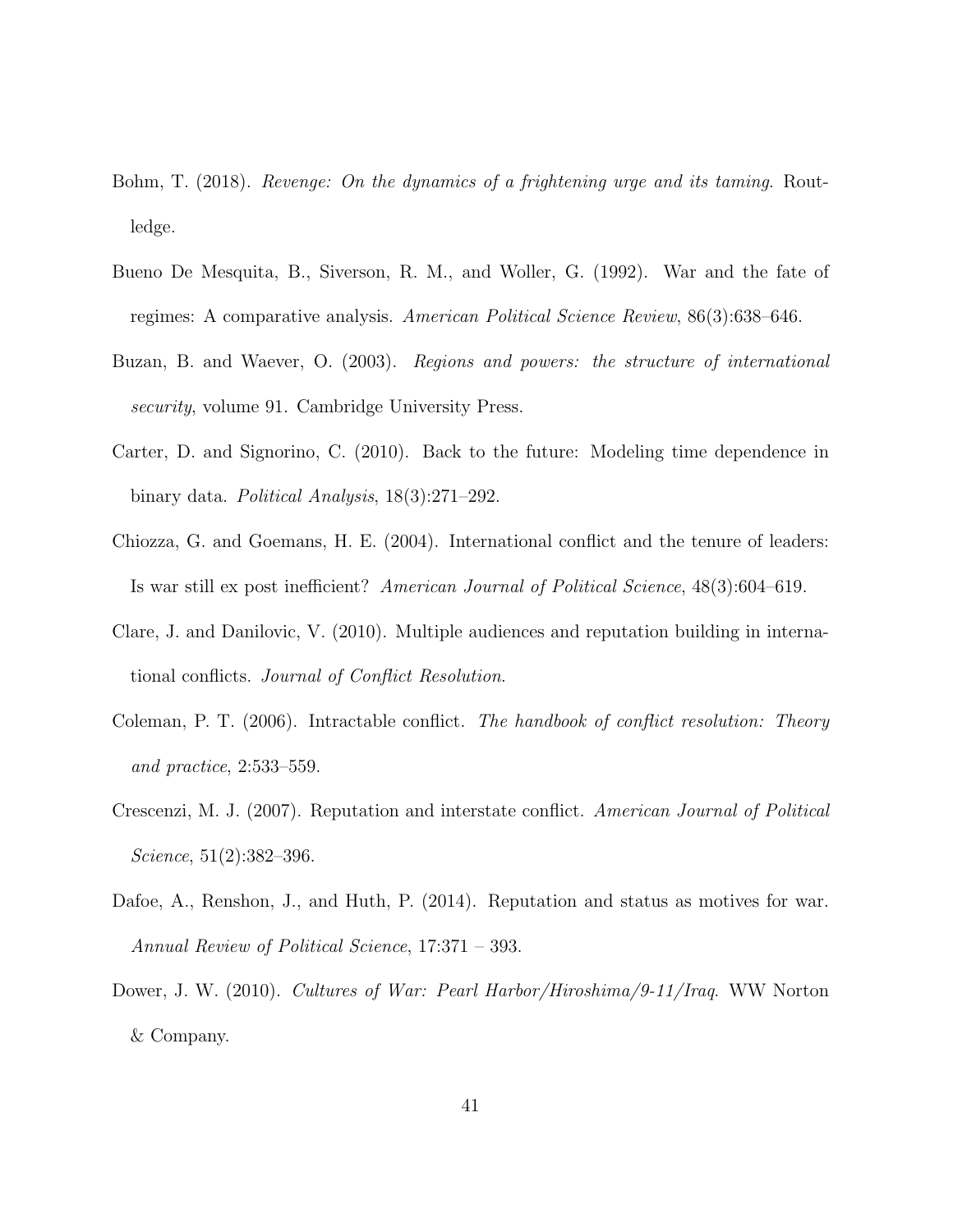- Eyre, D. and Suchman, M. (1996). Status, norms, and the proliferation of conventional weapons: An institutional theory approach. In Katzenstein, P., editor, The Culture of National Security, pages 79–113.
- Freedman, J. (2105). Status insecurity and temporality in world politics. European Journal of International Relations, pages  $1 - 26$ .

Gilady, L. (2006). Conspicuous waste in international relations. Yale University.

- Goemans, H. E. (2000). Fighting for survival: The fate of leaders and the duration of war. Journal of Conflict Resolution, 44(5):555–579.
- Goertz, G. and Diehl, P. F. (1993). Enduring rivalries: Theoretical constructs and empirical patterns. International studies quarterly, 37(2):147–171.
- Goertz, G. and Diehl, P. F. (1995). The initiation and termination of enduring rivalries: The impact of political shocks. American Journal of Political Science, pages 30–52.
- Gollwitzer, M., Meder, M., and Schmitt, M. (2011). What gives victims satisfaction when they seek revenge? European journal of social psychology, 41(3):364–374.
- Grieco, J. M. (2001). Repetitive military challenges and recurrent international conflicts, 1918–1994. International Studies Quarterly, 45(2):295–316.
- Grow, M. (2008). US Presidents and Latin American Interventions: Pursuing Regime Change in the Cold War, volume 20008. University Press of Kansas Lawrence.
- Halperin, E. (2008). Group-based hatred in intractable conflict in israel. *Journal of Conflict* Resolution, 52(5):713–736.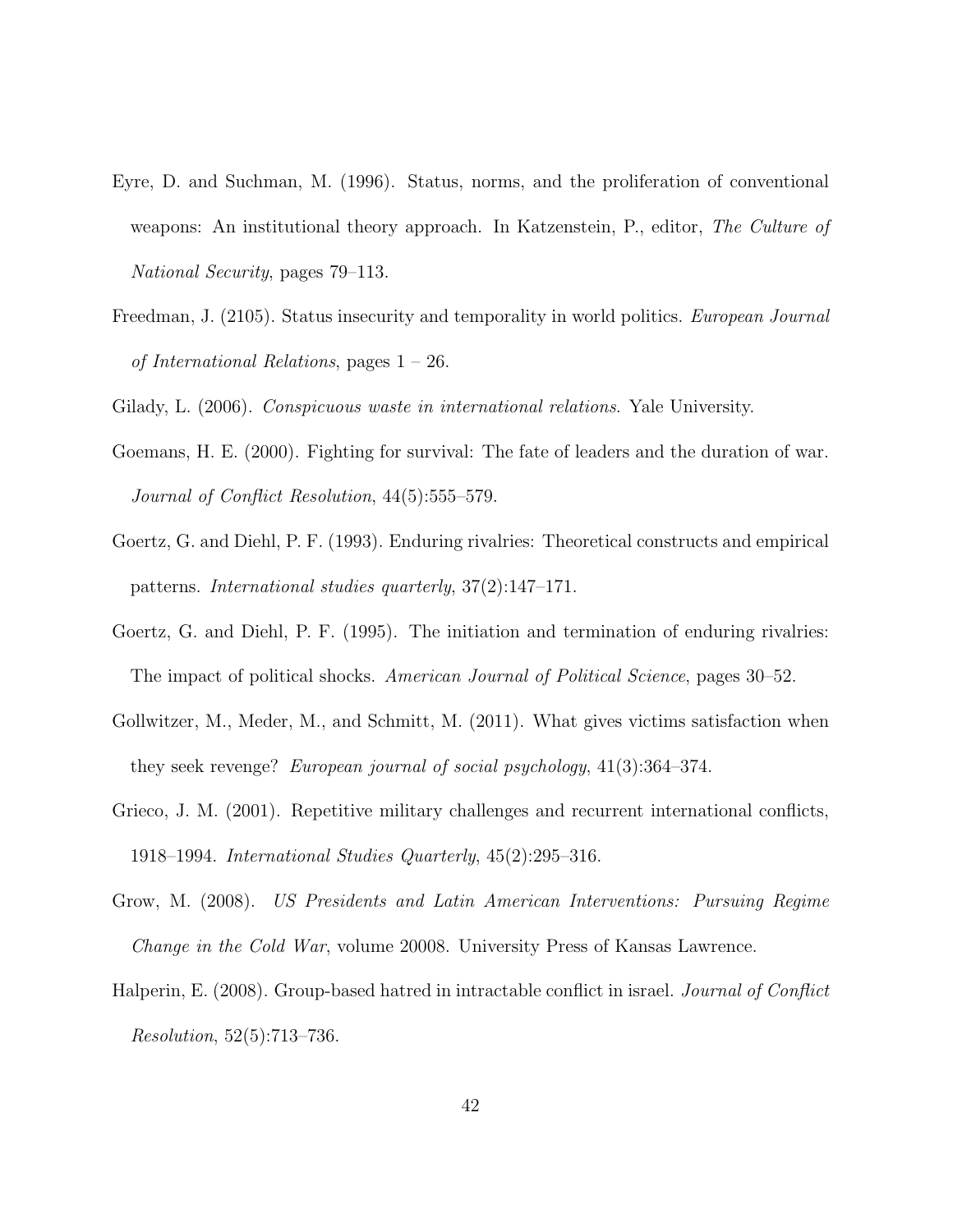- Harkavy, R. (September 2000). Defeat, National Humiliation, and the Revenge Motif in International Politics. International Politics, 37:345–368.
- Hensel, P. R. (1994). One thing leads to another: Recurrent militarized disputes in latin america, 1816-1986. Journal of Peace Research, 31(3):281–297.
- Holsti, K. J. (1991). Peace and war: Armed conflicts and international order, 1648-1989, volume 14. Cambridge University Press.
- Howard, M. (2005). The Franco-Prussian War: The German Invasion of France 1870– 1871. Routledge.
- Huberman, B., Loch, C., and Onçüler, A. (2004). Status as a valued resource. Social Psychology Quarterly, 67(1):103.
- Huth, P. (1988). *Extended Deterrence and the Prevention of War*. Yale University Press.
- Huth, P. (1996). Enduring rivalries and territorial disputes, 1950-1990. Conflict Management and Peace Science, 15(1):7–41.
- Huth, P. and Russett, B. (1993). General deterrence between enduring rivals: Testing three competing models. American Political Science Review, 87(01):61–73.
- Huth, P. K. (1997). Reputations and deterrence: A theoretical and empirical assessment. Security Studies, 7(1):72–99.
- Jones, D. M., Bremer, S. A., and Singer, J. D. (1996). Militarized interstate disputes, 1816–1992: Rationale, coding rules, and empirical patterns. Conflict Management and Peace Science, 15(2):163–213.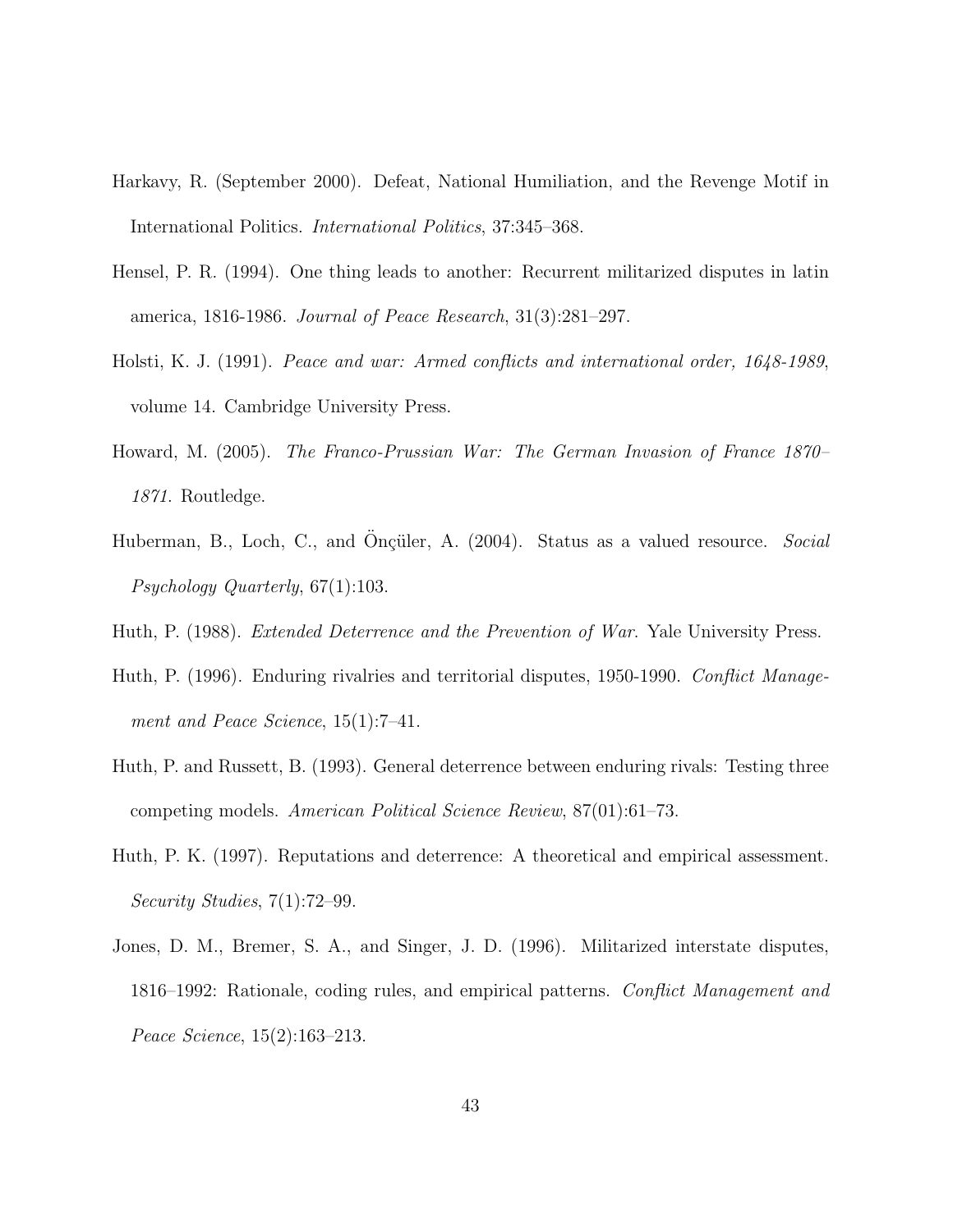- Kertzer, J. D. (2016). *Resolve in international politics*, volume 2. Princeton University Press.
- Klein, D. C. (1991). The humiliation dynamic: An overview. *Journal of Primary Preven*tion,  $12(2):93-121$ .
- Larson, D. and Shevchenko, A. (2010). Status seekers: Chinese and russian responses to us primacy. International Security, 34(4):63–95.
- Larson, D. and Shevchenko, A. (2019). Quest for Status: Chinese and Russian Foreign Policy. Yale University Press.
- Larson, Deborah W., T. P. and Wohlforth, W. C. (2014). Status and world order. In Status in World Politics. Cambridge University Press.
- Leng, R. (1983). When will they ever learn? Journal of Conflict Resolution, 27(3):379–419.
- Levy, J. S. (1983). War in the Modern Great Power System: 1495–1975. University Press of Kentucky.
- Levy, J. S. (1994). Learning and foreign policy: Sweeping a conceptual minefield. *Interna*tional organization, 48(2):279–312.
- Lowenheim, O. and Heimann, G. (2008). Revenge in International Politics. Security Studies, 17(4):685–724.
- Luhtanen, R. and Crocker, J. (1992). A collective self-esteem scale: Self-evaluation of one's social identity. *Personality and social psychology bulletin*,  $18(3)$ :302-318.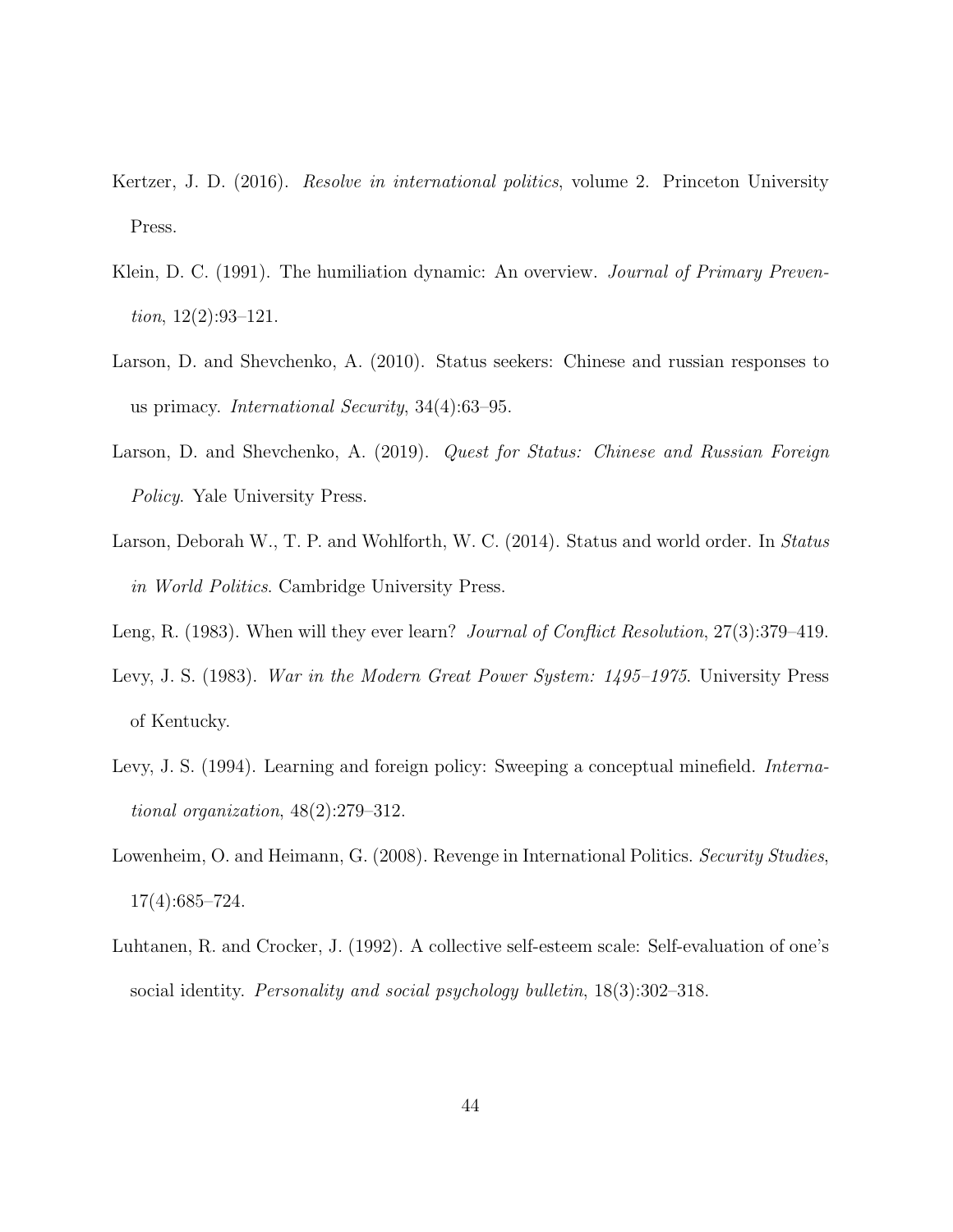- MacDonald, P. K. and Parent, J. M. (2011). Graceful decline? the surprising success of great power retrenchment. International Security, 35(4):7–44.
- Maoz, Z. (1984). Peace by empire? conflict outcomes and international stability, 1816-1976. Journal of Peace Research, 21(3):227–241.
- Maoz, Z., Johnson, P. L., Kaplan, J., Ogunkoya, F., Shreve, A. P., et al. (2019). The dyadic militarized interstate disputes (mids) dataset version 3.0: Logic, characteristics, and comparisons to alternative datasets. Journal of Conflict Resolution, 63(3):811–835.
- Mor, B. D. and Maoz, Z. (1999). Learning and the evolution of enduring international rivalries: A strategic approach. Conflict Management and Peace Science, 17(1):1–48.
- Neumann, I. B. Status is cultural: Durkheimian poles and weberian russians seek great power status. In Status in World Politics.
- O'Neill, B. (2006). Nuclear weapons and national prestige.
- Porter, A. N. (1980). The origins of the South African War: Joseph Chamberlain and the diplomacy of imperialism, 1895-99. Manchester University Press.
- Quackenbush, S. L. and Venteicher, J. F. (2008). Settlements, outcomes, and the recurrence of conflict. Journal of Peace Research, 45(6):723–742.
- Reagan, R. (1990). An American Life: The Autobiography. Simon and Schuster.
- Reed, W. and Clark, D. H. (2000). War initiators and war winners: The consequences of linking theories of democratic war success. Journal of Conflict Resolution, 44(3):378–395.
- Reiss, G. (2006). Breaking the cycle of revenge in the palestinian-israeli conflict. Terror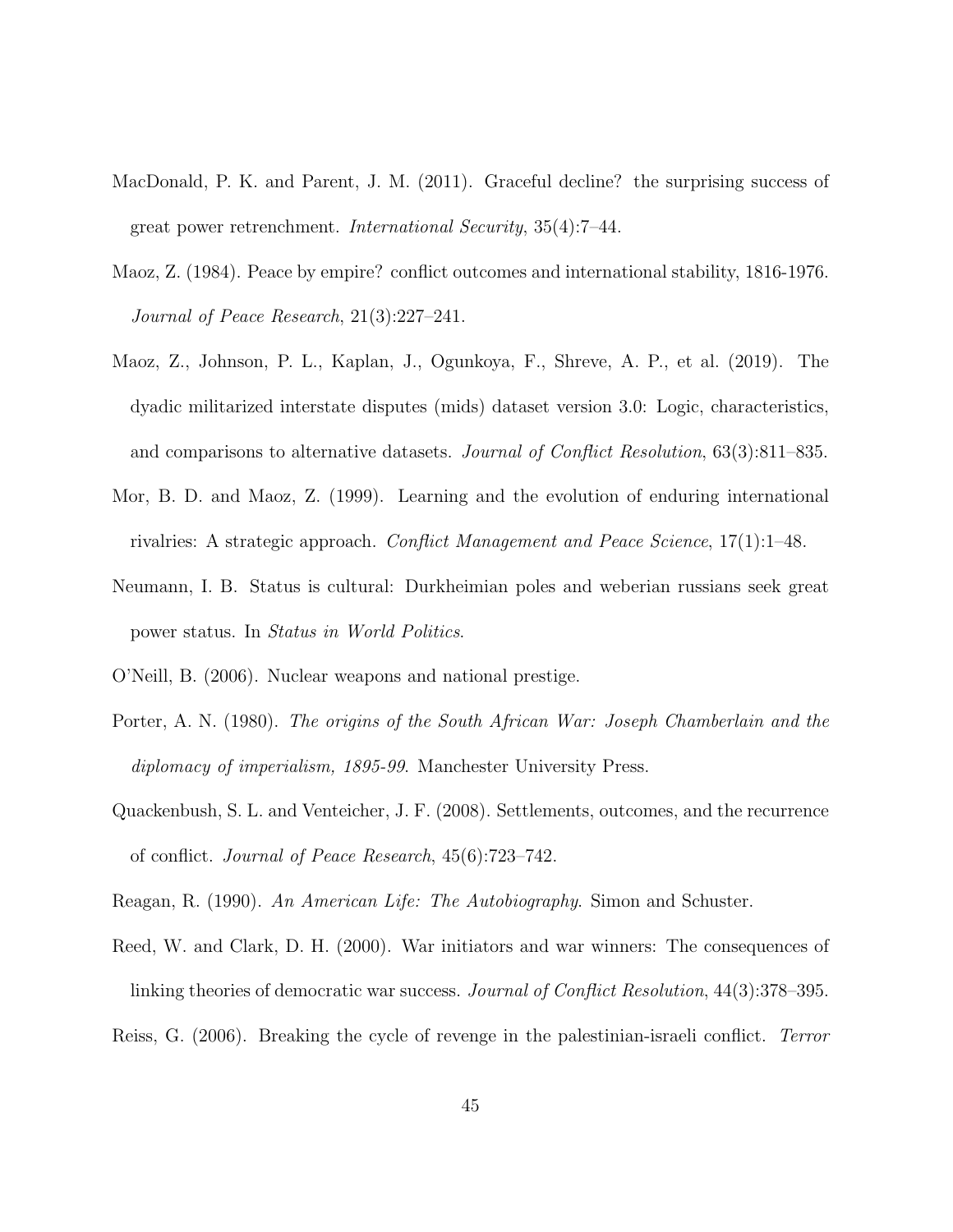in the Holy Land: Inside the anguish of the Israeli-Palestinian conflict. Contemporary psychology, pages 107–116.

- Reiter, D. (1996). Crucible of beliefs: Learning, alliances, and world wars. Cornell University Press.
- Renshon, J. (2016). Status deficits and war. International Organization.
- Renshon, J. (2017). Fighting for Status: Hierarchy and Conflict in World Politics. Princeton University Press.
- Sagan, S. (1996). Why Do States Build Nuclear Weapons?: Three Models in Search of a Bomb. International Security, 21(3):54–86.
- Sartori, A. E. (2005). Deterrence by Diplomacy. Princeton University Press.
- Scheff, T. J. (1994). Bloody revenge: Emotions, nationalism, and war. Westview Press.
- Schivelbusch, W. and Chase, J. (2004). The Culture of Defeat: On National Trauma, Mourning, and Recovery. St Martins Pr.
- Simons, G. (1997). The Vietnam Syndrome: Impact on US Foreign Policy. Springer.
- Stinnett, D. M. and Diehl, P. F. (2001). The path (s) to rivalry: Behavioral and structural explanations of rivalry development. Journal of Politics, 63(3):717–740.
- Thies, C. G. (2001). A social psychological approach to enduring rivalries. Political Psychology, 22(4):693–725.
- Trager, R. (2012). Long-term consequences of aggressive diplomacy: European relations after austrian-crimean war threats. Security Studies, 12(21):232–265.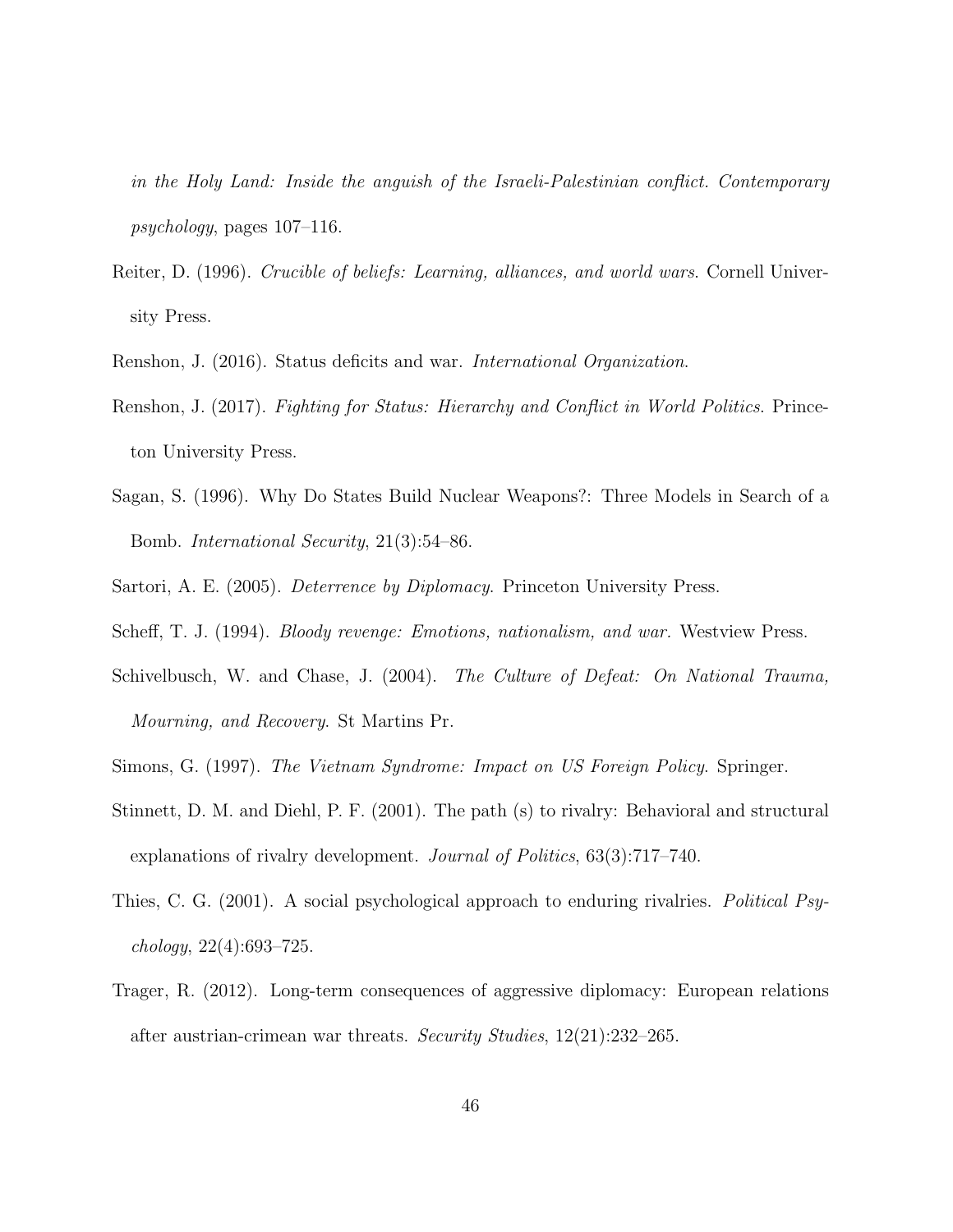- Volgy, T. J., Corbetta, R., Grant, K. A., and Baird, R. G. (2011). Major Powers and the Quest for Status in International Politics: Global and Regional Perspectives. Palgrave Macmillan.
- Wallace, M. (1971). Power, status, and international war. *Journal of Peace Research*, pages 23–35.
- Wang, K. and Ray, J. L. (1994). Beginners and winners: The fate of initiators of interstate wars involving great powers since 1495. International Studies Quarterly,  $38(1):139-154$ .
- Ward, S. (2017). *Status and the challenge of rising powers*. Cambridge University Press.
- Weisiger, A. and Yarhi-Milo, K. (2015). Revisiting reputation: how past actions matter in international politics. International Organization, 69(02):473–495.
- Wiegand, K. E. (2011). Militarized territorial disputes: States? attempts to transfer reputation for resolve. Journal of Peace Research, 48(1):101–113.
- Wight, M. (2002). Power politics. A&C Black.
- Wohlforth, W. (2009). Unipolarity, status competition, and great power war. World Politics,  $61(01):28-57$ .
- Zarakol, A. (2011). After Defeat: How the East Learned to Live with the West. Cambridge University Press.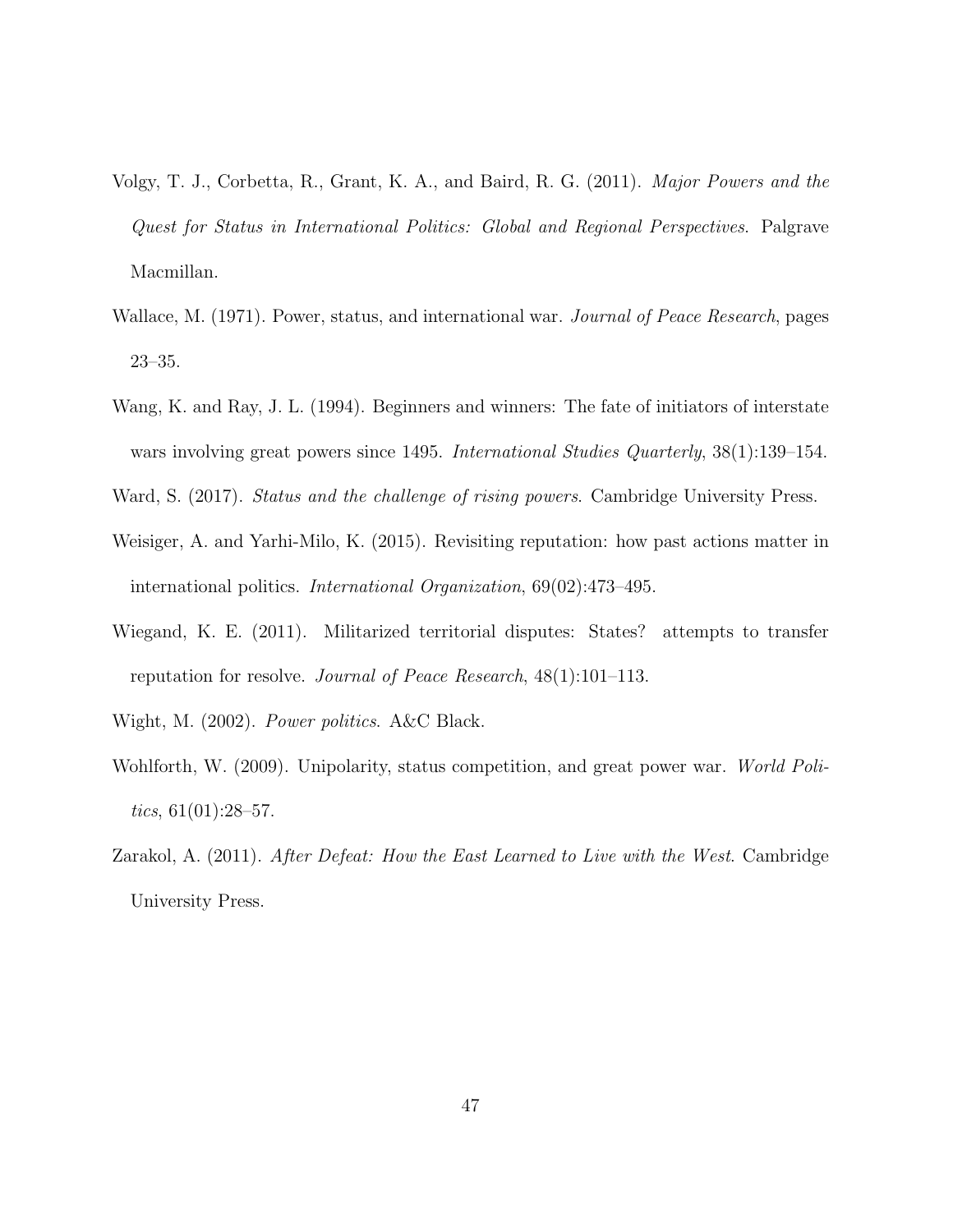# Supplemental Files

## Table of Contents

.

## Part I: Data on Defeat

| 1. Coding of the Dyadic MID 3.1 Dataset |  |
|-----------------------------------------|--|
| 2. Variable Descriptions                |  |

## Part II: Robustness Checks

| 1. Omitting World Wars                       |                                                      | $3 - 4$     |
|----------------------------------------------|------------------------------------------------------|-------------|
| 2. Effect of Defeat by Year                  |                                                      | $5^{\circ}$ |
| 3. Effect of Recovery                        |                                                      | $6 - 7$     |
|                                              | 4. Effect of Repeated Defeat and Other Past Outcomes | $8 - 9$     |
| 5. The Effects of Defeat, by Settlement Type |                                                      | $10 - 12$   |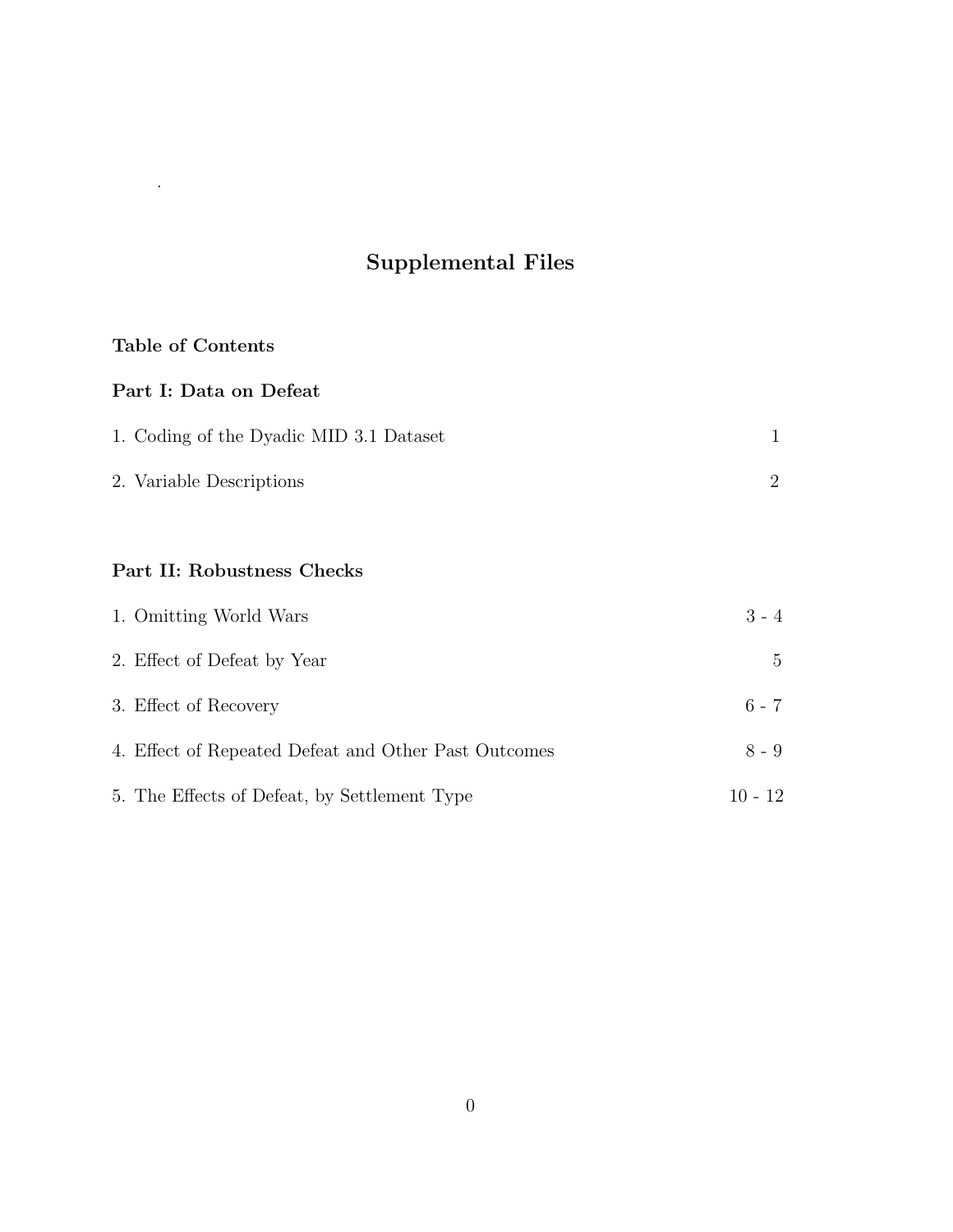### Part I: 1. Data on Defeat

The Dyadic MID 3.1 dataset recodes a number of conflict outcomes in ways that differ from the MID 2.0 dataset. After critically examining the changes focuses on war outcomes, I chose to restore three key data points back to their coding within the previous dataset for which the basis of the change was unclear and seemingly unfounded. First, the 1988 war between Iraq and Iran was coded as ending in a stalemate within the prior data but has been updated to reflect a victory for Iraq and a defeat for Iran. While Iranian leaders ultimately felt compelled to accept a ceasefire under Soviet and American pressure, Iraq failed to accomplish any of the objectives that motivated the conflict, including establishment of control over the Shatt al-Arab waterway. I therefore retain the original coding for this outcome.

Second, the Chaco war fought between Bolivia and Paraguay in 1935 is coded as ending in a stalemate, and yet Paraguay had come to control most of the disputed territories by the war's end. The war was understood as a victory within Paraguay, greatly increasing national territory and "working wonders for national pride." Thus, I retain the original coding of a Paraguayan victory and a Bolivian defeat.

Finally, the Sino-Indian War, ending in 1962, is currently coded as a stalemate. The Chinese did declare a unilateral ceasefire, but only after establishing the Aksai Chin territory it sought at the outset of the dispute. Following the war, India accepted the new de facto border as the new line of control. Thus, I code the conflict as ending in a victory for China and a defeat for India. These coding changes to not significantly alter the results relating to the effects of defeat and stalemate reported within the book.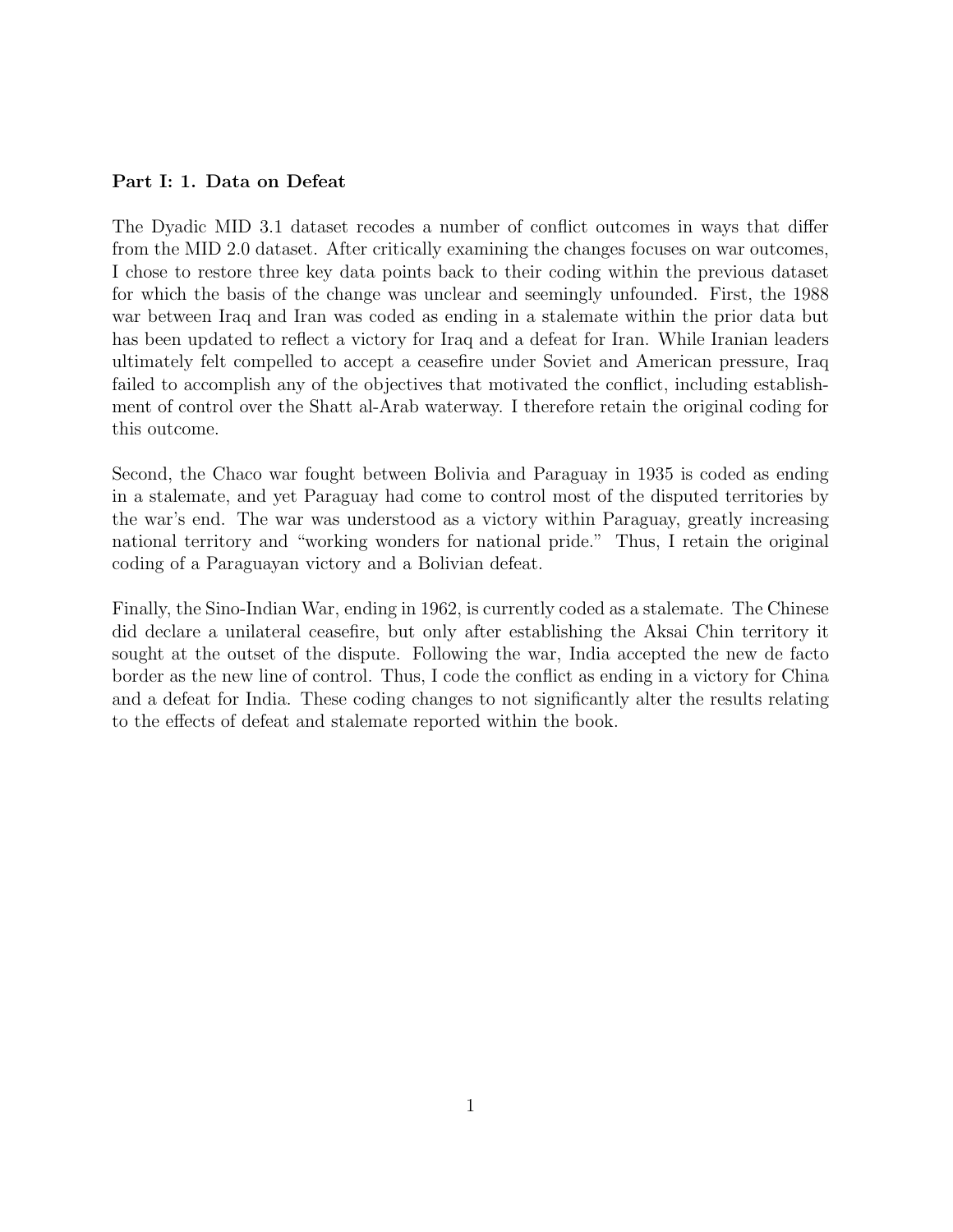### 2. Variable Descriptions:

- Relative Capability measures the natural log of the state's share of the dyadic capabilities as represented by the state's CINC score in the Correlates of War National Military Capabilities data set.
- Contiguity is coded 1 if the states within the dyad are touching or are separated by a land or river border.
- Alliance is coded 1 if the states within a dyad possessed a defensive or offensive alliance or a neutrality pact and 0 otherwise.
- *Joint Democracy* is a dichotomous measures which relies on the Polity IV data set and is coded as 1 if both states possess a Polity score of 6 or higher and 0 otherwise.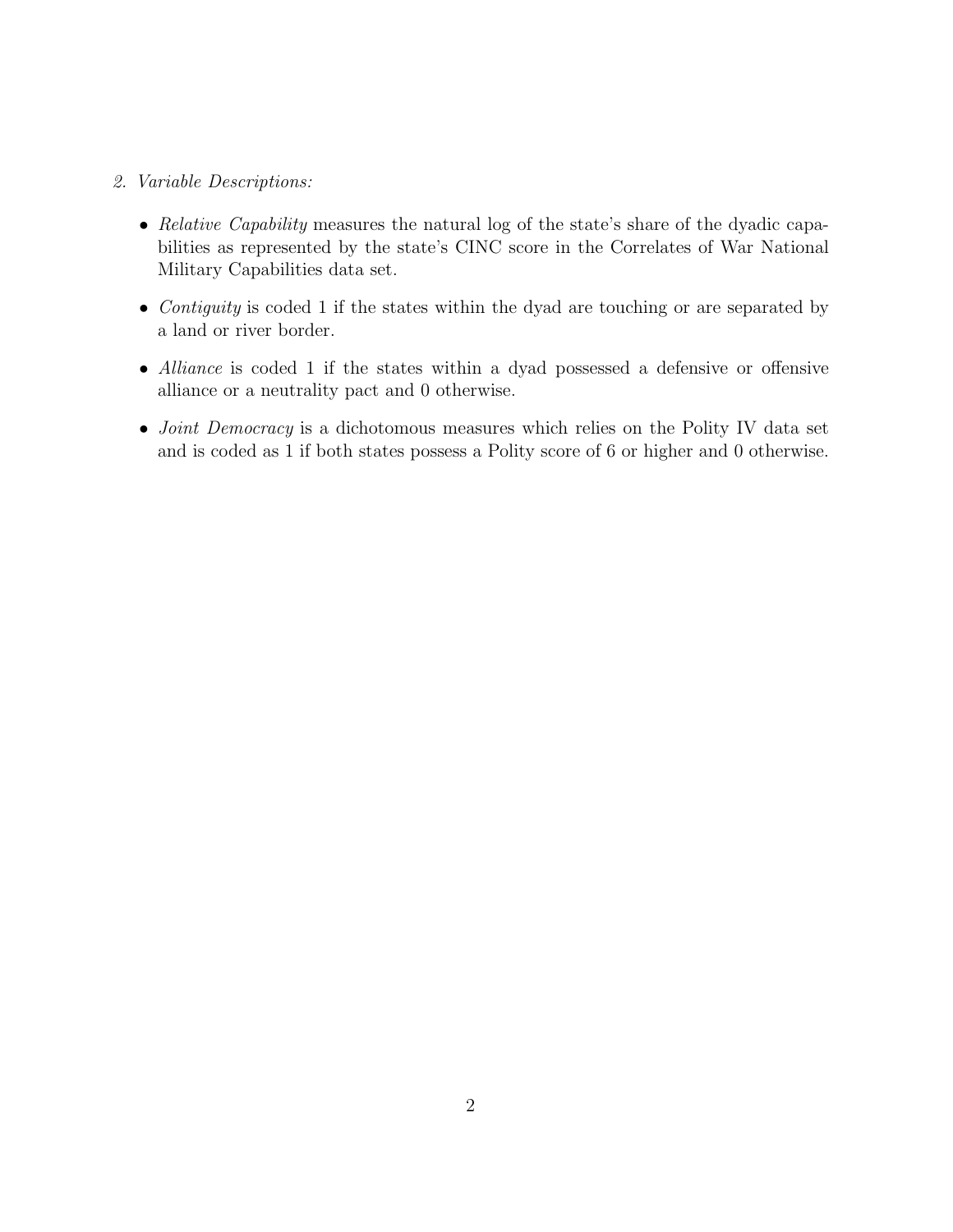### Part II: Robustness Checks

### 1. Omission of World Wars

To account for the possibility that numerous losses coded during the world wars were driving results, analysis was conducted on subsets of the data. The variables World War I and *World War 2* were coded 1 for the years 1914 to 1917 and 1939 to 1944 respectively. Within this analysis, each losing state incurred only one loss year – the end year of the war. The effects of defeat and victory were then assessed over ten and twenty-year periods after loss. Table 5 shows that the results are not significantly affected by omitting the intervening years of World War I over either a 10 or 20 year time span. Omitting the intervening years of World War II does significantly affect the findings for defeat over a ten-year period but does not significantly alter the effects of defeat over a subsequent twenty-year period.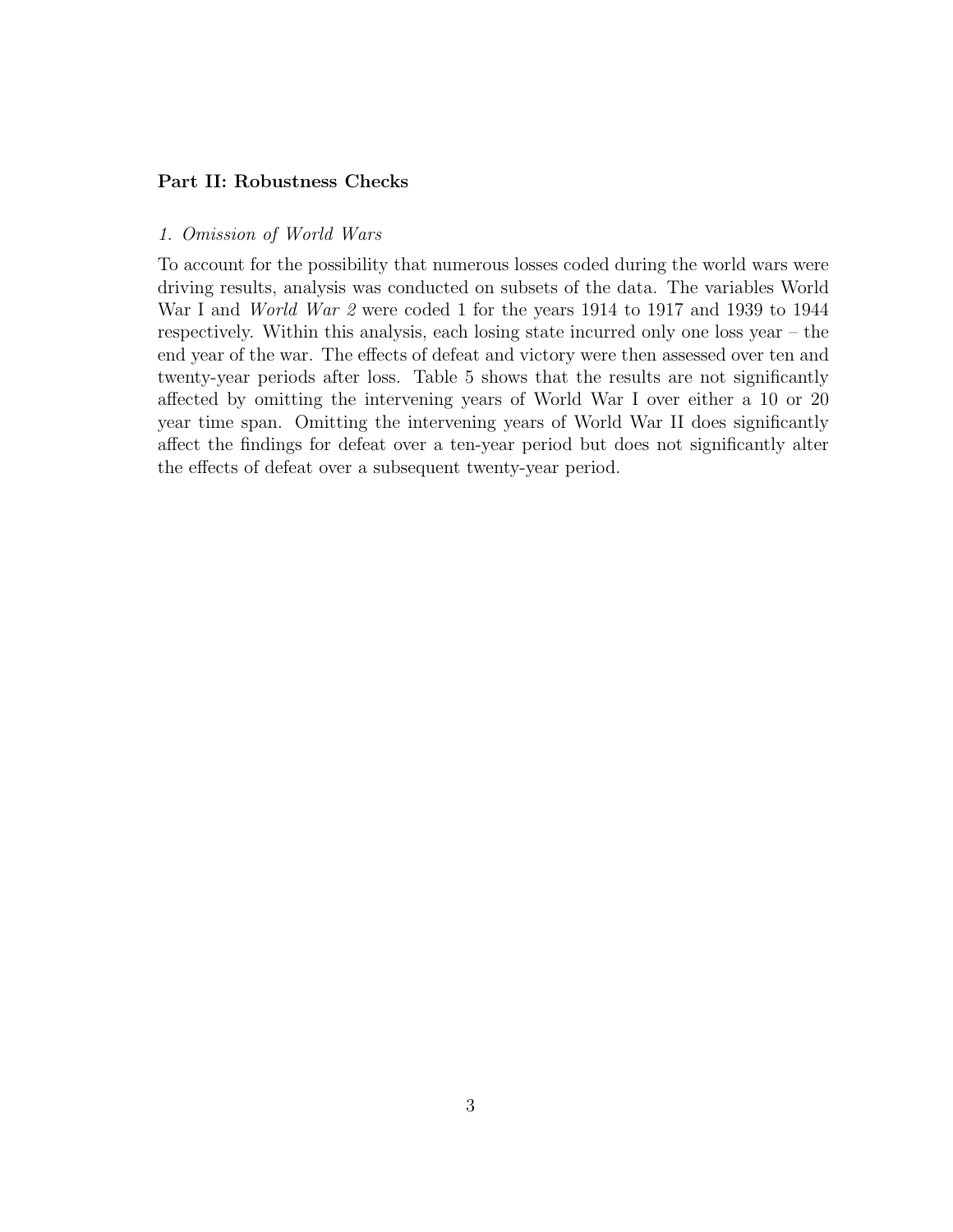|                              |                        | <b>DV</b> : Dispute Initiation |                       | DV: Use of Force    |
|------------------------------|------------------------|--------------------------------|-----------------------|---------------------|
| Variables                    | Model 1                | Model 2                        | $Model\,5$            | Model 6             |
| Defeat, Last 10 Years        | $.219*$                |                                | .165<br>(.20)         |                     |
| Victory, Last 10 Years       | (0.1)<br>.II7<br>(.08) |                                | IOI.<br>(L1)          |                     |
| Stalemate, Last 10 Years     | $-0.029$<br>(.14)      |                                | $-0.035$<br>(.18)     |                     |
| Defeat, Last 20 Years        |                        | $.408***$<br>(.08)             |                       | $-439***$<br>(0.08) |
| Victory, Last 20 Years       |                        | .155<br>(.08)                  |                       | .155<br>(0.1)       |
| Stalemate, Last 20 Years     |                        | $-184$<br>(.14)                |                       | $-0.226$<br>(.15)   |
| <b>Relative Capabilities</b> | $.137***$              | $.131***$                      | $.084***$             | $.076**$            |
|                              | (.02)                  | (.02)                          | (.03)                 | (0.03)              |
| Joint Democracy              | $-1.08***$             | $-1.08***$                     | $\overline{1,25}$ *** | $-1.25***$          |
|                              | (.16)                  | (.16)                          | (0.19)                | (.19)               |
| <b>Activity Level</b>        | $.045***$              | $.047***$                      | $.043***$             | $.046***$           |
|                              | (0.0)                  | (0.0)                          | (0.01)                | (0.00)              |
| Contiguity                   | $1.11^{***}$           | ${\tt I.II}^{***}$             | $1.22***$             | $1.21^{***}$        |
|                              | (0.09)                 | (0.09)                         | $_{\rm (O1.)}$        | $_{(01)}$           |
| Alliance                     | .053                   | .037                           | .044                  | .028                |
|                              | (11)                   | (0.1)                          | (.14)                 | (.14)               |
| Peace Years                  | $-105***$              | $-.106***$                     | $-123***$             | $-123***$           |
|                              | (0.01)                 | (0.01)                         | (0.01)                | (0.00)              |
| Peace Years x 2              | $.001***$              | $.001***$                      | $.002***$             | $.001***$           |
|                              | (00)                   | (0.00)                         | (0.00)                | (0.00)              |
| Peace Years x 3              | $-.000***$             | $-.000$ ***                    | $-.000***$            | $-.000***$          |
|                              | (00)                   | (0.00)                         | (0.00)                | (0.0)               |

TABLE 4: RESULTS WITHOUT THE WORLD WARS.

 *\* p<.05, \*\*p<.01, \*\*\*p<.001* N=137,866 for all models.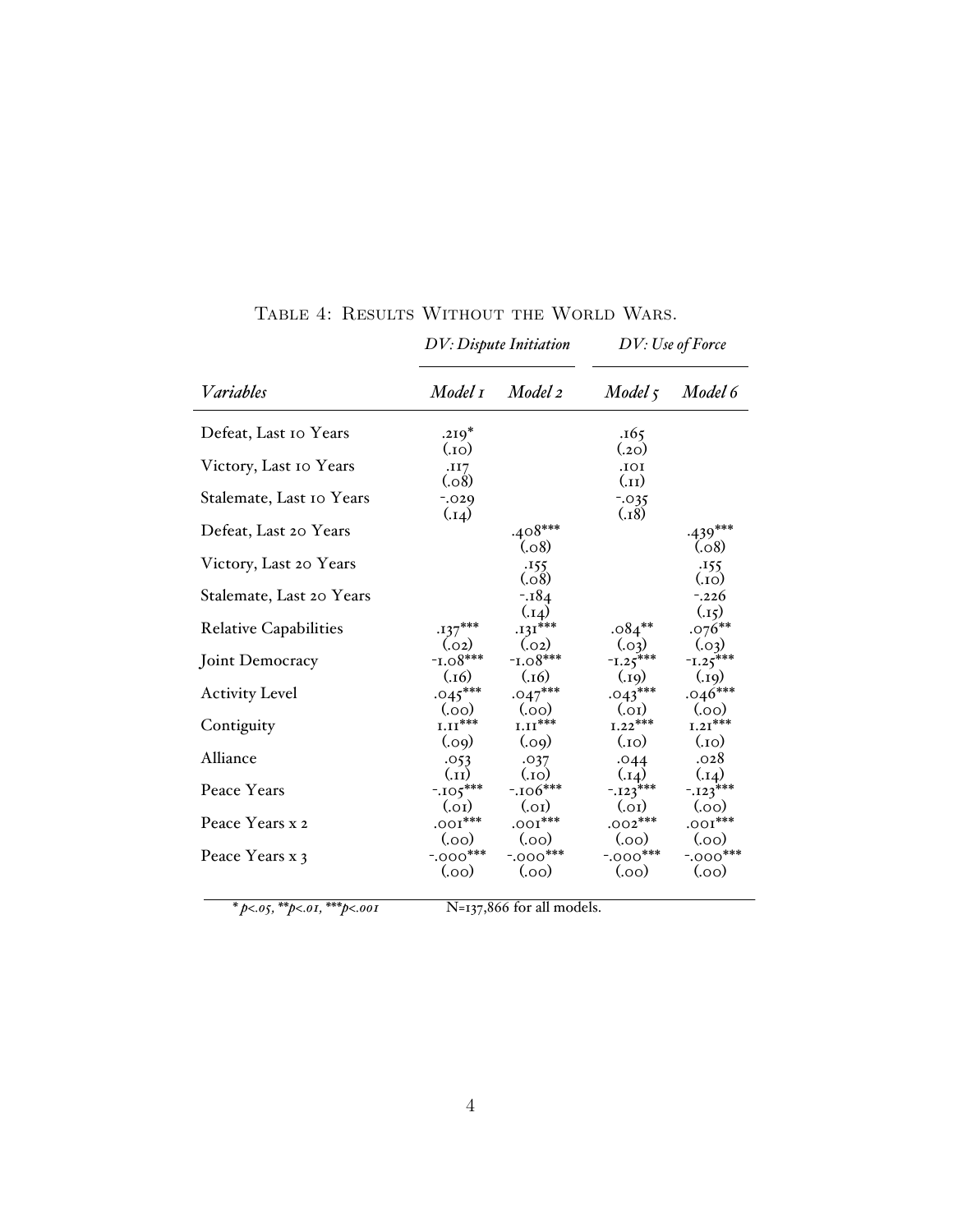### 2. The Effect of Defeat By Year

Analysis was also performed to assess the predicted probably of conflict initiation in each of the 20 years following defeat. These results are presented in Figure 1. The graph shows a peak in the probability of initiation two years following a loss, with a gradual decline in the probability over subsequent years.



Table 5: The Effect of the Likelihood of Initiation by Year.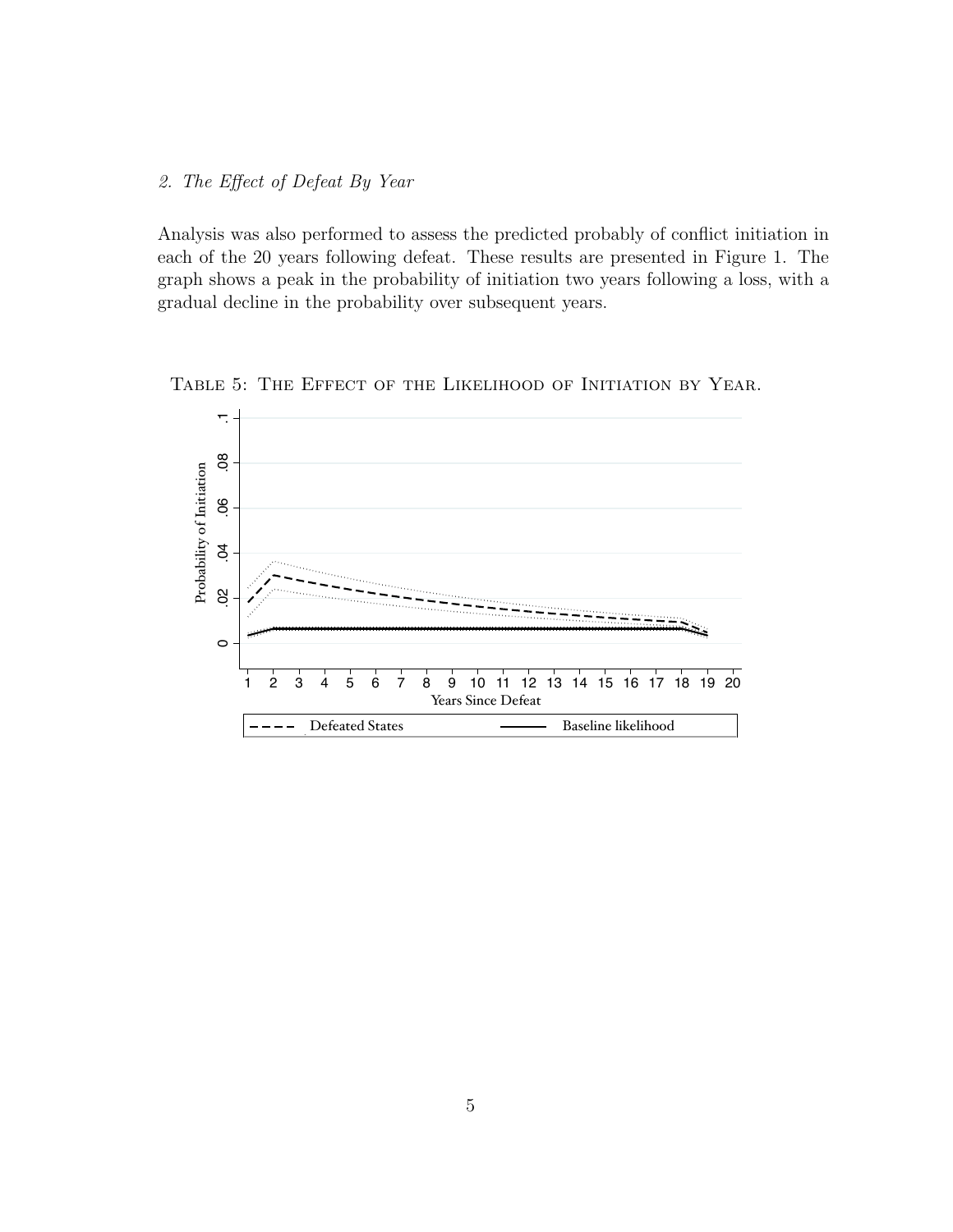### 3. The Effect of Recovery

Not all states are prepared militarily or politically to reengage on the world stage immediately following defeat. Some states lose significant capabilities because of and in the years following defeat. To assess the effect material recovery, the variables Recovery After Defeat, 10 Years and Recovery After Defeat, 20 Years were created, as described in the article, and included as the primary independent variable in the core models from Table in the manuscript. Table 6 illustrates the effects of recovery on the likelihood of initiation and the use of force in the ten and twenty-year periods following defeat. The table shows that the likelihood that states engage in post defeat aggression against the state responsible for their defeat increases significantly as the recovery variable increases.

These models all find a positive relationship between level of recovery over ten and twenty years after defeat and the likelihood of initiation and the use of force, meaning that as the state recovers relative to its past capabilities, it is more likely to act in aggressive ways. This finding undermines an alternative hypothesis which would predict that defeated states engage in aggression to make up for any material losses they experienced as a result of defeat. These findings also extend to both sub-groups of major and minor powers. They also hold when using an alternate coding of recovery in which a state?s level of recovery is compared with its material capabilities in the year before its defeat rather than compared with three years prior to the defeat.

The dichotomous variables Recovered and Recovered20 were also created and were coded 1 if the state's capabilities were restored and 0 otherwise. Inclusion of these variables within the core model shows that defeated great powers that have fully recovered or never lost resources are roughly 88% more likely to use force in the twenty years after defeat than defeated great powers that have not recovered the capabilities they possessed three years prior to the defeat.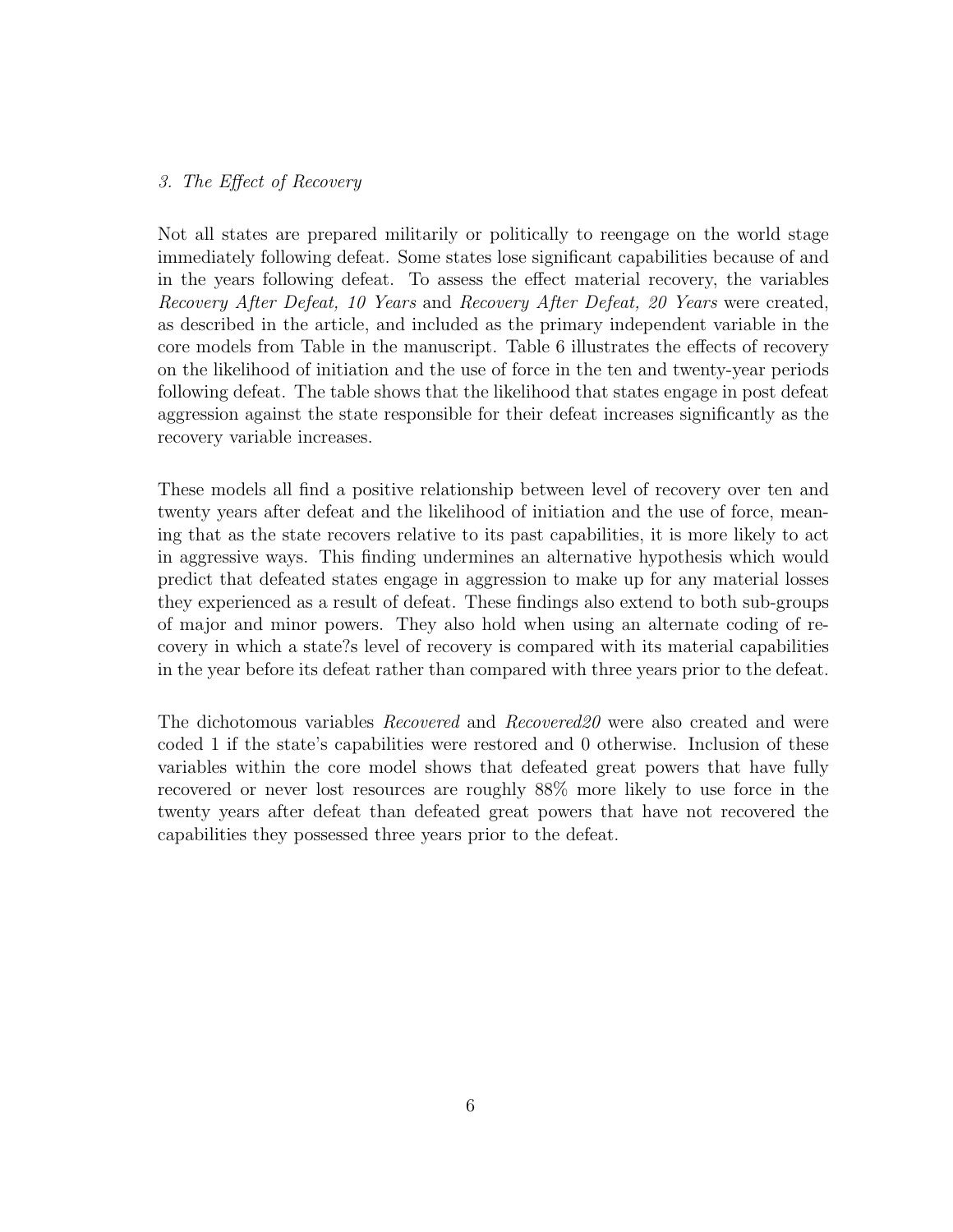|                              |                    | <b>DV</b> : Dispute Initiation | DV: Use of Force     |                  |
|------------------------------|--------------------|--------------------------------|----------------------|------------------|
| Variables                    | Model 1<br>$t - 3$ | Model 2<br>$t - 3$             | Model 3              | Model 4          |
| Recovery,<br>Last to Years   | $.246*$<br>(i)     |                                | $.263*$<br>$(L_{1})$ |                  |
| Recovery,<br>Last 20 Years   |                    | $.414***$<br>(.09)             |                      | $1.20*$<br>(.47) |
| <b>Relative Capabilities</b> | $.103***$          | $.088***$                      | $.038*$              | $.272*$          |
|                              | (.02)              | (.02)                          | (0.01)               | (.11)            |
| Capabilities                 | $1.13***$          | $-L.14***$                     | $-1.41***$           | $-7.29*$         |
|                              | (0.0)              | (.16)                          | (.17)                | (2.99)           |
| Joint Democracy              | $.042***$          | $.027***$                      | $.036***$            | $-2.03***$       |
|                              | (00)               | (0.0)                          | (00)                 | (.94)            |
| <b>Activity Level</b>        | $.986***$          | $1.00***$                      | $1.13***$            | .015             |
|                              | (.08)              | (.08)                          | (.08)                | (.03)            |
| Contiguity                   | .036               | .014                           | $-.017$              | .45I             |
|                              | $_{\rm (O1.)}$     | $_{(01)}$                      | (.12)                | (.30)            |
| Alliance                     | $-105***$          | $-.107***$                     | $-.128***$           | -.719            |
|                              | (0.01)             | (0.01)                         | (0.01)               | (.33)            |
| Peace Years                  | $.001***$          | $.001***$                      | $.002***$            | $-174***$        |
|                              | (00)               | (0.00)                         | (0.0)                | (.04)            |
| Peace Years x 2              | $-.000$ ***        | $-.000***$                     | $-.000$ ***          | $.004***$        |
|                              | (.oo)              | (0.0)                          | (00)                 | (0.0)            |
| Peace Years x 3              | $.000***$          | $.000***$                      | $.000***$            | $-.000***$       |
|                              | (0.0)              | (0.00)                         | (0.0)                | (0.00)           |

## Table 6: The Likelihood of Initiation and Force by Level of Recovery.

*\*p<.05, \*\*p<.01, \*\*\*p<.001* N=142,528 for all models.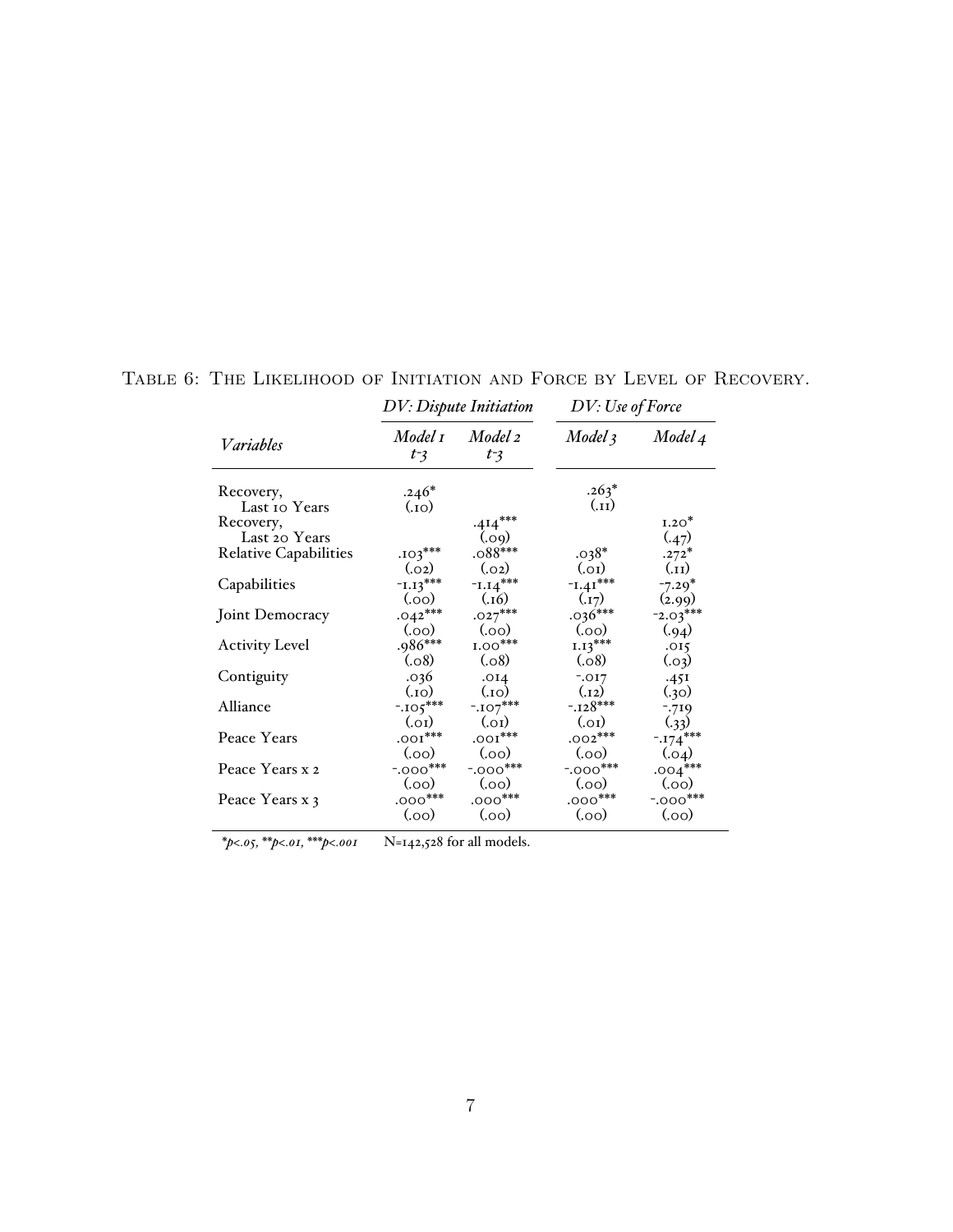### 4. The Effect of Multiple Losses and Past Loss and Victory

The analysis within the paper analyzes the effects of having a single loss in the past on initiation propensity. What is the effect, however, of losing multiple times compared with losing only once? A count variable was created to measure the total number of defeats a state experienced within the ten years following the most recent defeat. The variable was included within Model 1 of the manuscript. The results of this analysis are presented in Table tab:mult. Models 2 within the table assesses the effects of multiple defeats only amongst those states that have experienced recent defeat.

The results show that increasing the number of defeats only moderately increases the likelihood of conflict initiation when compared to a baseline group that has not recently experienced defeat. Model 2, however, shows that when compared only with other states that have recently been defeated, states that have been defeated more are significantly less likely to initiate conflict.

### TABLE 7: THE EFFECT OF MULTIPLE DEFEATS.

| Variables                                    | Model 1       | Model 2     |
|----------------------------------------------|---------------|-------------|
|                                              |               |             |
| <b>Total Defeats</b>                         | $.085*$       | $-.263***$  |
|                                              | (.05)         | (.09)       |
| <b>Recently Victorious</b>                   | $-177*$       | $-317$      |
|                                              | (.09)         | (.23)       |
| Capabilities                                 | $-219$        | .122        |
|                                              | (.93)         | (3.06)      |
| <b>Relative Capabilities</b>                 | $.368*$       | .563        |
|                                              | (.15)         | (.48)       |
| Joint Democracy                              | $-.605***$    | $-.704$     |
|                                              | (.15)         | (.44)       |
| <b>Activity Level</b>                        | $-.010**$     | $.014*$     |
|                                              | (.00)         | (.01)       |
| * $p < 0.1$ , ** $p < 0.05$ , *** $p < 0.01$ | $N = 176,109$ | $N = 12112$ |

|  |  |  | Table 6. The Effect of Multiple Defeats |
|--|--|--|-----------------------------------------|
|  |  |  |                                         |

What happens then if the state is also victorious within the last ten years? The change in predicted probability of conflict initiation as a function of whether a losing state has also had a victory in the past ten years is graphed in Figure 5. Interestingly, we see that if a defeated state has also been victorious in the past ten years, the likelihood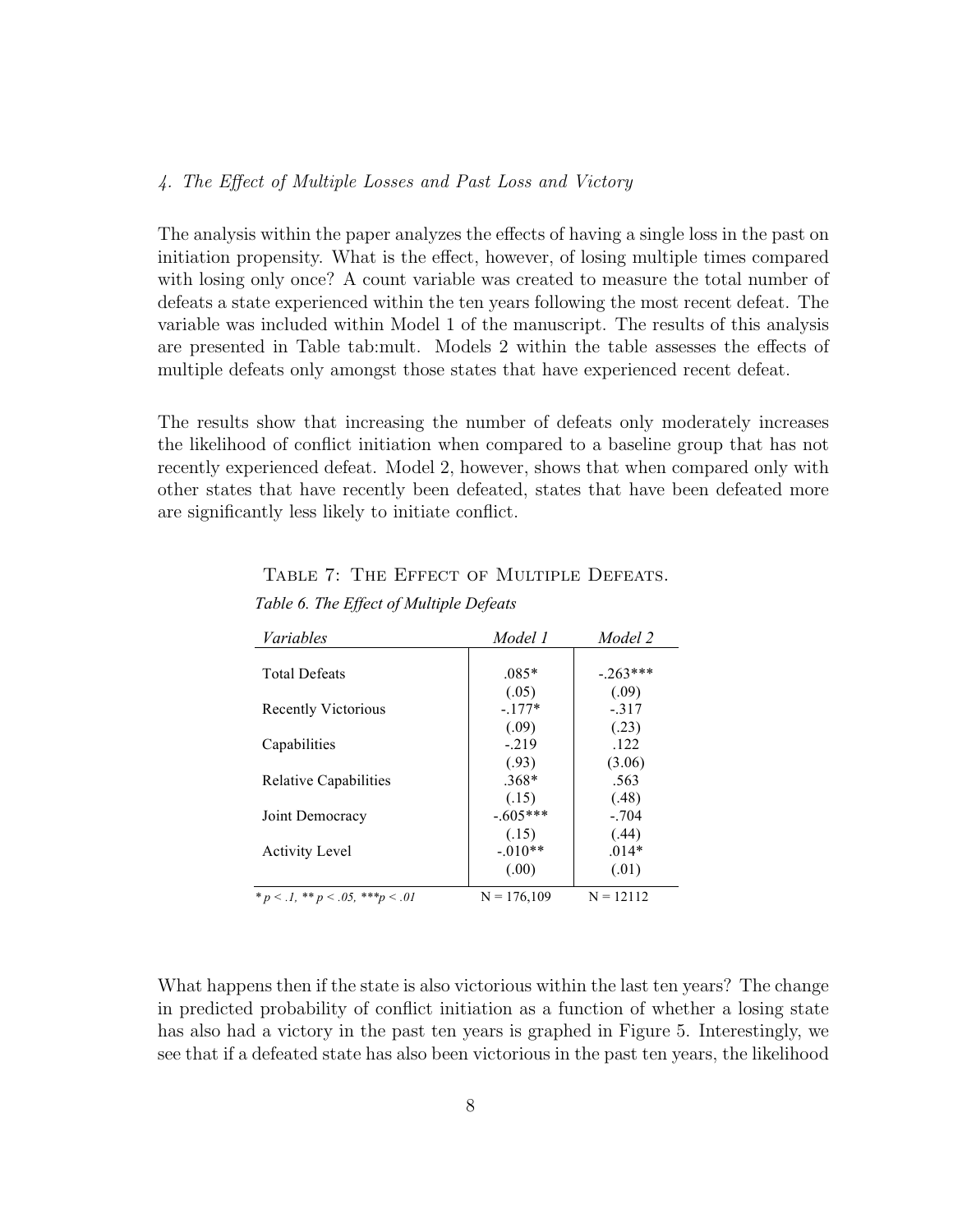they initiate aggression decreases by a statistically significant amount. This makes sense if we assume that victory substantiates status claims and that states then have less need to reassert their status through conflict. As the number of defeats increases, however, the moderating effect of past victory decreases and cannot be distinguished from a null effect when a state has been defeated more than 3 times in the last ten years.



FIGURE 5: THE EFFECT OF VICTORY ON DEFEATED STATES.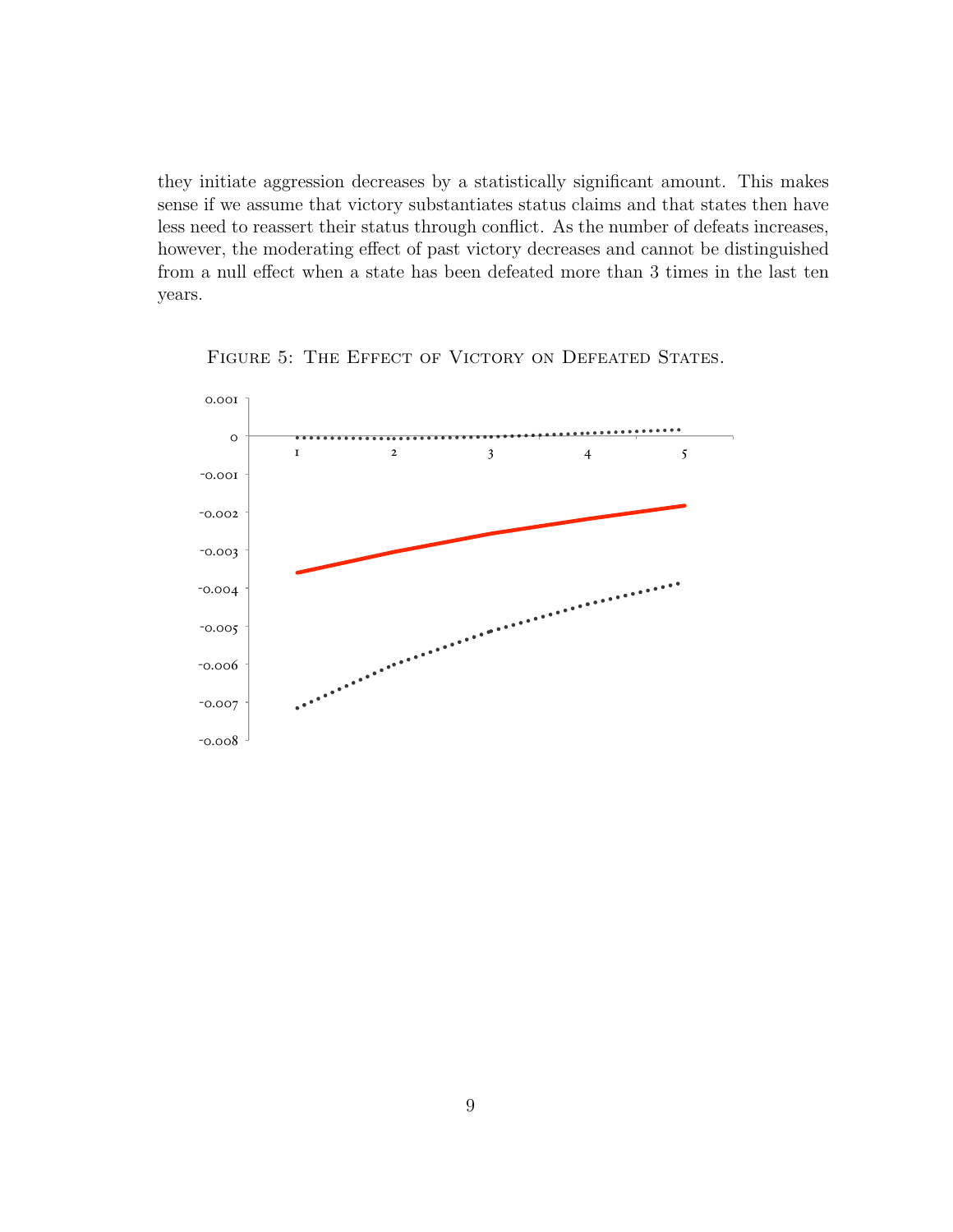### 5. The Effect of Settlement Type

Quackenbush and Venteicher (2008) examine the effects of conflict outcome and settlement types following disputes on the longevity of peace within dyadic rivalries and finds that imposed settlements are followed by longer periods of peace than settlements negotiated between the two conflicting states. This work focuses, however, solely on repeated conflict within the same dyad and not on the effects of settlement type on the likelihood of aggression more broadly. This work also examines the effects of settlements following all types of disputes, not just those that rise to the level of all-out war.

To assess the relationship between settlement type following defeats in war, I created four primary independent variables using the coding of dispute settlements within the Correlates of War Dyadic Militarized Interstate Dispute dataset. The variable Imposed, Last 10 Years is coded 1 if a state was defeated in conflict within the last ten years and if the post-war settlement was imposed upon the defeated state and 0 if the state was not recently defeated. The variable Negotiated, Last 10 Years is coded 1 if a state was defeated in conflict within the last ten years and if the post-war settlement was negotiated between the two warring states and 0 if the state was not recently defeated. The variable *Same Opponent*, *Imposed* is coded 1 if the state has been defeated by the other state and had a settlement imposed within the dyad within the last ten years and as 0 otherwise. The variable Same Opponent, Negotiated is coded 1 if the state was defeated by the other state and negotiated a postwar settlement within the dyad within the last ten years and as 0 otherwise.

These variables were included within the core models from the manuscript. The results are presented in Table 8. Columns 1 - 6 examine correlations with settlement type and dispute initiation. Models 7 and 8 examine a subset of this – dispute initiation with the use of force. For the sake of space, the 2 additional terms in the temporal dependence variables are excluded from the text and the variables for Same Opponent is listed only once, though it applies to either imposed or negotiated settlements, depending on the model.

Models 1 and 2 show that the likelihood of dispute initiation is significantly higher amongst states with imposed settlement types over a 10 and 20-year period after defeat than it is amongst states that have not been defeated. Model 3 shows that much of this post-defeat aggression is directed at third-party states not involved in the original dispute. The likelihood of aggression towards the responsible state is no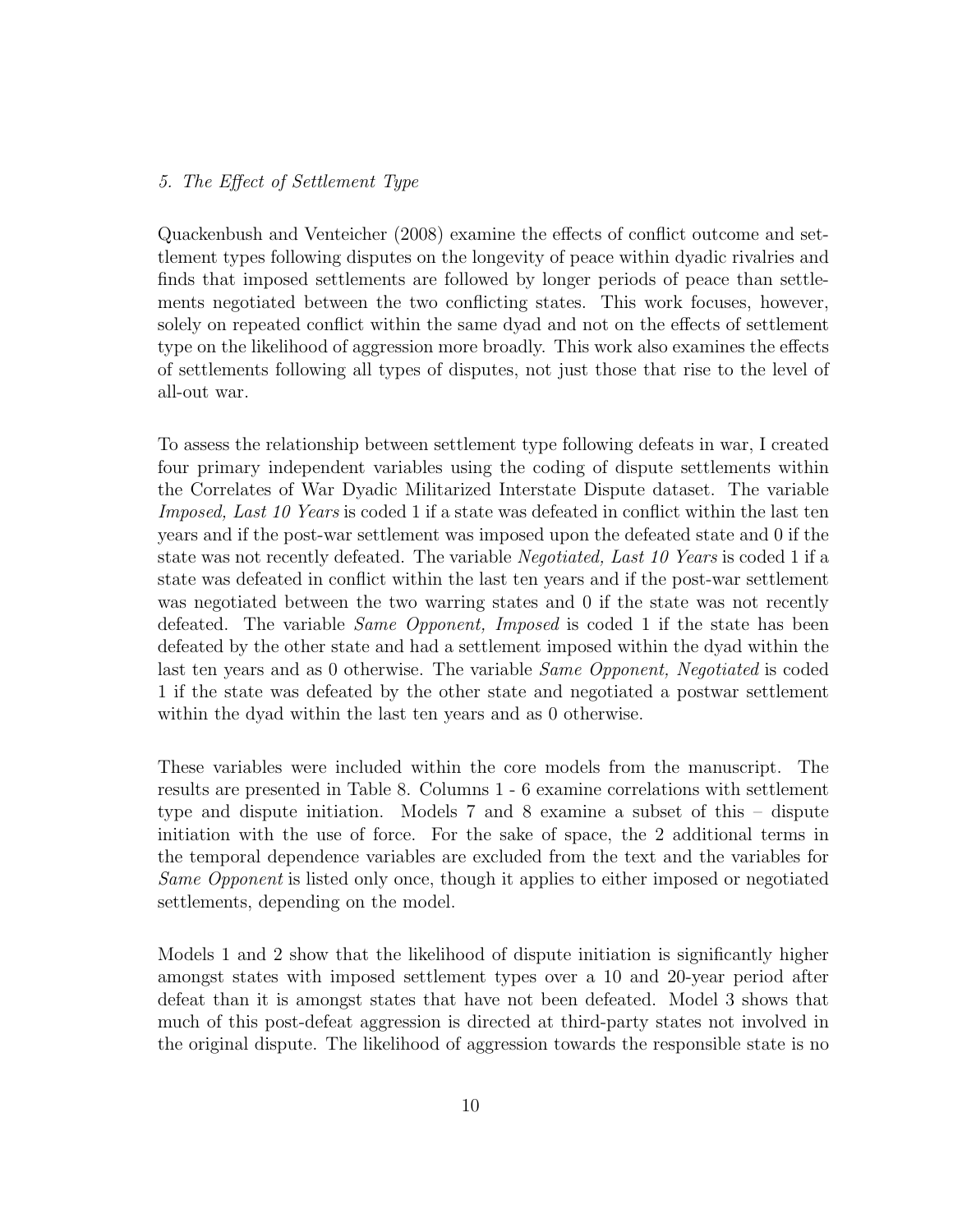| DV:                                      |                                                                                                                                                                    |                           | Dispute Initiation                                                                                                                          |                                                                                                                                                                                                                                                                                                      |                                                                                                                      |                                                                                                                                                                                                                                                                                                      | Use of Force                                                                                                                                                                                                                                                                                                                                                                                                         |                                                                                                                                                                                                                                                                                                                                                |  |
|------------------------------------------|--------------------------------------------------------------------------------------------------------------------------------------------------------------------|---------------------------|---------------------------------------------------------------------------------------------------------------------------------------------|------------------------------------------------------------------------------------------------------------------------------------------------------------------------------------------------------------------------------------------------------------------------------------------------------|----------------------------------------------------------------------------------------------------------------------|------------------------------------------------------------------------------------------------------------------------------------------------------------------------------------------------------------------------------------------------------------------------------------------------------|----------------------------------------------------------------------------------------------------------------------------------------------------------------------------------------------------------------------------------------------------------------------------------------------------------------------------------------------------------------------------------------------------------------------|------------------------------------------------------------------------------------------------------------------------------------------------------------------------------------------------------------------------------------------------------------------------------------------------------------------------------------------------|--|
| Variables                                | Model <sub>I</sub>                                                                                                                                                 | Model 2                   | Model <sub>3</sub>                                                                                                                          | Model 4                                                                                                                                                                                                                                                                                              | Model <sub>5</sub>                                                                                                   | Model 6                                                                                                                                                                                                                                                                                              | Model 7                                                                                                                                                                                                                                                                                                                                                                                                              | Model 8                                                                                                                                                                                                                                                                                                                                        |  |
| Imposed, Last 10 Years                   |                                                                                                                                                                    |                           | $232^*$                                                                                                                                     |                                                                                                                                                                                                                                                                                                      |                                                                                                                      |                                                                                                                                                                                                                                                                                                      |                                                                                                                                                                                                                                                                                                                                                                                                                      |                                                                                                                                                                                                                                                                                                                                                |  |
| Negotiated, Last 10 Years                | $269*$<br>$(100)$<br>$(15)$                                                                                                                                        |                           |                                                                                                                                             |                                                                                                                                                                                                                                                                                                      |                                                                                                                      |                                                                                                                                                                                                                                                                                                      | 413 869                                                                                                                                                                                                                                                                                                                                                                                                              |                                                                                                                                                                                                                                                                                                                                                |  |
| Same Opponent                            |                                                                                                                                                                    |                           | $279$<br>$(24)$                                                                                                                             | 0227-02<br>(787-)<br>000                                                                                                                                                                                                                                                                             | 343                                                                                                                  | $689$ **                                                                                                                                                                                                                                                                                             |                                                                                                                                                                                                                                                                                                                                                                                                                      |                                                                                                                                                                                                                                                                                                                                                |  |
| Victory, Last 10 Years                   |                                                                                                                                                                    |                           |                                                                                                                                             |                                                                                                                                                                                                                                                                                                      |                                                                                                                      |                                                                                                                                                                                                                                                                                                      |                                                                                                                                                                                                                                                                                                                                                                                                                      |                                                                                                                                                                                                                                                                                                                                                |  |
| Stalemate, Last 10 Years                 |                                                                                                                                                                    |                           |                                                                                                                                             |                                                                                                                                                                                                                                                                                                      |                                                                                                                      |                                                                                                                                                                                                                                                                                                      | 650.000                                                                                                                                                                                                                                                                                                                                                                                                              |                                                                                                                                                                                                                                                                                                                                                |  |
| Imposed, Last 20 Years                   |                                                                                                                                                                    |                           |                                                                                                                                             |                                                                                                                                                                                                                                                                                                      | $^{248}_{(.09)}$                                                                                                     |                                                                                                                                                                                                                                                                                                      |                                                                                                                                                                                                                                                                                                                                                                                                                      |                                                                                                                                                                                                                                                                                                                                                |  |
| Negotiated, Last 20 Years                |                                                                                                                                                                    |                           |                                                                                                                                             |                                                                                                                                                                                                                                                                                                      |                                                                                                                      | $306***$<br>(.10)                                                                                                                                                                                                                                                                                    |                                                                                                                                                                                                                                                                                                                                                                                                                      |                                                                                                                                                                                                                                                                                                                                                |  |
| Victory, Last 20 Years                   |                                                                                                                                                                    |                           |                                                                                                                                             |                                                                                                                                                                                                                                                                                                      |                                                                                                                      |                                                                                                                                                                                                                                                                                                      |                                                                                                                                                                                                                                                                                                                                                                                                                      |                                                                                                                                                                                                                                                                                                                                                |  |
| Stalemate, Last 20 Years                 |                                                                                                                                                                    |                           |                                                                                                                                             |                                                                                                                                                                                                                                                                                                      |                                                                                                                      |                                                                                                                                                                                                                                                                                                      |                                                                                                                                                                                                                                                                                                                                                                                                                      |                                                                                                                                                                                                                                                                                                                                                |  |
| Relative Capabilities                    |                                                                                                                                                                    |                           |                                                                                                                                             |                                                                                                                                                                                                                                                                                                      |                                                                                                                      |                                                                                                                                                                                                                                                                                                      |                                                                                                                                                                                                                                                                                                                                                                                                                      |                                                                                                                                                                                                                                                                                                                                                |  |
| Joint Democracy                          |                                                                                                                                                                    |                           |                                                                                                                                             |                                                                                                                                                                                                                                                                                                      |                                                                                                                      |                                                                                                                                                                                                                                                                                                      |                                                                                                                                                                                                                                                                                                                                                                                                                      |                                                                                                                                                                                                                                                                                                                                                |  |
| Activity Level                           |                                                                                                                                                                    |                           |                                                                                                                                             |                                                                                                                                                                                                                                                                                                      |                                                                                                                      |                                                                                                                                                                                                                                                                                                      |                                                                                                                                                                                                                                                                                                                                                                                                                      |                                                                                                                                                                                                                                                                                                                                                |  |
| Contiguity                               |                                                                                                                                                                    |                           |                                                                                                                                             |                                                                                                                                                                                                                                                                                                      |                                                                                                                      |                                                                                                                                                                                                                                                                                                      |                                                                                                                                                                                                                                                                                                                                                                                                                      |                                                                                                                                                                                                                                                                                                                                                |  |
| Alliance                                 |                                                                                                                                                                    |                           |                                                                                                                                             |                                                                                                                                                                                                                                                                                                      |                                                                                                                      |                                                                                                                                                                                                                                                                                                      |                                                                                                                                                                                                                                                                                                                                                                                                                      |                                                                                                                                                                                                                                                                                                                                                |  |
| Peace Years                              | $(10)$<br>$(0, 0)$<br>$(0, 0)$<br>$(0, 0)$<br>$(0, 0)$<br>$(0, 0)$<br>$(0, 0)$<br>$(0, 0)$<br>$(0, 0)$<br>$(0, 0)$<br>$(0, 0)$<br>$(0, 0)$<br>$(0, 0)$<br>$(0, 0)$ |                           | $(0,0)$<br>$(0,0)$<br>$(0,0)$<br>$(0,0)$<br>$(0,0)$<br>$(0,0)$<br>$(0,0)$<br>$(0,0)$<br>$(0,0)$<br>$(0,0)$<br>$(0,0)$<br>$(0,0)$<br>$(0,0)$ | $\begin{array}{l} (0\,0)\\ (0\,0)\\ (0\,0)\\ (0\,0)\\ (0\,0)\\ (0\,0)\\ (0\,0)\\ (0\,0)\\ (0\,0)\\ (0\,0)\\ (0\,0)\\ (0\,0)\\ (0\,0)\\ (0\,0)\\ (0\,0)\\ (0\,0)\\ (0\,0)\\ (0\,0)\\ (0\,0)\\ (0\,0)\\ (0\,0)\\ (0\,0)\\ (0\,0)\\ (0\,0)\\ (0\,0)\\ (0\,0)\\ (0\,0)\\ (0\,0)\\ (0\,0)\\ (0\,0)\\ (0\$ | $(30)$<br>$(10)$<br>$(10)$<br>$(10)$<br>$(10)$<br>$(10)$<br>$(10)$<br>$(10)$<br>$(10)$<br>$(10)$<br>$(10)$<br>$(10)$ | $\begin{array}{l} (0\,0)\\ (0\,0)\\ (0\,0)\\ (0\,0)\\ (0\,0)\\ (0\,0)\\ (0\,0)\\ (0\,0)\\ (0\,0)\\ (0\,0)\\ (0\,0)\\ (0\,0)\\ (0\,0)\\ (0\,0)\\ (0\,0)\\ (0\,0)\\ (0\,0)\\ (0\,0)\\ (0\,0)\\ (0\,0)\\ (0\,0)\\ (0\,0)\\ (0\,0)\\ (0\,0)\\ (0\,0)\\ (0\,0)\\ (0\,0)\\ (0\,0)\\ (0\,0)\\ (0\,0)\\ (0\$ | $\begin{array}{c} ( \text{C} 0 \text{C} ) \\ ( \text{C} 1 \text{S} ) \\ ( \text{C} 2 \text{S} ) \\ ( \text{C} 3 \text{S} ) \\ ( \text{C} 4 \text{S} ) \\ ( \text{C} 5 \text{S} ) \\ ( \text{C} 6 \text{S} ) \\ ( \text{C} 5 \text{S} ) \\ ( \text{C} 6 \text{S} ) \\ ( \text{C} 6 \text{S} ) \\ ( \text{C} 6 \text{S} ) \\ ( \text{C} 6 \text{S} ) \\ ( \text{C} 6 \text{S} ) \\ ( \text{C} 6 \text{S} ) \\ ( \text$ | $(10) \begin{array}{l} 1.73 \\ -1.73 \\ -1.73 \\ -1.73 \\ -1.73 \\ -1.73 \\ -1.73 \\ -1.73 \\ -1.73 \\ -1.73 \\ -1.73 \\ -1.73 \\ -1.73 \\ -1.73 \\ -1.73 \\ -1.73 \\ -1.73 \\ -1.73 \\ -1.73 \\ -1.73 \\ -1.73 \\ -1.73 \\ -1.73 \\ -1.73 \\ -1.73 \\ -1.73 \\ -1.73 \\ -1.73 \\ -1.73 \\ -1.73 \\ -1.73 \\ -1.73 \\ -1.73 \\ -1.73 \\ -1.73$ |  |
| * $p<0.05$ , ** $p<0.01$ , *** $p<0.001$ |                                                                                                                                                                    | N=142,528 for all models. |                                                                                                                                             |                                                                                                                                                                                                                                                                                                      |                                                                                                                      |                                                                                                                                                                                                                                                                                                      |                                                                                                                                                                                                                                                                                                                                                                                                                      |                                                                                                                                                                                                                                                                                                                                                |  |

TABLE 8: THE EFFECT OF SETTLEMENT TYPE ON DEFEATED STATES.